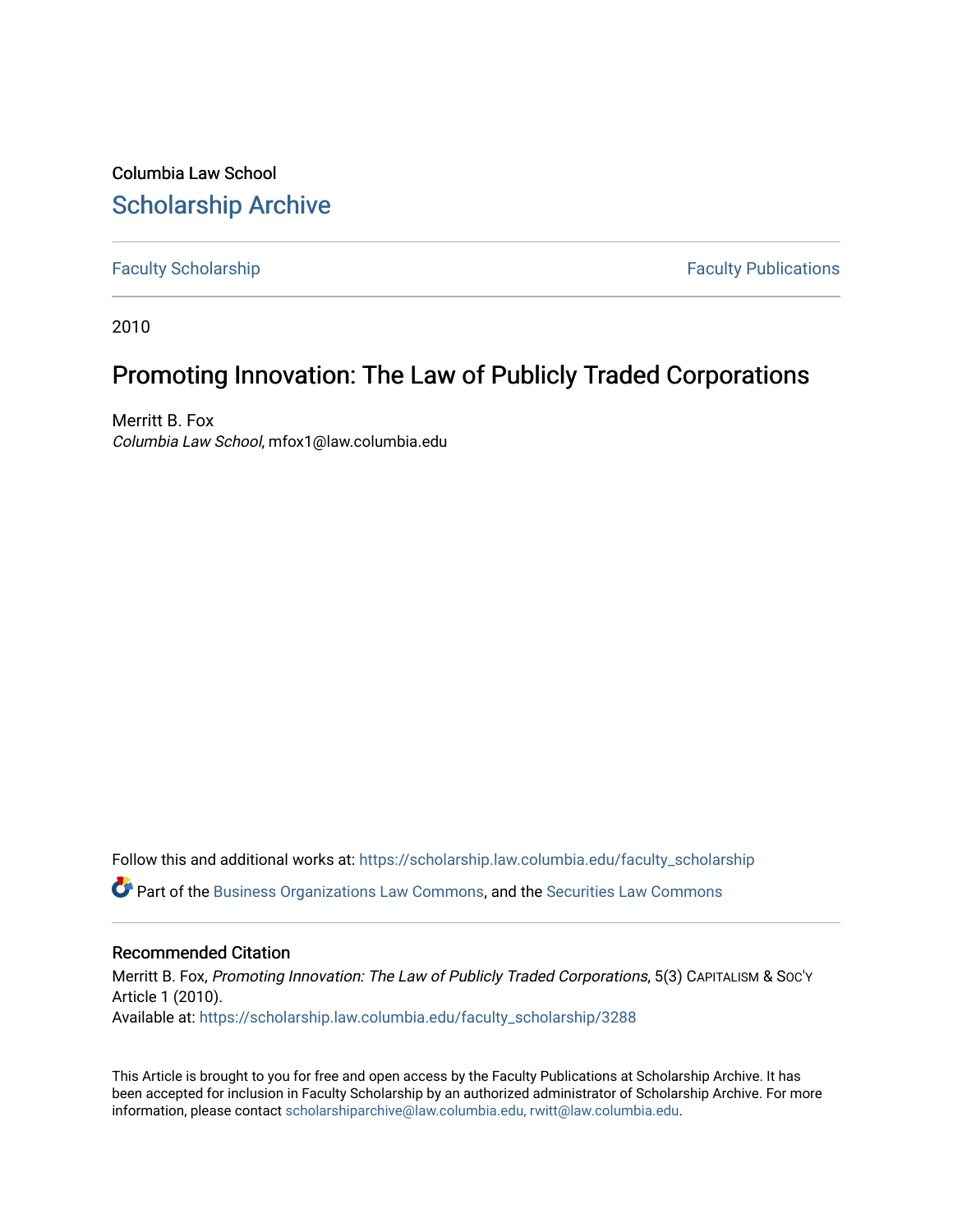| <i>Volume</i> 5, <i>Issue</i> 3 | 2010 | Article 1 |
|---------------------------------|------|-----------|
|                                 |      |           |

**Merritt B. Fox,** *Columbia Law School*

**Recommended Citation:** Fox, Merritt B. (2010) "Promoting Innovation: The Law of Publicly Traded Corporations," *Capitalism and Society*: Vol. 5: Iss. 3, Article 1. **DOI:** 10.2202/1932-0213.1078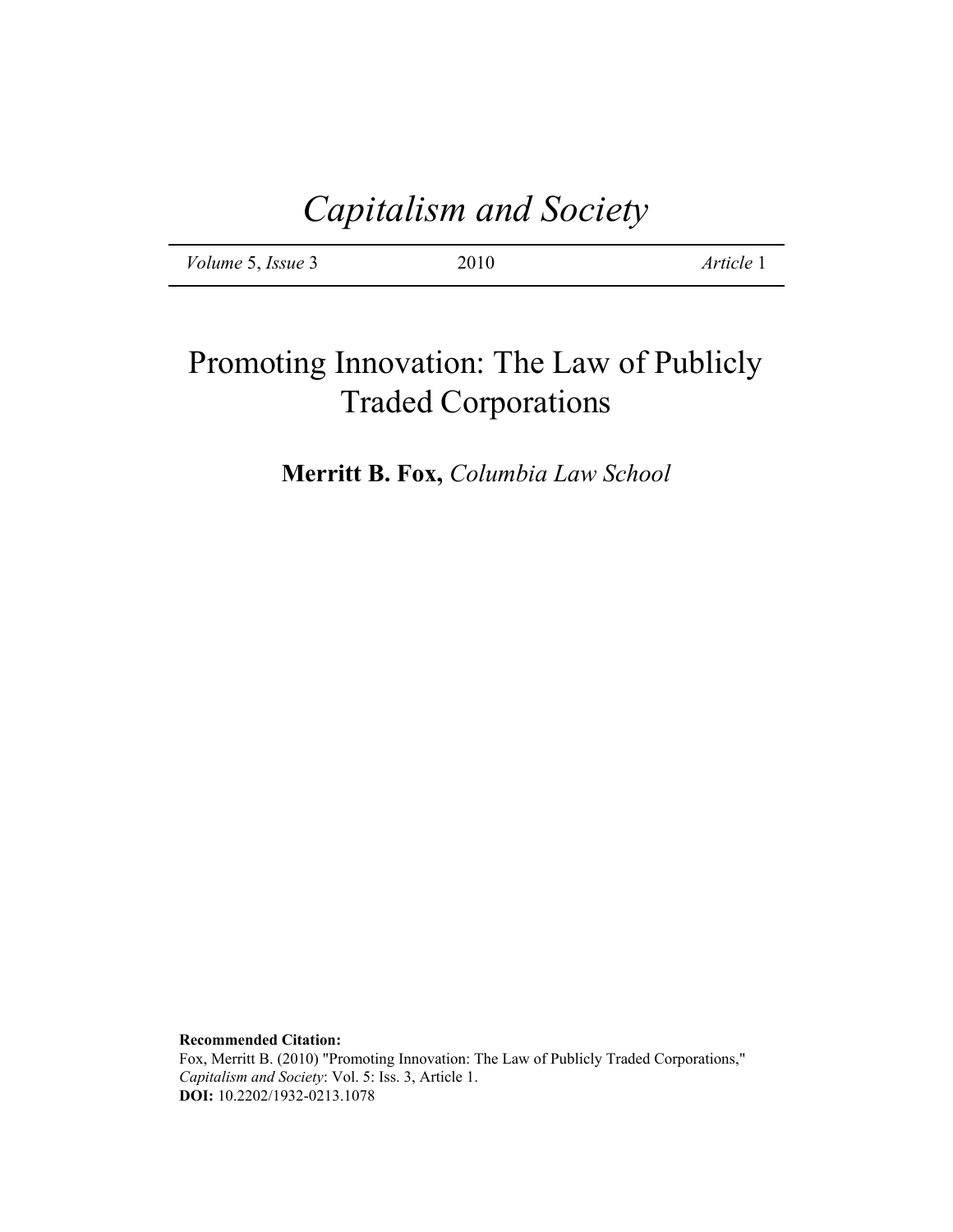Merritt B. Fox

#### **Abstract**

Improving economic welfare requires that society's scarce savings be allocated among proposed real investment projects in a way that appreciates the prospects of promising new innovations. Corporate and securities law help structure important elements of this process of allocation. This article sketches out an approach based upon a seemingly paradoxical analogy of a market economy's overall finance process to the way a hierarchical organization gathers and processes relevant bits of information dispersed among many individuals in order to make decisions. It thereby takes advantage of important thinking in communications and organizational theory about how to make organizations sensitive to the potentialities of new information and ideas.

The analysis suggests that established firms should pay out a relatively high portion of their cash flows. There should be a substantial venture capital sector and an active market for IPOs. Primary and secondary market prices should be relatively accurate. Incumbent managers of established firms should be judged in part by the medium term share price performance of their firms and poor performers should be under threat of replacement.

A comparison of four moments in economic history—the United States in the 1970s and 1980s, Japan since 1995, continental Europe since the 1995, and the United States since the 1995—supports these conclusions. The United States since 1995, relative to the other three moments in economic history, has had the least capital deepening and the fastest rate of growth in productivity per hour worked. It has also had, relative to the other three moments, a finance system most closely resembling what is called for here.

Achieving such a system requires rigorous, effectively enforced securities disclosure and anti-fraud laws. Corporate law must leave poorly performing incumbent management vulnerable to removal by hostile tender offer, or shareholder or independent board vote. Share price based compensation must be legally practical. And there must be serious constraints on non-pro-rata distribution among shareholders of the wealth created by the firm.

**Author Notes:** The author expresses thanks for the able research assistance of Jason Rogers, Vijay Singh, Barbara Gabor and Guyer McCraken. He also expresses appreciation for the helpful comments of Robert Cooter, Hans Schenk, Luca Enriques and participants at the Dalhousie University Law School Faculty Workshop, the RIETI Symposium on Financing Mechanisms to Promote Innovation (2006), the Conference on Entrepreneurship, Growth and Inclusion at the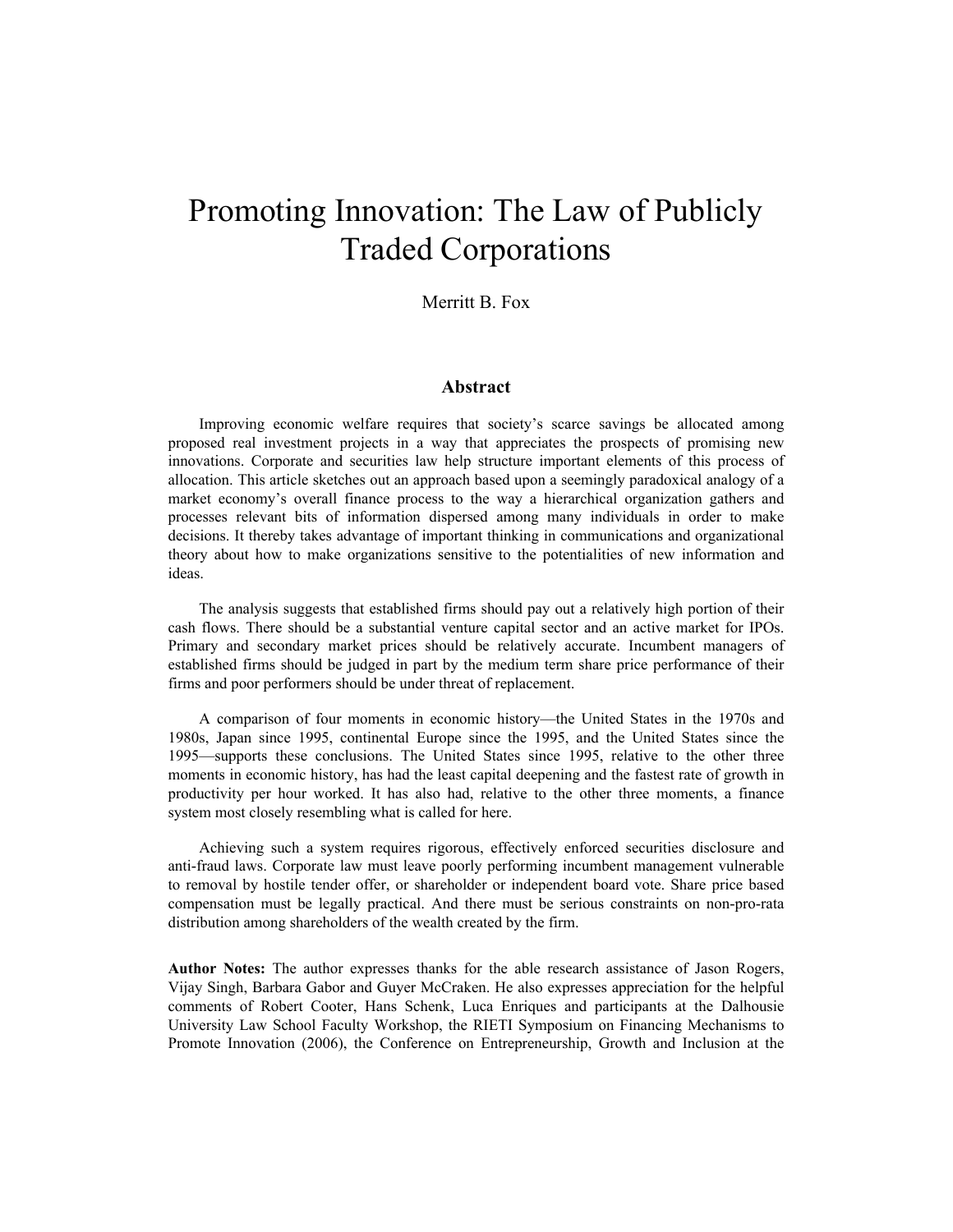University of Buenos Aires (2009), and the Business Law and Innovation Program Conferences at Columbia Law School (2008), the Duisenberg School of Finance in Amsterdam (2009), and RIETI and Hitotsubashi University in Tokyo (2009).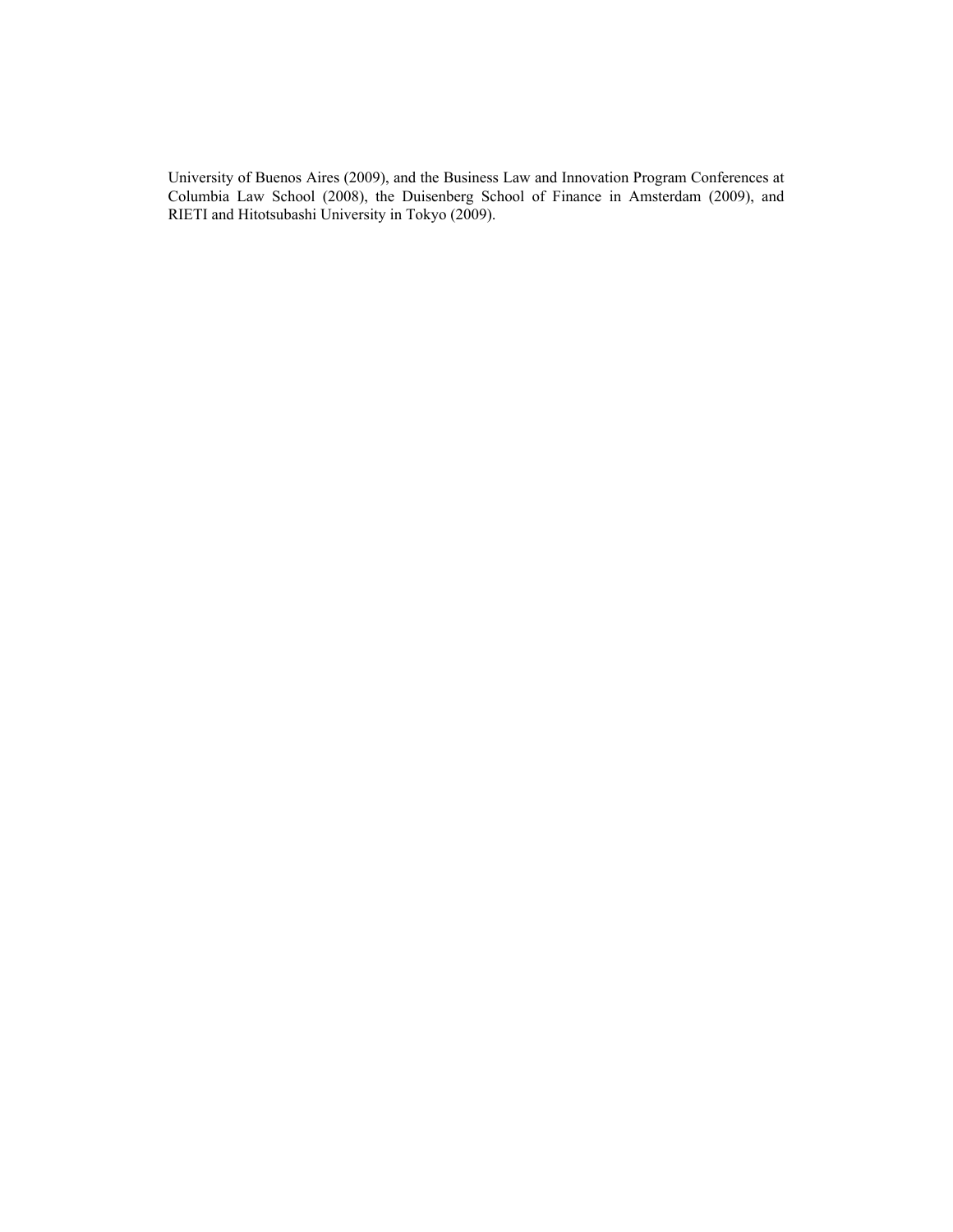Innovation is critical to improving a society's economic welfare. In the highly developed economies of North America, Western Europe and Japan, increases in the stock of physical capital and the exploitation of natural resources are no longer the primary sources of annual gains in per capita GDP. In the 43 year period from 1949 to 1992, for example, only a quarter of the tripling in manufacturing output per hour worked in the United States was attributable to capital deepening.<sup>1</sup> The rest of these gains came from other sources, the most important appearing to be improved products and processes.<sup>2</sup>

Law, and public policy more generally, can help promote innovation in a variety of ways. The appropriate level of protection for intellectual property and the funding of education and basic research are examples of ways that have received considerable attention. The focus of this article, however, is the impact on innovation of the securities and corporate law relating to publicly traded corporations. While economic analysis has dominated U.S. corporate and securities scholarship in recent decades, static efficiency has been the primary concern. The promotion of welfare enhancing innovation—dynamic efficiency has attracted little study.

This dearth of research is not surprising. At first glance, corporate and securities laws applicable to public corporations appear to have little to do with innovation. Further examination, though, suggests that they play a much larger role. In a capitalist economy, the decisions that determine which proposed real investment projects are, and are not, implemented are made within firms and in the larger financial markets in which these firms operate.<sup>3</sup> Corporate and

 $\overline{a}$ 

<sup>1</sup> Calculations based on figures in William Gullickson, *Measurement of Productivity Growth in US Manufacturing,* MONTHLY LABOR REVIEW 23 (July 1995) <sup>2</sup>

 $<sup>2</sup>$  For early work showing that capital accumulation does not explain most of the huge growth that</sup> occurred in output per capita in the 20<sup>th</sup> century, see Robert M. Solow, *Technical Change and the Aggregate Production Function*, 39 REV. ECON. & STAT. 312, 316 (1957) (from 1909-1949 in the United States, the increase in capital accounts for only about 1/8 of the total increase in output per man hour over the period, suggesting, arguably, that technical change was arguably responsible for the remaining 7/8ths); EDWARD F. DENISON, WHY GROWTH RATES DIFFER 318 (1967) (from 1950-1962, advances in knowledge was the most important source of economic growth for the United States and at least five of the eight western European countries surveyed). Easterly and Levine's more recent survey article of the larger growth accounting literature concludes that something other than physical or human capital accumulation explains the bulk of cross country differences in the growth of per capita income and that "technology is a formidable force" in determining this residual determinant of growth. William Easterly & Ross Levine, *It's Not Factor Accumulation: Stylized Facts and Growth Models*, 15 THE WORLD BANK ECON. REV. 177, 192, 211 (2001).

 $3$  The importance of outside finance for project choice in an economy has been recognized for a long time, and has continued to be a focus of research. See, e.g. JOSHPH A. SCHUMPTER, THEORY OF ECONOMIC DEVELOPMENT (1911); JOHH R. HICKS, A THEORY OF ECONOMIC HISTORY 143-145 (1969) (emphasizing the liquidity provided by financial markets as critical to early industrial development in England, France and Holland); Raghuram G. Rajan & Luigi Zingales, *Financial*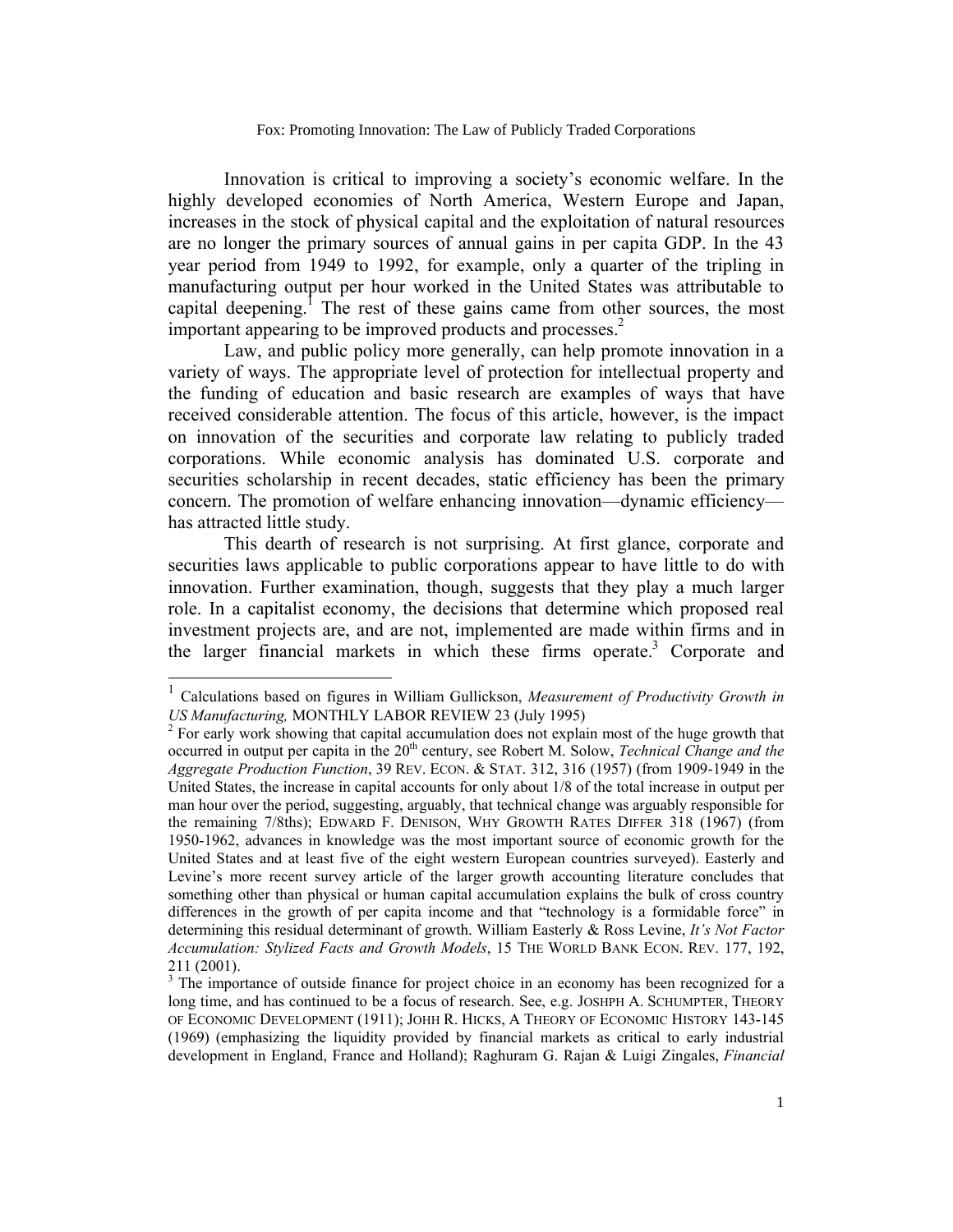securities laws help shape the ways these decisions are made. From a social point of view, the ultimate goal for these systems of corporate governance and finance should be that they work in such a way that scarce savings are matched with the most promising investment project proposals in the economy. To the extent cost effective, every knowable bit of information that is relevant to predicting the future cash flows associated with each proposed investment project in the economy should be gathered and analyzed. The projects should then be ranked in terms of their risk adjusted expected returns. The ones chosen to be implemented should be selected in rank order of these returns, going down the list until the available savings in the economy are exhausted. $4$ 

Making the best choices and promoting innovation are closely related. Unless an investment project proposal is innovation-based, it is unlikely to be highly promising. Non-innovation-based project proposals—ones in wellestablished products or services produced by a well-established technology—are unlikely to have above normal expected returns because they have been obvious for some time. Any potential above normal returns have usually been competed away already by other firms making similar investments. Such investments cannot contribute significantly to growth beyond providing a little more capital deepening in an already capital rich economy. In contrast, projects with unusually high returns are very likely to be innovation-based. These are the ones that can contribute to growth. In the standard language of financial economics, these are

\$30 million to Allocate

l

Five Proposed Projects Costing \$10 Million Each

| Payback for certain in One Year |  |
|---------------------------------|--|
| \$15 million                    |  |
| \$14 million                    |  |
| \$13 million                    |  |
| \$12 million                    |  |
| \$11 million                    |  |
|                                 |  |

Choices must be made because only three of the five projects can be funded. Economic welfare is maximized if Projects A, B and C were the ones to be implemented. It would be poorly served if instead, for example, Project E was implemented and Project A was not.

*Dependence and Growth*, 88 AM. ECON. REV.. 559 (1998) (cross country study showing relationship between financial market development and rate of growth of firms relying on external finance and relationship of such development and flourishing of smaller high technology firms); Ross Levine, *Finance and Growth: Theory and Evidence,* in HANDBOOK OF ECONOMIC GROWTH (2005). For a skeptical view, see JOAN ROBINSON, THE RATE OF INTEREST AND OTHER ESSAYS (1952) (finance follows industry).

<sup>&</sup>lt;sup>4</sup> To illustrate, suppose that an economy has in total \$30 million to allocate and there are five proposed projects, each of which will cost \$10 million. Each will pay back for certain the amount listed below in one year and nothing thereafter.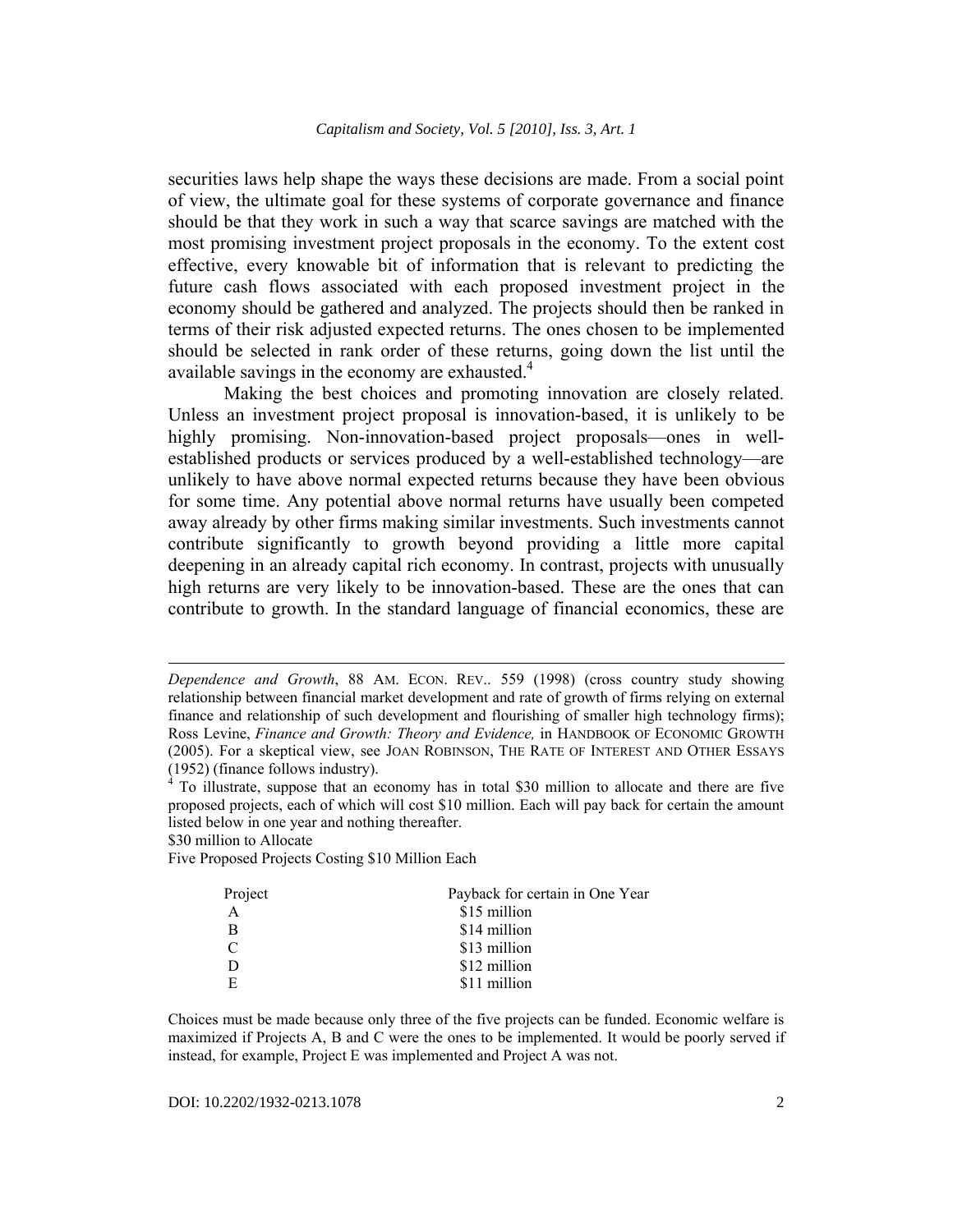the positive net present value (NPV) projects, and firms that can find and implement them are the economy's "growth" firms.

Answering the question of how law, through its influence on the behavior of a variety of actors – investment project proponents, persons working in established firms and in financial intermediaries, and individual investors – can make the overall system more sensitive to the potential of promising innovationbased investment project proposals is a very large project. This Article represents a preliminary first step in this project, in essence a sketch of how to think about the problem.

Part I of this article lays out the basic institutional realities: who are the likely proponents of promising innovation-based project proposals and who decides whether ther proposals are implemented or not.

Parts II, III and IV address the question of how real investment decisions are made in the economy. Developments over the last few decades in the fields of the economics of contracts and organization and corporate finance have enhanced our understanding of many of the parts of the system making these decisions. The discussion here builds on this progress, but steps back and takes a very abstract look at the system as a whole, viewing it as a large organization that utilizes disparate bits of information held by many different participants to make its decisions. This organization, while far more complex than a single hierarchical organization, shares some important features with its simpler counterpart. The organizational analogy highlights important differences between a market-based system for making real investment decisions that have uncertain outcomes and one for allocating scarce resources purely for current production and consumption. Communications theory sheds much light on the behavior of hierarchical organizations. The analysis in these parts of the paper uses communications theory instead to analyze the organization that makes real investment decisions in a market economy and to suggest the features of the finance process – the system in an economy that links savings to real investment – that would make it relatively more or less sensitive to the potentialities of innovative proposals.

Part V applies these lessons to institutional realities addressed in Part I. It suggests certain characteristics that in combination would make an economy's finance process more sensitive to innovative ideas: an active market for corporate control, relatively high payouts of the cash flows of established corporations to their investors, a substantial venture capital sector, an active market for IPOs, a high level of corporate transparency, and relatively accurate primary and secondary share prices.

Part VI presents some crude empiricism. It uses the story from Part V to help explain four moments in economic history: the United States in the 1970s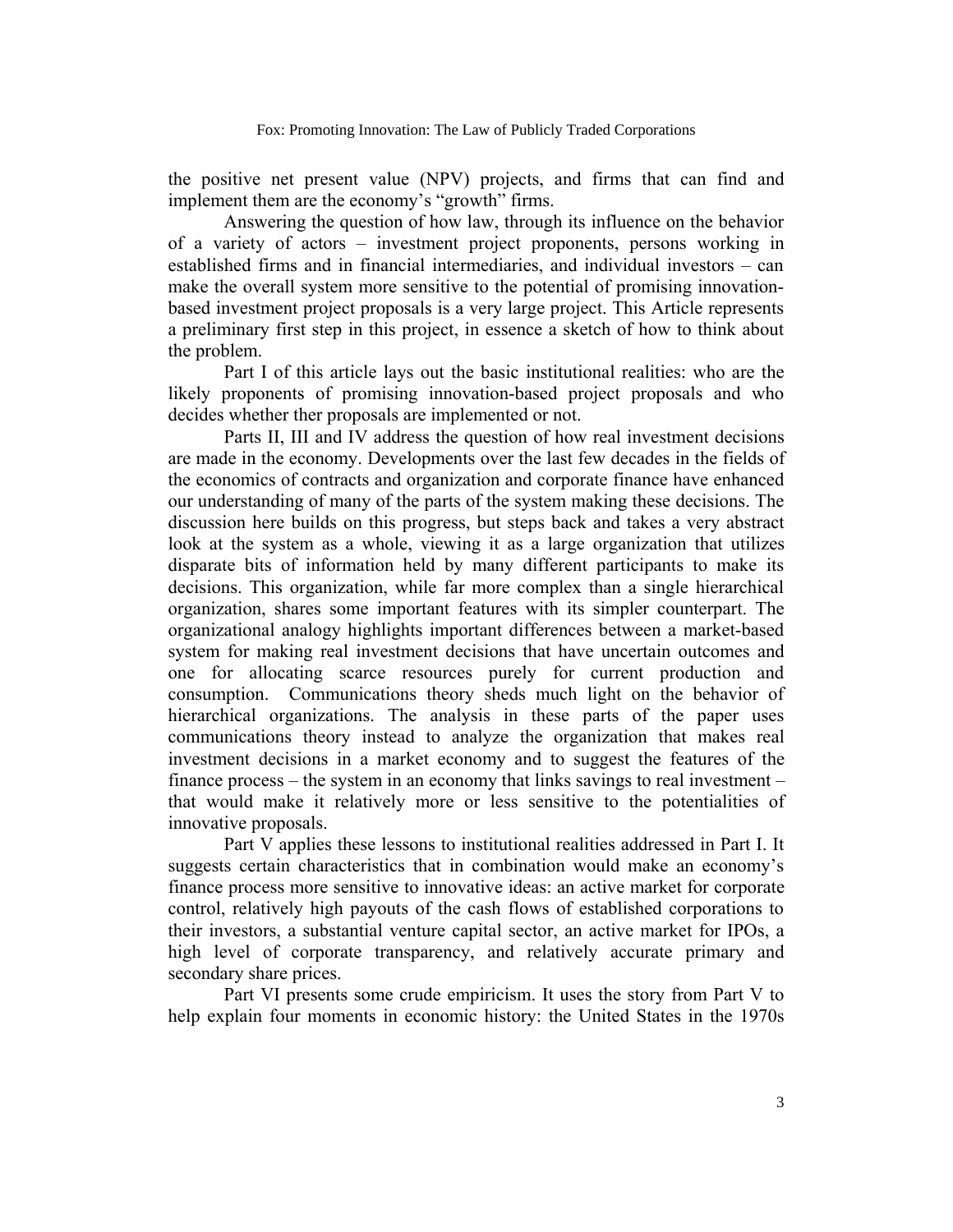and 1980s, Japan since the mid 1990s, continental Europe since the mid 1990s, and the United States since the mid 1990s.

Finally, Part VII looks at the role of securities and of corporate law in promoting these innovation sensitive characteristics of the finance process.

#### **I. THE INSTITUTIONAL REALITY**

The employees of large, established corporations are a rich source of innovative project proposals because the physical and organizational assets of these corporations facilitate the discoveries that give rise to ideas for new products and processes.5 These employee proponents of innovative projects are likely to go first to top management to try to persuade them to implement the proposal.<sup>6</sup> Many highly promising proposals made by a corporation's employees are accepted. Both theory and experience tell us that the top managers of established corporations also often reject many such proposals. Such a rejection often represents a failure of the firm's internal capital market.<sup>7</sup>

As a consequence, we witness, particularly in the United States, the spinoff phenomenon: an employee or a group of employees of an established corporation leave to establish a new business based on an idea developed while in their previous employment. Many of the most important innovation-based firms in the U.S. economy have grown out of these spin-offs.<sup>8</sup> If these spin-offs had not occurred, the promising project proposals that formed the bases of these firms would have gone to waste. Scarce savings would instead have gone to less promising projects and there would have been less economic growth.

It is in society's interest, to the extent cost effective, to minimize the number of promising innovative project proposals developed by employees of established corporations that go to waste. Such waste will occur if the proposal is neither implemented by the established corporation employing the proponent nor becomes the basis of a spin-off that receives funding from some other source. The goal of minimizing the waste of promising innovative project proposals poses a

 5 Thomas Hellmann & Enrico Perotti, *The Circulation of Ideas in Firms and Markets* (2006) Available at http://www.lse.ac.uk/collections/RICAFE/pdf/RICAFE2-WP30-Hellmann.pdf.

<sup>6</sup> Mariagiovanna Baccara & Ronny Razin, *Governance and Innovation*; WILLIAM J. BAUMOL, ROBERT LITAN & CARL J. SCHRAMM, GOOD CAPITALISM, BAD CAPITALISM 82 (2007).

 $\frac{7}{1}$  Gilson and Bankman suggest an alternative explanation for some spin-offs. They suggest that often the high-powered incentives offered a proponent in the context of a venture-capital-financed spinoff are more attractive than what the established firm offers because such high powered incentives undermine the team effort for successful R&D. Ronald Gilson & Joseph Bankman, *Why Start-ups?,* 55 STAN. L. REV. 289 (1999). 8 *See*, e.g., Amar Bhide, *How Entrepreneurs Craft Strategies that Work*, 72 HARV. BUS. REV. 150,

<sup>151 (1994) (</sup>discussing how a large percentage of the founders of the fastest growing companies "replicated or modified an idea encountered through previous employment").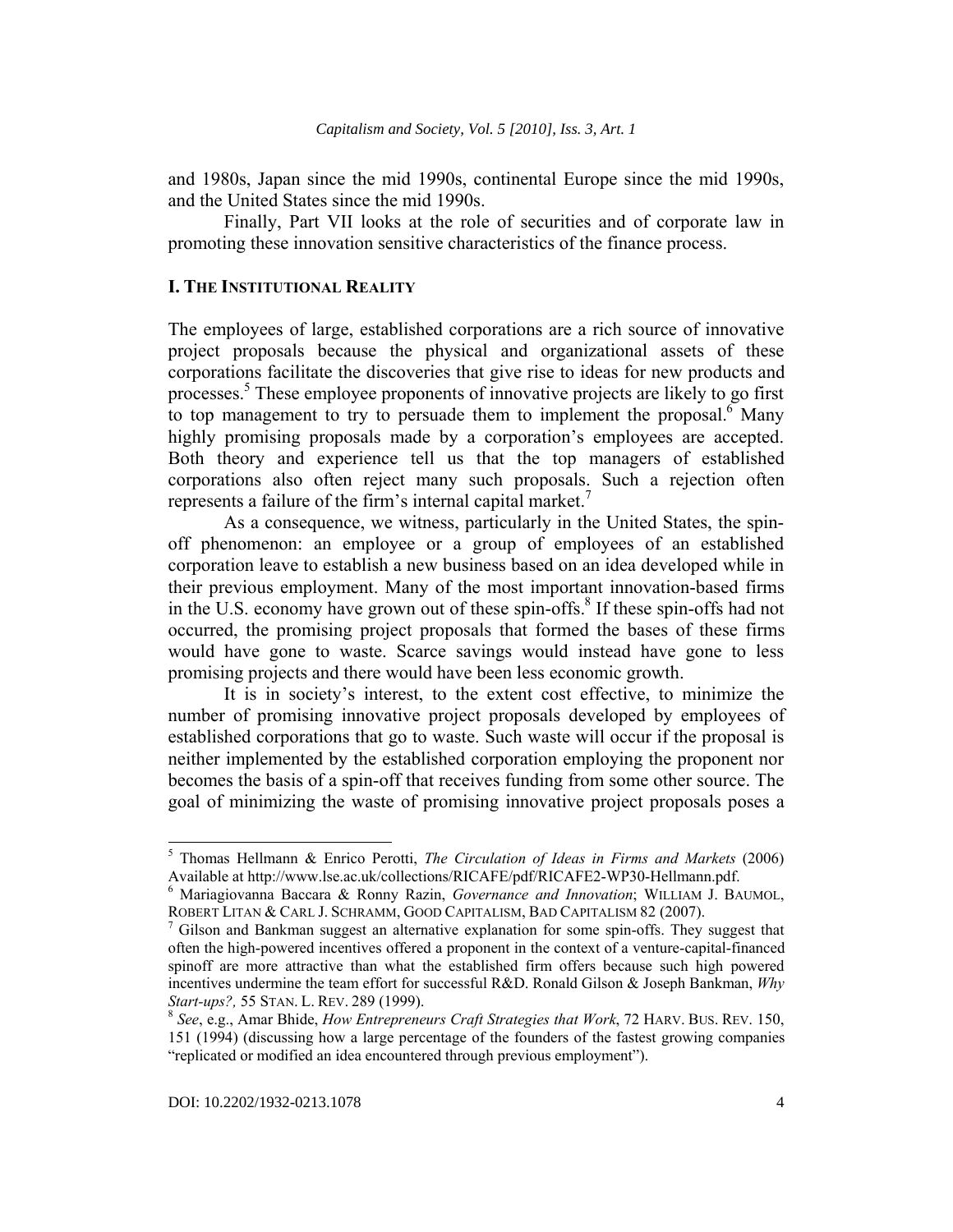critical challenge for an economy's system of finance. One component of this challenge is to shape the environment in which established corporations operate so that they have decision processes that decision makers pass up as few promising innovative project proposals as possible. Ultimately, however, there are limits to how much large established corporations can be improved in their capacity to identify and act on innovative proposals. Thus a second component is the facilitation of an effective spin-off phenomenon so that proponents of project proposals rejected by established corporations have other possible sources of funding—sources with the capacity to recognize which proposals are promising. The existence of these other sources of funding also facilitates implementation of the many promising innovative project proposals that originate from universitybased and independent proponents.

# **II. STEPPING BACK**

How can we best describe conceptually the financial system of a modern capitalist economy? Despite being market-based, the system shares important characteristics in common with a hierarchical organization. This proposition may seem surprising because we tend to think of markets and hierarchical organizations as sharply distinct substitutes for each other. Where the question is how to allocate scarce resources efficiently for current production and consumption, a market and a hierarchical organization do in fact use distinctly different mechanisms for dealing with widely dispersed information. But where the allocation problem includes choices among proposed investment projects with uncertain future returns, the mechanisms used by the two systems involve greater overlap. This overlap allows us to make use of thinking regarding what makes organizations more innovative, and in so doing provides guidance concerning ways to structure the finance process to promote innovation.

# *A. Contrasting Market and Hierarchal Allocation Systems for Current Production and Consumption*

The sharp contrast between market and hierarchical allocation systems with regard to current production and consumption can be considered in the context of a highly simplified World A. In World A, there exist no investment opportunities and all of the economy's fixed quantities of its two factors of production available in given period—labor and land—are devoted to the production of two outputs apples and nuts—for consumption entirely during that period. The market will decide the total production of each output, the amount of labor and land that will be devoted to each, the method of production for each, and the allocation of each output among the individuals in society. These decisions will be determined by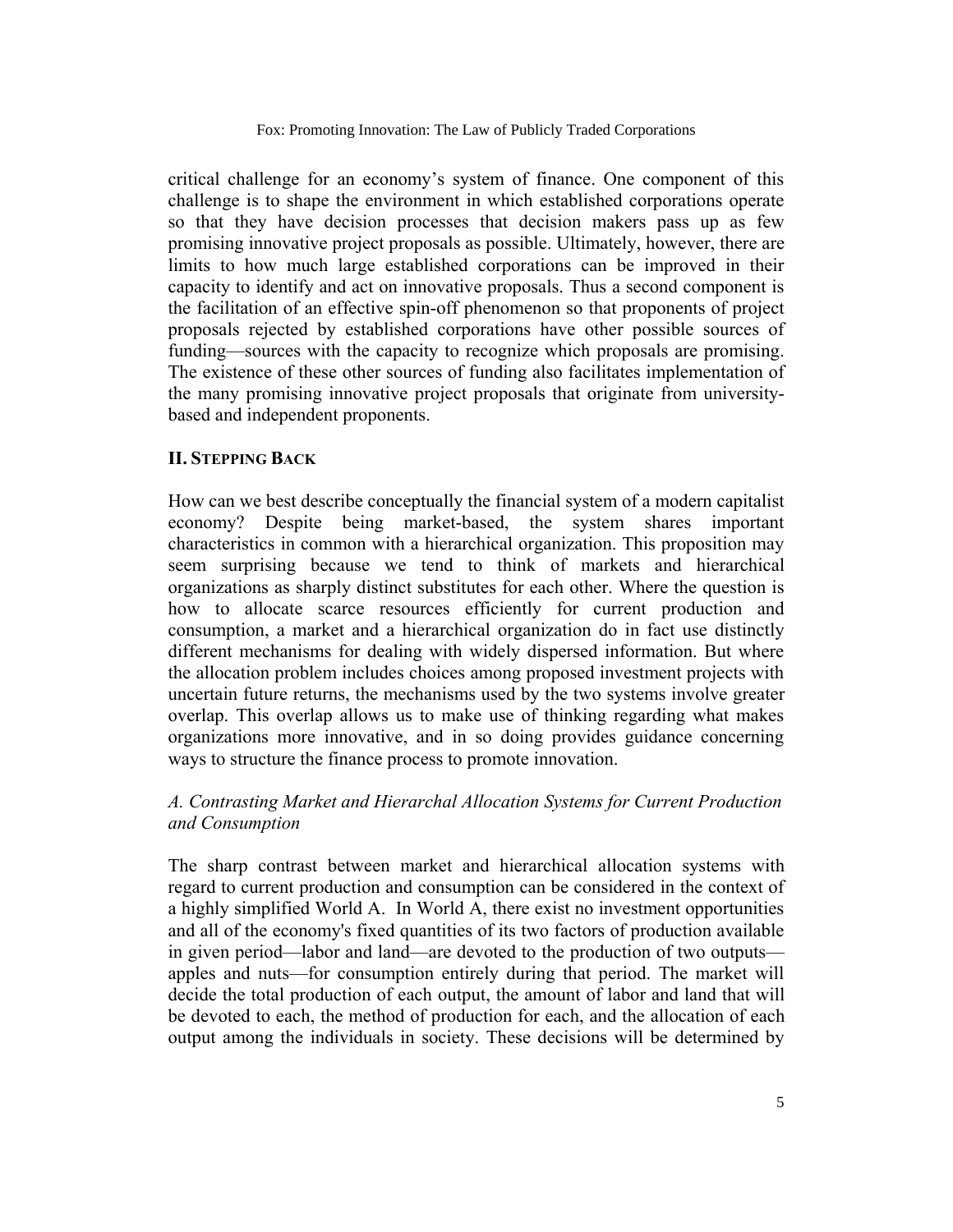the initial distribution of labor and land among individuals, the utility function of each individual, and the production function for each output. Other than the input and output prices and the reasonably self-evident qualities of each product that consumers easily learn from life experience, no participant in this decision process needs any information from anyone else. The individual looks only at his utility function and how much labor and land he owns. The producer looks only at the production function. World A is the quintessential example of the virtues of the market economy in eliminating the need for communication among participants. And if the appropriate conditions are met, the market's solution will be Pareto optimal.<sup>9</sup>

Alternatively, these decisions—what combinations of land and labor to use to manufacture apples and what combination to manufacture nuts; how many apples and how many nuts to produce; how many of each should go to each consumer—could be decided by a large hierarchical organization through central planning. In order to come up with a Pareto efficient solution, information would need to be gathered about the amount of land and labor available, the range of technologies available for producing each output, and the tastes of each consumer in terms of the rate at which they would trade off nuts for apples for each given possible allocation of nuts and apples that the consumer might receive. This would be far too much information for one person to gather and process, and so the information would need to be gathered by many individuals at the front line, processed and summarized up through a number of layers of intermediate level officials and finally presented to a top person or body in the form of a discrete number of proposed choices with summarized descriptions of the consequences of each.

Avoiding central planning's huge cost of information handling, and its inevitable errors from information failures, has long been heralded as the market's great advantage.<sup>10</sup> The story is familiar. Without any of the communication involved in the hierarchical organization solution, an initial set of prices would develop. People would see advantages in deciding to purchase various amounts of labor and land in order to produce various amounts of apples and nuts in particular ways. Individual consumers would decide how much of each to purchase from what was produced. These initial decisions will affect the prevailing prices for land and labor and for apples and nuts that in turn would lead to changes in these decisions and so on until prices reach an equilibrium,

 $\overline{a}$ 

<sup>&</sup>lt;sup>9</sup> World A is the world described in Francis Bator's famous article showing the conditions under which a market economy can solve economics' basic "how", "what" and "for whom" questions in a pareto optimal way. Francis M. Bator, *The Simple Analytics of Welfare Maximization*, 47 AM. ECON. REV. 22 (1957).

Freidrich Hayek, *The Use of Knowledge in Society*, 35 AM. ECON. REV. 519 (1945).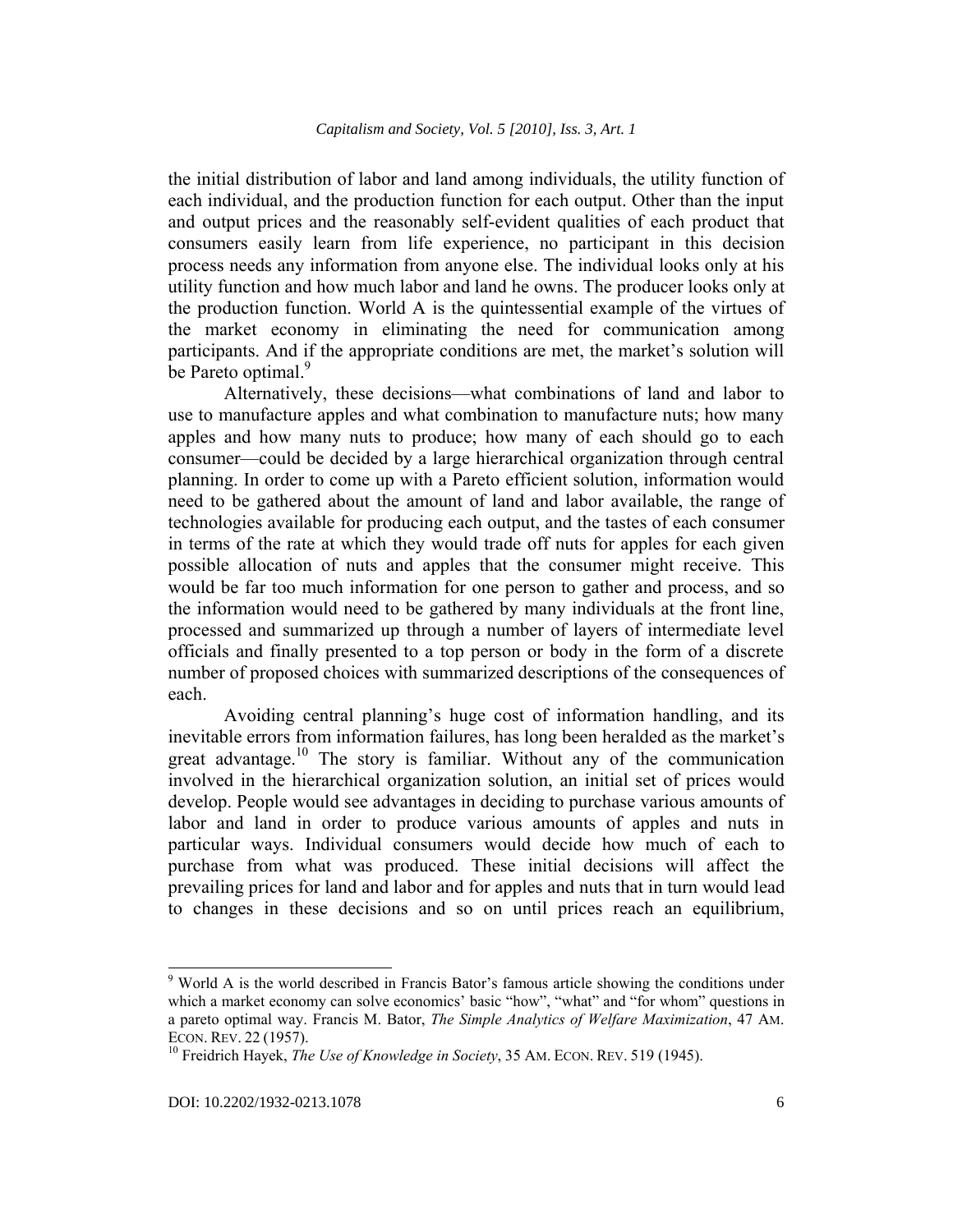reflecting, under appropriate conditions, a Pareto efficient solution to the economy's "how," "what" and "for whom" questions.

#### *B. Using Market Allocation Systems for Real Investments*

The market allocation system with regard to real investment is fundamentally different. To see this, consider the highly simplified World B, where there are only investment opportunities, no current consumption. A single productive resource, land, must be allocated between two different kinds of real investment opportunities, X and Y, which, in different ways with not yet fully understood results, will produce a single output, nuts. Consider how a market would solve this problem. As in World A, the endowment of land is arbitrarily allocated among investors. Project choice in the economy, i.e., how much in aggregate is invested in each of X and Y, is determined by these investors. By assuming that each unit of land invested in X or Y represents a separate project, we can abstract away the problem of collecting savings from more than one individual for a single project. The projects require no management. The supply of each of the two types of real investment opportunities is, as in the real world, infinitely elastic. The sole result of an investor investing in an X or Y project is his receiving a return in nuts in period  $t + 1$ , which the investor will then consume. The returns on each kind of project are uncertain in period t. In  $t + 1$ , all X projects will turn out to have an identical return and all Y projects will also have an identical return. The return on the X projects will probably be different from the return on the Y projects, however. Information useful for predicting the returns from each of the projects is dispersed among many individuals, each of whom knows some bits of information that not all other individuals know.

# *C. Contrasting Allocation for Current Production and Consumption with Allocation for Real Investment*

Using, in each case, a market system of allocation, one can contrast what is required for an individual to maximize her utility in World A and World B. In World A, beyond knowing the market prices of the inputs and the outputs, all the consumer needs to do is to look inside herself at her utility function. In World B, her views of the characteristics of any given possible portfolio require her to look outside and are based on information that she collects concerning the potential returns of X and Y in t+1. The expected return and risk characteristics of X and Y are not known to her through experience the way the characteristics of apples and nuts are. Thus, the economy's aggregate decisions concerning the amount of resources invested in X and Y is determined by the information each investor possesses.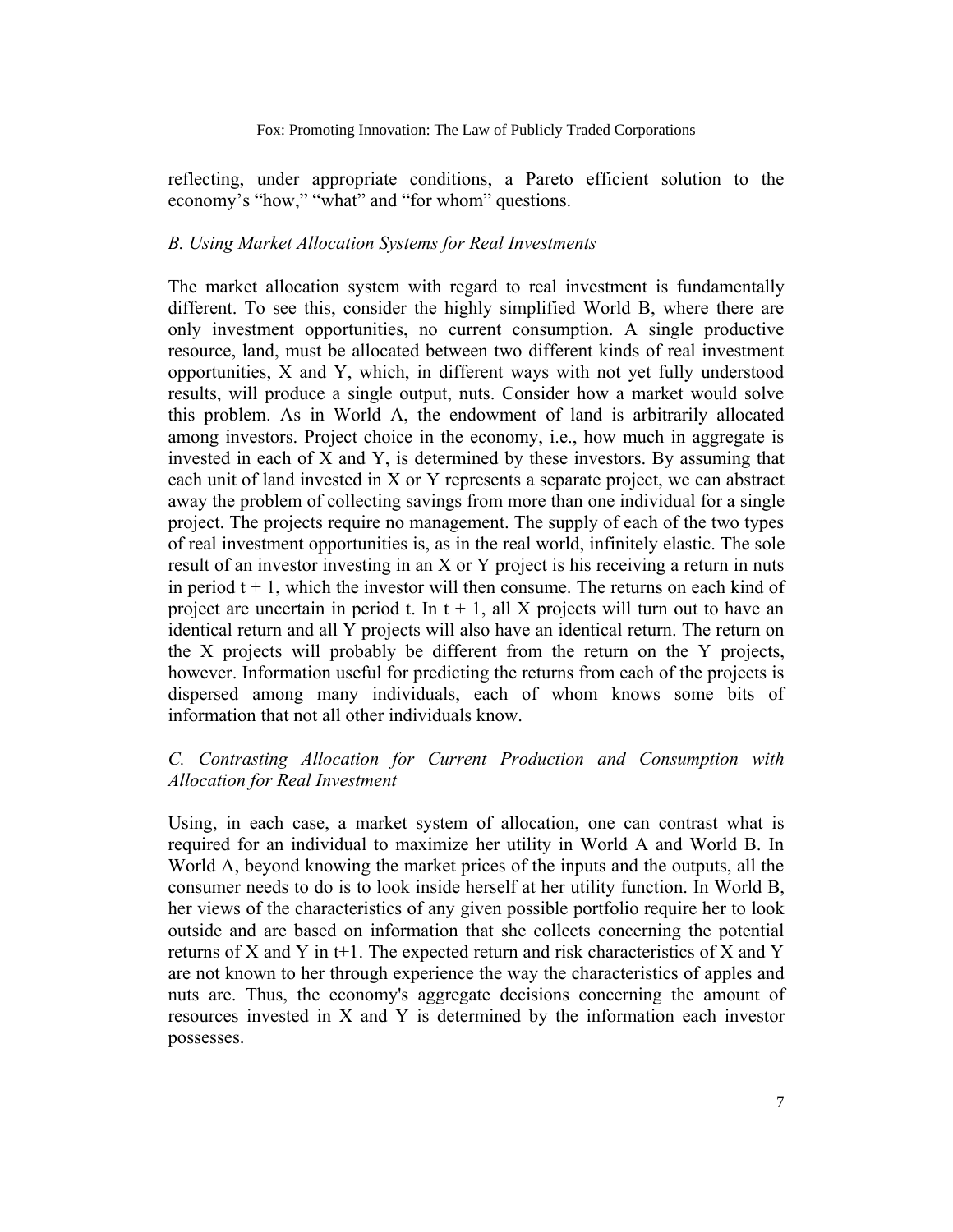A comparison of Worlds A and B illustrates a tremendously important point. In a world where there is real investment, each individual, in order to decide where her available resources should be invested, must look outside of herself to acquire information. Real investment opportunities are not scarce commodities that are in the first instance competitively priced. The cost of implementing an investment opportunity is the cost of the needed real resources. The prices of these real resources are ordinarily not closely related to the opportunity's prospects.

This need to look outside for information not contained in prices can help explain many institutions existing in the real world. Consider World B', which includes investment advisers and financial intermediaries. It is reasonable to assume that, absent the need to decide the placement of her savings, the average investor would not in the ordinary course acquire very much information about the prospects of X and Y. And, for the standard reasons, described briefly below, it is also reasonable to assume that the market in which she can acquire such information on a piece by piece basis falls far short of perfection. To solve the problem of her ignorance, the investor, in essence, "hires" persons more knowledgeable than she is. This more knowledgeable person may be an investment adviser hired to give advice, or he may be the agent of a financial intermediary in which the investor invests, who in essence makes decisions on the investor's behalf.

The intermediary in which the individual invests might itself himself not possess much information about the prospects of X or Y, but might know more than the individual investor concerning who would have such information. And so the process of delegation might repeat itself one or more times. Thus, the investor might invest in a financial intermediary (for example, a venture capital firm or mutual fund), the intermediary in a corporation, and the corporation would then invest the funds it receives in an X or Y project. The special knowledge of the investment company might be in selecting the corporation with the most expertise in choosing among real investment projects. $11$  In addition, the investor, the financial intermediary and the corporation might each seek outside advice as well to make their decisions.

The position of the investor in relation to the network of persons she directly or indirectly "hires" is analogous to the head of a hierarchical

 $\overline{a}$ 

<sup>&</sup>lt;sup>11</sup> Corporations are normally seen to exist for two reasons. First, the amount of capital needed for the minimum efficient scale of many projects is too large for a single individual to provide, and the corporation is a legal form that enables the proponent of such a project to gather this necessary amount from many different individuals. Second, once the investment has been made, the project must be managed for it to produce a return. World B' presents neither of these problems. It illustrates that corporations have yet a third function, as expert intermediaries in the process of project choice.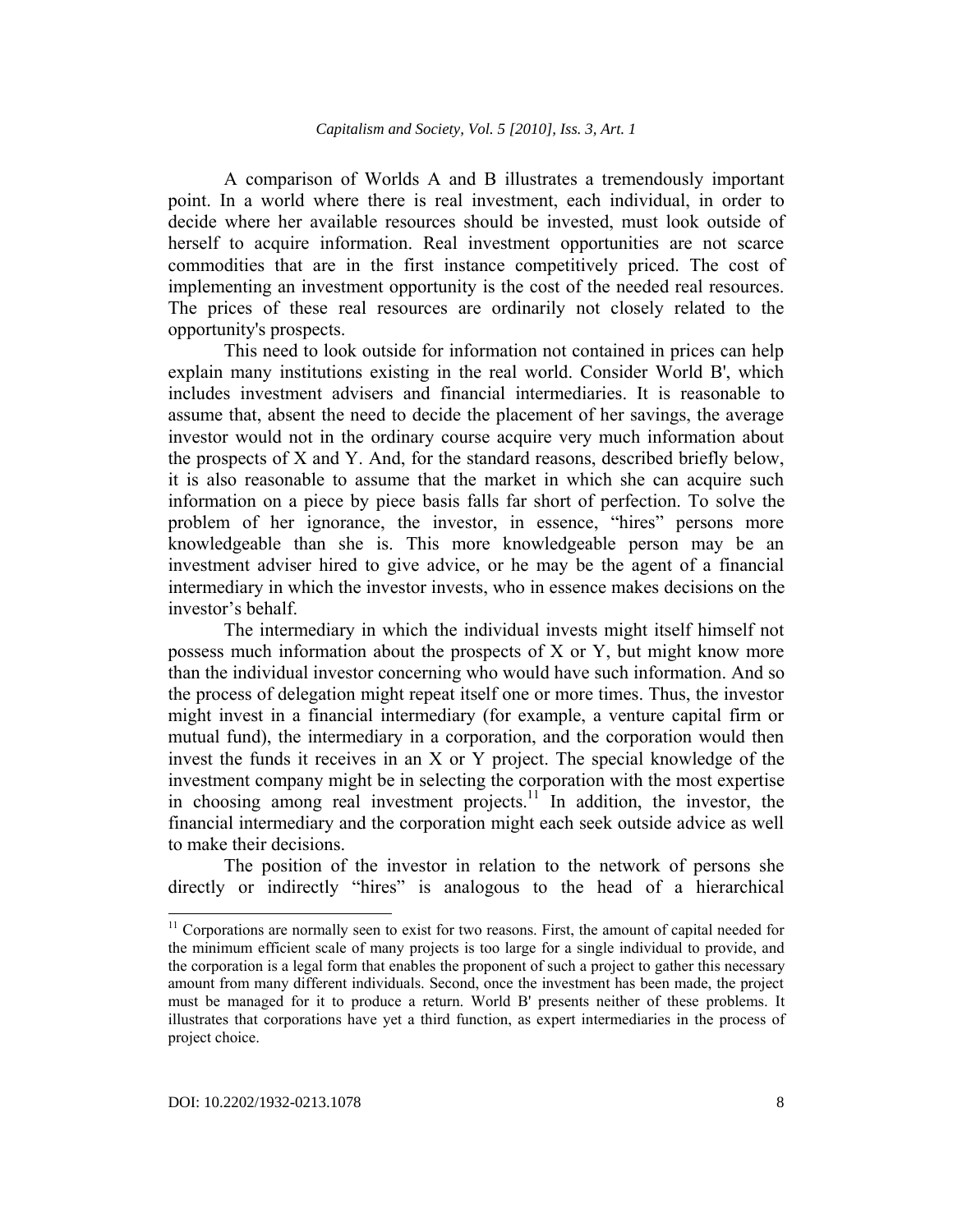organization. How much of the investor's savings is ultimately invested in X and how much in Y is equivalent to a decision of this organization. Because the head of a large hierarchical organization cannot accumulate and analyze all the information necessary for her to make sensibly all of the organization's decisions, much of her work consists of delegating to others who have accumulated more information in particular areas and the authority to make decisions on the organization's behalf. The average investor is in the same position when faced with real investment decisions. Each member of the investor's network, like each subordinate member of an organization, is a decision maker in the sense that his actions to some extent influence the outcome of the whole process. But the investor, like the head of an organization being ultimately responsible for its decisions, is ultimately responsible for the decision as to which real investments her savings go to because her choices dictate the structure of the rest of the process. Thus relying on the market to allocate resources for investment, unlike relying on it to allocate resources for current production and consumption, involves mechanisms which in some important respects have an organizational character.

# *D. Introducing Ongoing Firms and Reinvestment*

Worlds B and B' not only abstract out production decisions – decisions as to how existing productive capacity is to be used – but they abstract out firm reinvestment as well. In the real world, firms also often reinvest the returns generated by existing projects in new projects rather than paying out these returns to investors. The role of the finance process also includes control reassignment, the choice of who over time makes these decisions of whether and where to reinvest. $12$ 

l  $12$  In the real world, control reassignment also comes into play as an antidote to management not making optimal production decisions in the use of the firm's existing facilities. This paper abstracts out production decisions for two reasons. First, the focus of the paper is on project choice and its influence on the level of innovation in an economy. Second, as will be discussed in Part III.E *infra*, most agency costs of management arise in connection with their project choice decisions, not their production decisions. Nevertheless, a more fine-grained analysis will require some attention to control reassignment because of managerial production decision deficiencies. As will be discussed in Part III.C *infra*, innovative project proposals are normally a package of an investment idea and a plan for the proposal's proponent to manage the project. Such proponents usually do not have proven production decision skills. Ongoing monitoring of the production decisions of the proponent and control reassignment where the proponent falls short is thus an important function of the funding source for this kind of project, whether the funding source decision makers are the principals of a venture capital firm or the top managers of an established corporation. The funding source is unlikely to provide the financing without the right to perform this function.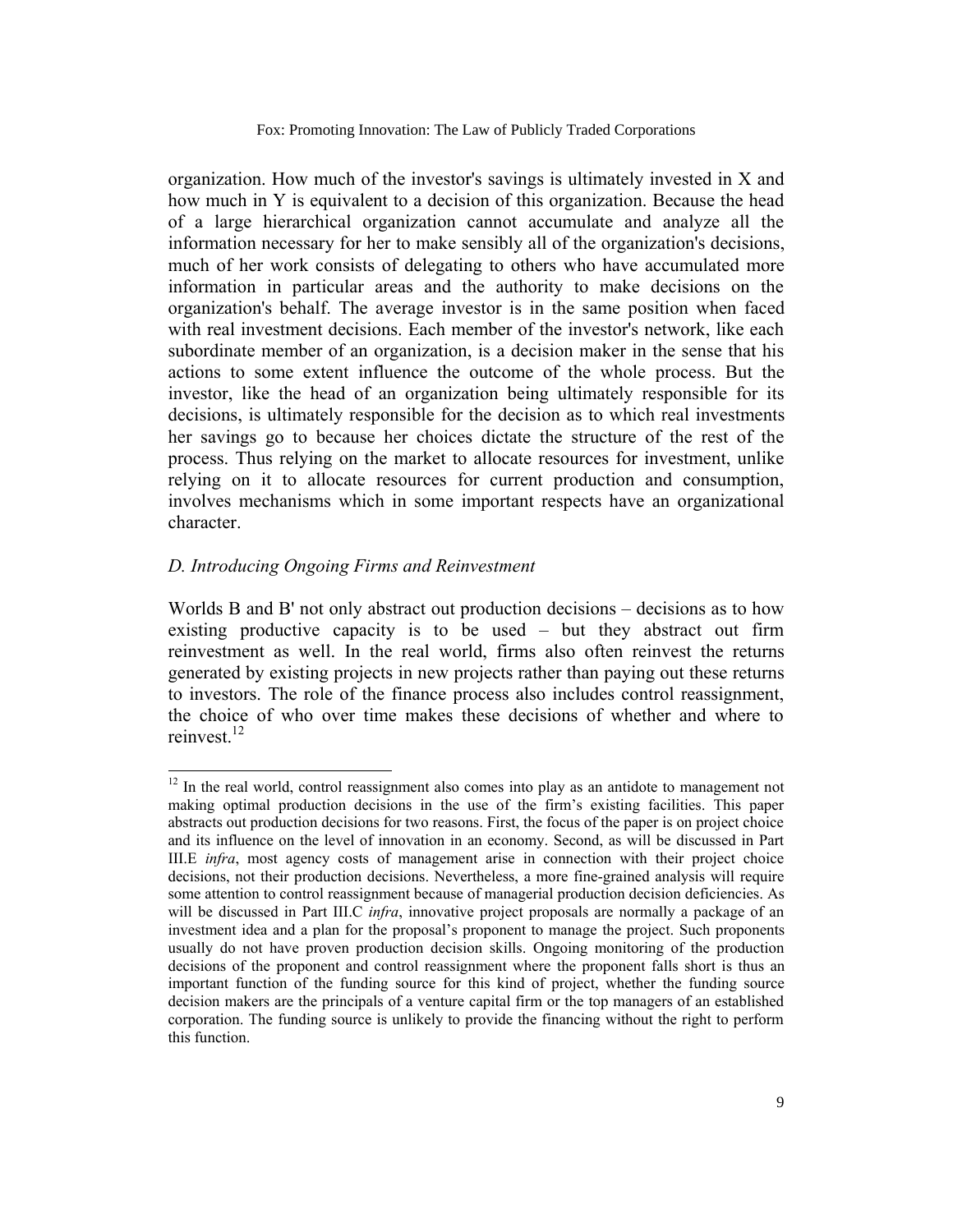To incorporate the reinvestment decision aspect of reality, consider World C. World C is like World B with the following modifications. In World C, there is still no consumption until period  $t + 1$ , but there are two earlier periods, t and  $t - 1$ . There is investment of the single productive input, land, in both these earlier periods. In period t-1, each individual investor starts with an arbitrarily assigned amount of land. All the land in the economy must be allocated between two different kinds of real investment opportunities, U and V, which will produce a single output, also land, through a transformation over time in different, not yet fully understood, ways. Again each unit of land invested in U or V project represents a separate project and the supply of each of the two types of real investment opportunities is infinitely elastic. The sole result of an investment in a U or V project is a return in land in period t. All U projects will turn out to have an identical return in t and all V projects will also have an identical return in t that is probably different than that of the U projects. In period t - 1, these returns will be uncertain.

In t - 1, individual investors do not invest directly in projects; they invest in firms. An investment in a firm consists of one unit of land and each firm decides whether to invest the unit of land it receives from its shareholder in a U or a V project. To the individual investors, all the firms appear the same in t - 1, but in fact they are not. Each firm has its own special skills at making investment project choices, which involve gathering information and making a decision. Some firms will be more skilled than others. Investments in period t - 1 yield their return in period t, which, absent shareholder intervention, will then be reinvested by management, who will use their skills to make a fresh choice in either an X or a Y project that will pay its returns in nuts in  $t + 1$ .

The share obtained by the individual investor in a firm in t -1 includes the right in t to change management of the company to one that would pay out the returns instead of exercising its choice skills again and reinvesting. To aid in deciding whether to exercise this right, investors in period t are able to obtain some information concerning the choice skills of each firm. This information would consist of the return on the project choice made by the firm in period t - 1 (which, by itself, is a signal concerning the skills of the firm, but a noisy one), the firm's announced rationale for the choice made in t - 1, and information about the world that would permit an evaluation of the soundness of the announced rationale.

In period t, each investor must initially decide whether to change the management of any of the firms in which she invested in period t -1, in which case she would receive the return in the form of land on the investment made by the firm in t - 1 in a U or V project. She then must decide what to do with any units of land so received. She has three choices:  $(1)$  invest directly in X or Y projects, which will return nuts for consumption in period  $t + 1$ , (2) with the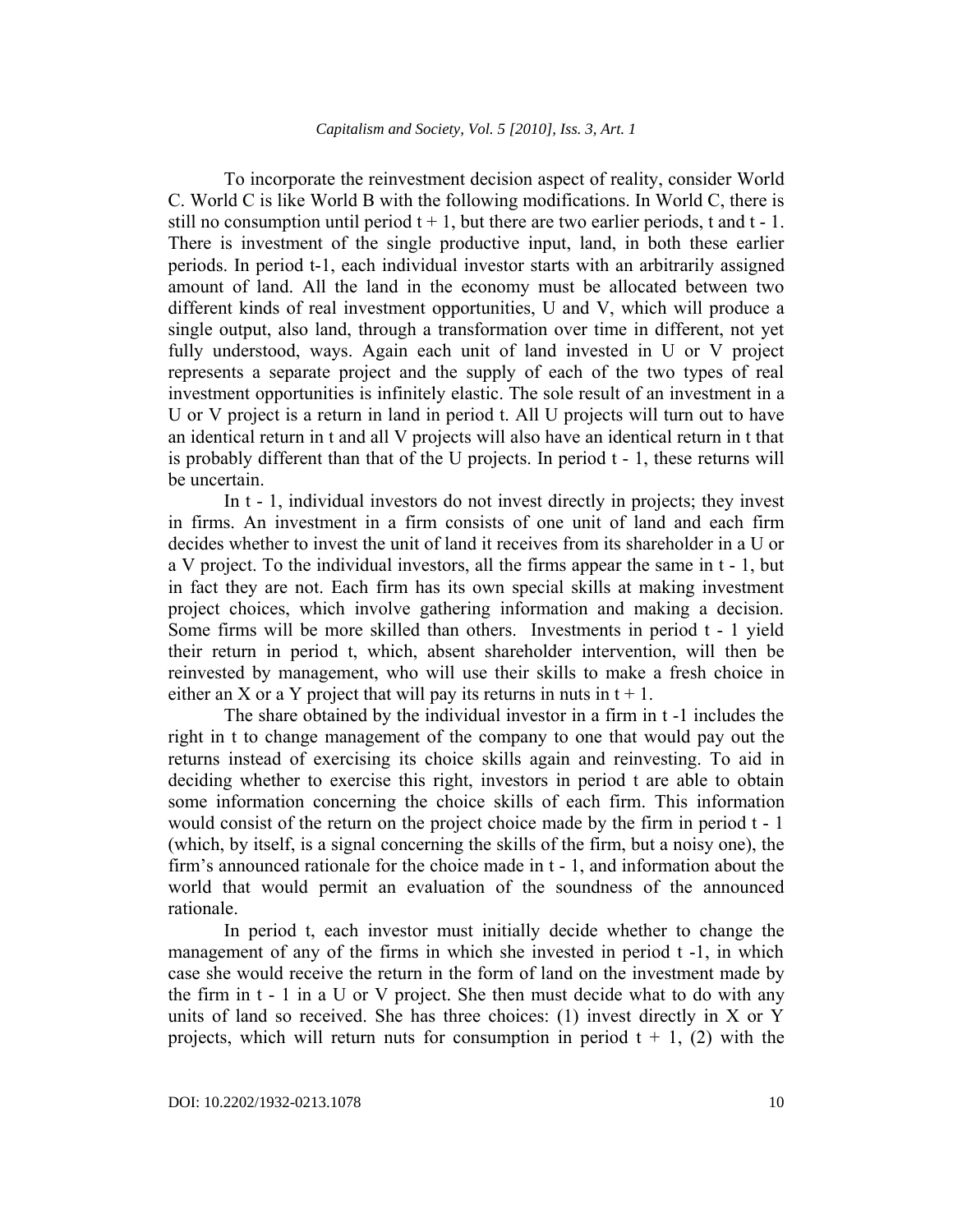intention not to exercise the option to change management, purchase from other investors shares of firms that invested in U or V projects in t - 1, in which case she will receive a return in the form of nuts for consumption in  $t + 1$  arising from the investment the purchased firm makes in period t in an X or Y project, or (3) with the intention to exercise the option to change management, purchase from other investors shares of firms that invested in U or V projects in t - 1, in which case she will receive a return in t in the form of land. If she makes the third choice, she faces the same three choices with the land so received. The same is true of sellers in period t of shares of firms that invested in the U or V projects in period t - 1.

Now consider World C', a refinement of World C. As with B', the model is modified to permit the investor to invest in intermediaries in period t. Assume that each unit of land invested in an intermediary creates a separate entity.<sup>13</sup> As in World B', assume that the typical investor in period t does not possess much information about the prospect of the X and Y projects. Nor does she possess much information about the project choice skills of the firms that in t - 1 invested in the U and V projects. A financial intermediary can again perform the function of being a more knowledgeable person to whom to delegate the range of decisions that the investor would otherwise have to make. At each level of decision, working from the individual investor through to the person making the actual decision to fund a real investment or to change control, the decision-maker – through some combination of gathering information for himself, seeking advice and delegation – deals with the problem that others have much relevant knowledge that he lacks. An analogy to a hierarchical organization can again be made. Each new project funded and each control reassignment occurring in period t is the result of a structure of decision that can be traced back to an investor, but others play important roles within the structure.

# *E. Outline of a Theory and Its Application*

 $\overline{a}$ 

In a world with real investment projects yielding uncertain returns and an uneven initial distribution of information, the use of competitive markets to make the economy's decisions does not, as it does in World A, eliminate the need for each individual investor to collect pieces of information from, seek the advice of, or delegate decisions to, other persons who possess bits of information that the individual investor does not have. The analysis that follows takes seriously the

<sup>&</sup>lt;sup>13</sup> This unrealistic assumption is made to simplify the exposition of the particular points developed in this model. It ignores the fact that economies of scale are a vital reason why an investor chooses to delegate decisions to an intermediary rather than gather and process information about real investment opportunities themselves.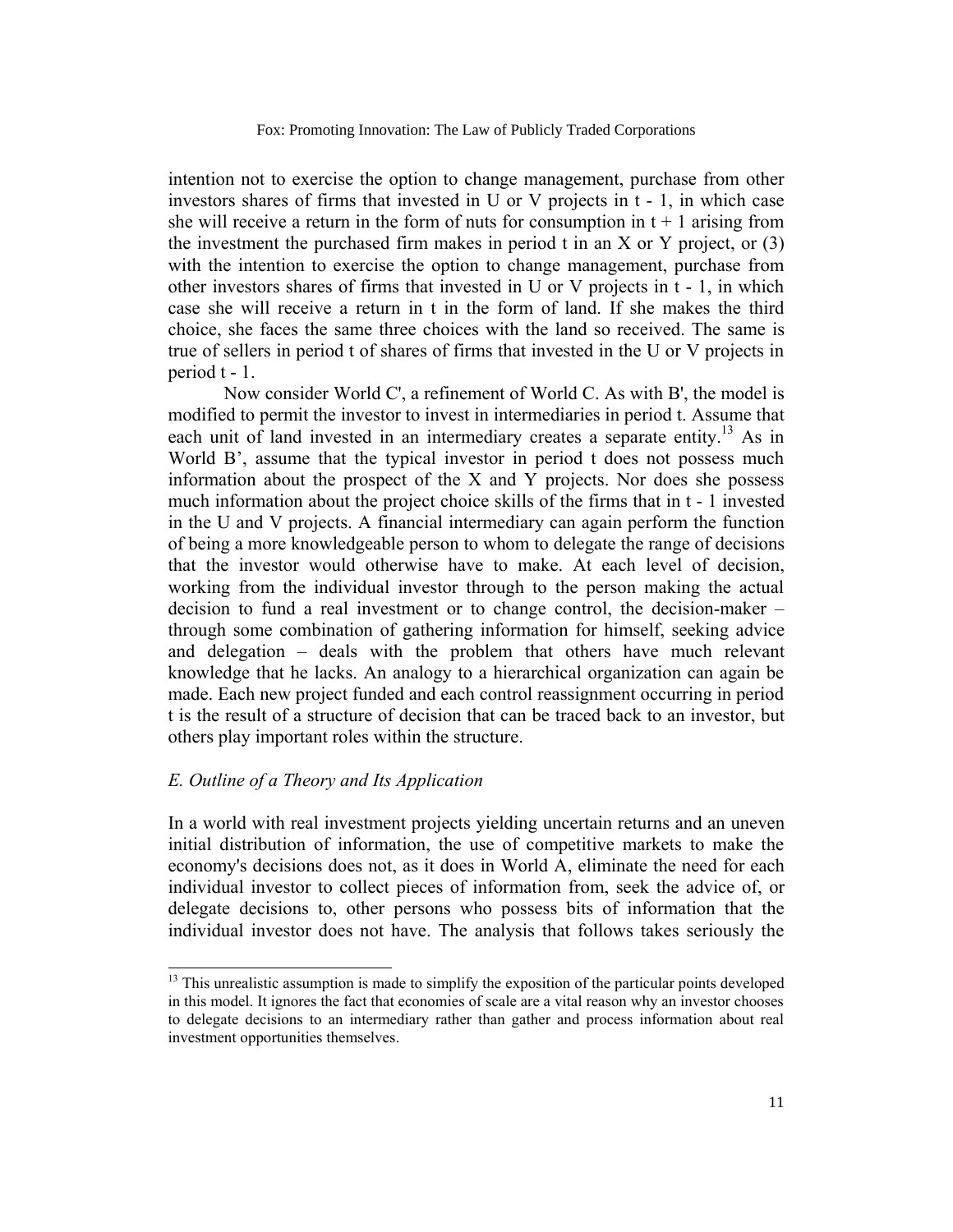analogy of the market-based system of making project choice and control reassignment decisions to a hierarchical organization suggested by World C'. This seemingly incongruous analogy is, of course, highly imperfect. To start, the analogy ignores the existence of economies of scale both in the production of goods and in the information gathering and processing undertaken by corporate officials and financial intermediaries with regard to real or financial investment opportunities. These economies of scale drive both firms and financial intermediaries to seek funds from multiple sources.<sup>14</sup> The analogy also sidesteps the role played by prices in secondary securities markets and the capacity of the mechanisms of market efficiency to push these prices toward reflecting the views of the best informed investors. And it ignores the ability of a person who is more sure of his views than others to magnify his influence in project choice by dividing up the income stream produced by a proposed project and offering to invest a given amount of her savings in the project in return for the right to receive the riskiest portion of the stream, with others investing in the project in return for the right to receive the less risky portions. Notwithstanding these limitations, the analogy, it will be seen, guides the inquiry into the relationship between finance and innovation in a useful fashion.

The theory here will be developed in two steps. The first step, developed in Part III, is a micro analysis: a study of the structure which determines how any particular project choice or control reassignment decision at the real level is made. The second step is a macro analysis: a study of how the finance process functions as a system and its impact on innovation.

The micro-analysis is informed by the enormous progress, on both the theoretical and empirical fronts, that has been made over the last few decades in the economics of contracts and organization and in corporate finance. It starts at the level of a proponent seeking project funding. The messages which such a proponent emits to possible funding sources are examined. Next, top managements of established corporations are analyzed. A series of questions are raised and dealt with. How does corporate management process information emitted by investment project proponents? What other information does corporate management look at to make these decisions? What values do corporate managers seek to satisfy, and how are the decisions they make related to these values? How are these decisions influenced by how the decisions will appear to financial intermediaries, investor advisory services, and investors themselves? Finally, what kinds of information does top corporate management emit to such other

 $\overline{a}$ 

<sup>&</sup>lt;sup>14</sup> These scale requirements for modern industry compound the need for delegation of decisionmaking because, even if each investor were as informed and capable as the delegate, the coordination among a large number of investors necessary to make group decisions is impractical for most questions.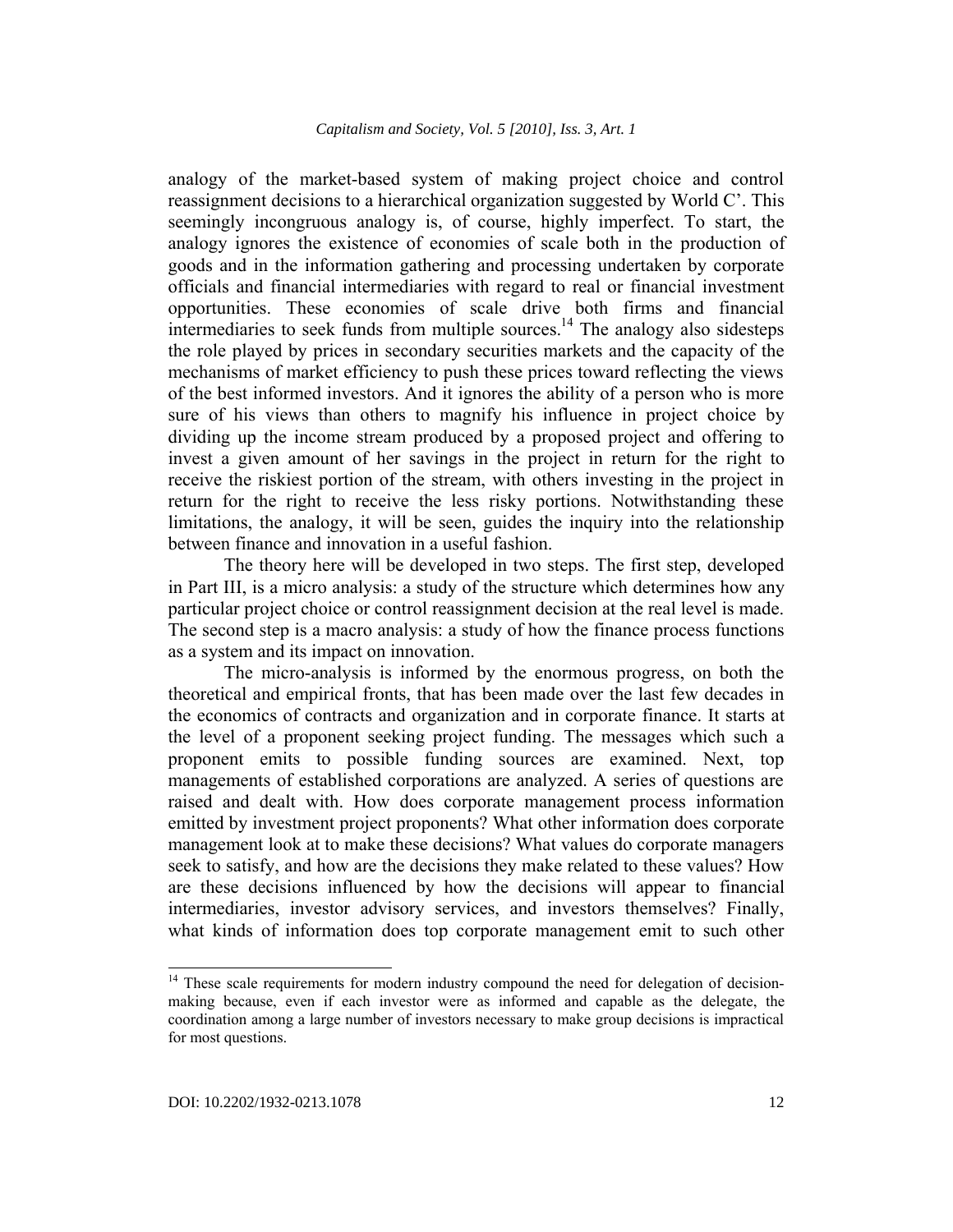entities and persons? The same kind of analysis, one step up the ladder, is then made with respect to the principals of financial intermediaries.

The macro analysis starts with the proposition that every economy, whether centralized, pure market, or otherwise, needs a process which takes account of information held by disparate sources in order to decide which real investment projects shall receive society's scarce savings. In a centralized economy, this would be a simple hierarchical organization. In a market economy, the process also has some features that resemble a simple hierarchical organization, but given the millions of individual investors, is much more complex. Our goal for this process is to enhance the capacity of the economy's finance process to identify and implement the most promising investment projects, to the extent that doing so is cost effective and consistent with maintaining production and output choice efficiency. The most promising projects are typically innovative ones. Part VI will make some judgments concerning what characteristics an economy's finance process should have in order to best serve this goal. These judgments will be made by seeing how the elements studied in the micro analysis aggregate and by referring to a rich body of social science literature concerning organizations as communications phenomena. These judgments will be tested in Part VII by some crude empiricism, using stylized facts about the U.S. economy in the 1970s and 1980s versus the last fifteen years and versus the economies in Japan and continental western Europe in the last fifteen years. In Part VIII, these judgments will be applied to identify the features of the corporate and securities law of publicly traded firms that would best promote innovation.

# **III. MICRO ANALYSIS**

The micro analysis discussion begins with an examination of two basic concepts: the special characteristics of information as a commodity and general principles as to how individuals and organizations process incoming information. This is followed by a brief sketch of each level of decision-making that plays a potential role in determining whether an investment project proposal is implemented – the individual proponent of the project, the established corporation that makes funding decisions relating to proposals by its employees, and various types of financial intermediaries – in terms of the incentives of the actor, the way the actor will process incoming information and the communications the actor will emit.

# *A. Information as a Special Commodity*

As is well known, information is not a commodity that is typically bought and sold on a piece-by-piece basis in the ordinary fashion. The extreme imperfections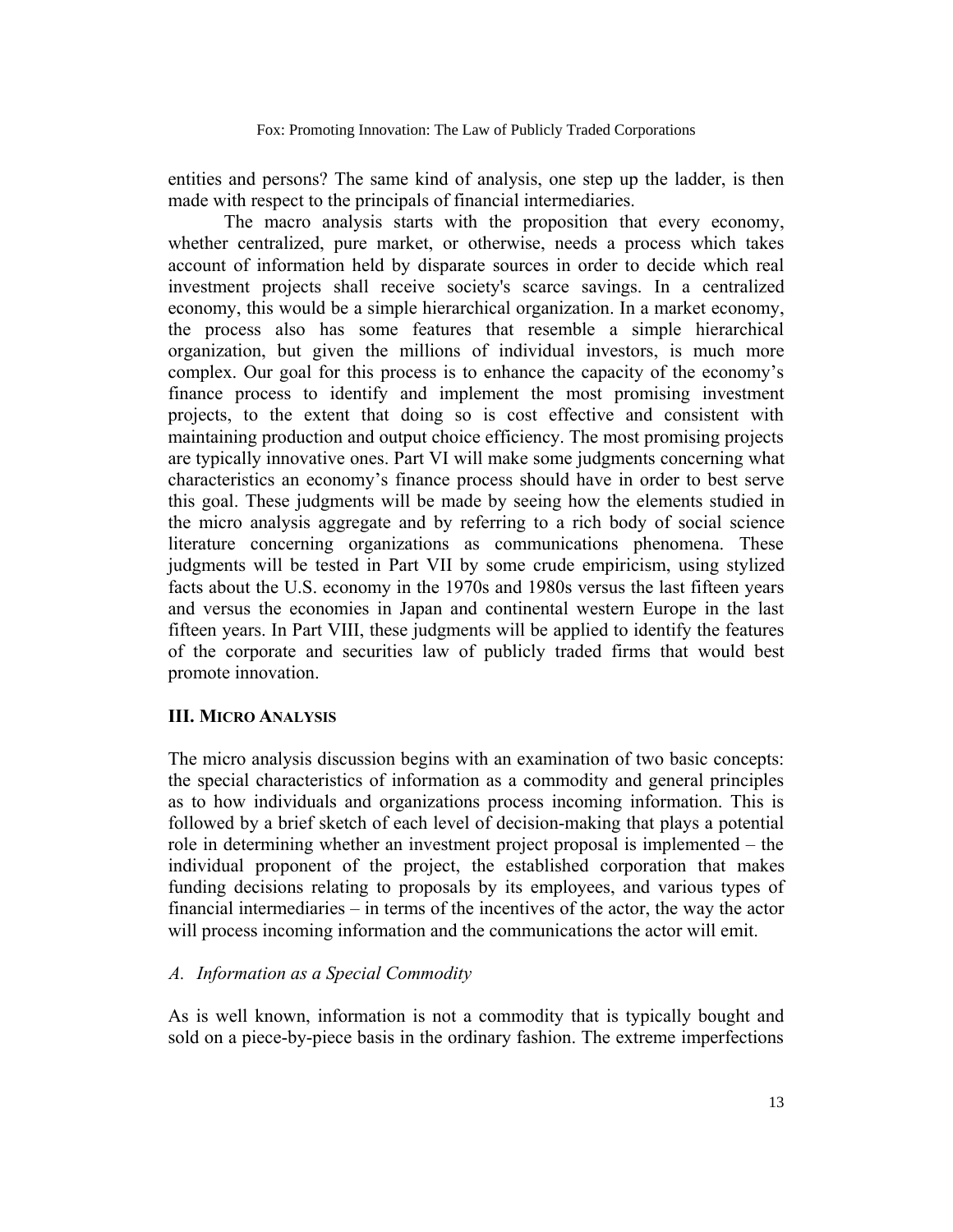in the market for information are key reasons for the development of firms and financial intermediaries, and of financial information services that provide investors, financial intermediaries and firms with advice as to the best financial or real investments. They also help explain why these activities are not significantly threatened by the potential competition of investors purchasing raw information for themselves to use in making direct investments in real investment opportunities.

# *1. Economies of scale*

One source of information's uniqueness as a commodity is that, above and beyond what must be paid the seller of a piece of information, information is costly to find and to utilize. Intermediaries and information services save the investor time by gathering and processing the information for him. There are enormous *economies of scale in gathering and processing the same information for multiple individuals.* An intermediary can make an investment decision for, and an information service can give advice to, thousands of investors with millions of dollars in resources using little more effort gathering and processing information than one investor acting on his own would have to exert if he wanted to make a decision of the same quality.<sup>15</sup>

# *2. Economies of scope*

The other source of information's uniqueness relates to the existence of *economies of scope in terms of gathering different bits of information.* A firm, financial intermediary or investment information provider is likely to be serving aggregate investment resources of considerable size, usually ultimately traceable to many different individual investors. As a result, for the economies of scale reasons discussed just above, the aggregate gain to such a person or entity from finding better investment opportunities justifies, on a cost benefit basis, gathering and analyzing far more different bits of information than the typical individual would likely gather because of the much smaller gain he could acquire from using it. Economies of scope arise from gathering so many more bits of different information because, with this higher volume, the firm, financial intermediary or

 $\overline{a}$ 

<sup>&</sup>lt;sup>15</sup> In terms of speculative profits from trading already outstanding securities, these economies are counterbalanced by the fact that the more broadly dispersed the information, the greater the effect on the demand and hence on the price of the security involved, and the less profit that can be obtained by trading on the information. This tradeoff is much less severe in the case of the finance process steering funds to the real investment projects with the best prospects. Of course an investor's returns on an investment in a real project are affected by the economy's aggregate amount investment in this and any other projects based on the same idea.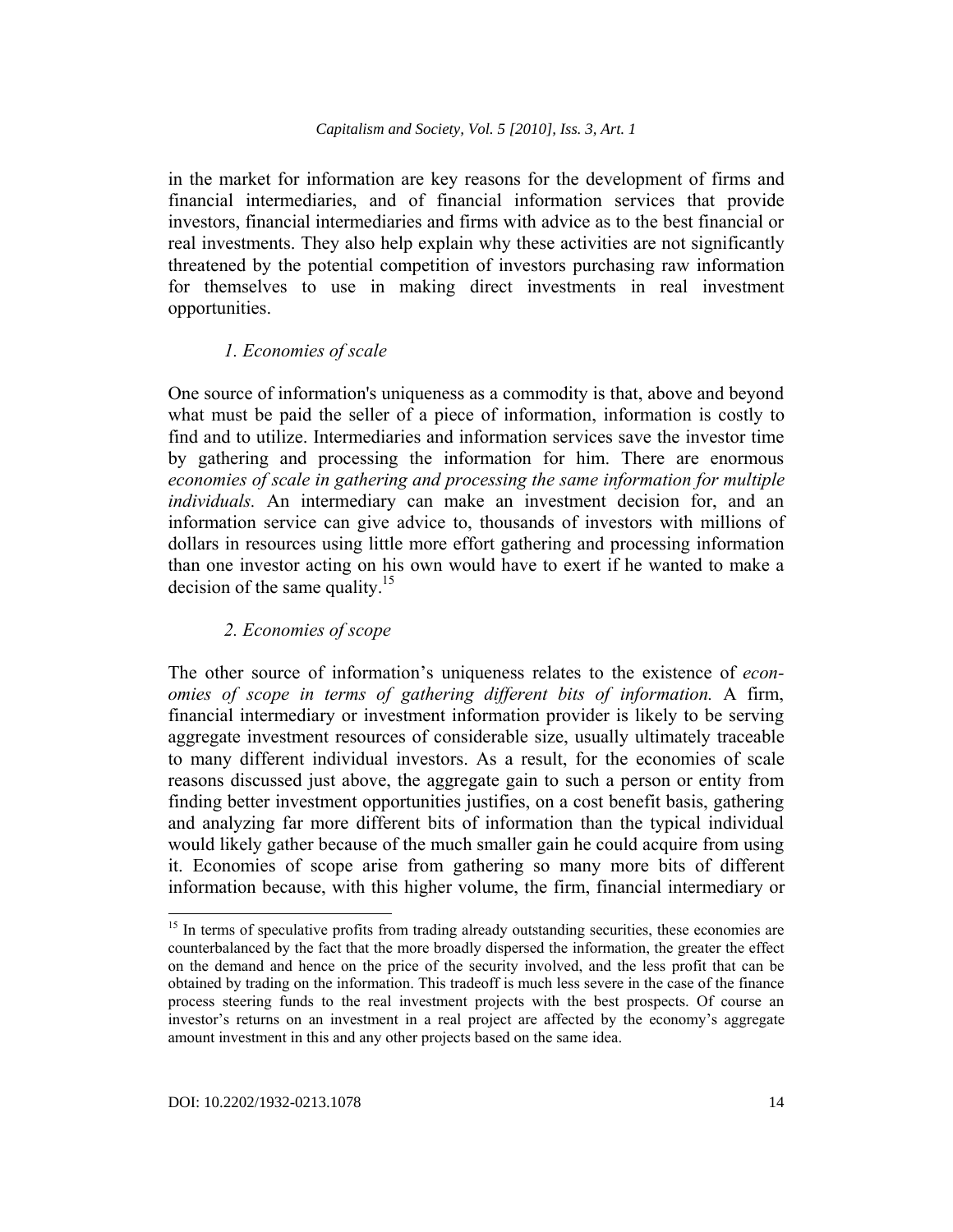information service can cost effectively have an employment or other relational contract arrangement with its information sources. Such an arrangement greatly facilitates the acquisition of information, but it is only practical if there is a regular transmission over time of large amounts of information.

There are three reasons why an employment or other relational contract arrangement is often the superior forum for transfer of information. First, as Coase famously pointed out, there is a cost in using the price mechanism which makes it, under some circumstances, uneconomical in comparison with other forms of allocation.16 Relative to the usually low value of the typical individual bit of information, this cost can be large. The generation and transfer of information by command within an organization will avoid this cost and thus will often be more economical than use of the market to acquire information.<sup>17</sup>

Second, compared to an individual investor, a firm, financial intermediary or investment information provider is frequently able to provide much more incentive to an information source to produce and provide information. This again relates to the public goods aspect of information: once a piece of information has been produced (discovered), the cost of transmission to other people is very low. Because of the intangible nature of the commodity, once the producer has revealed the piece of information to one person, it is difficult, unless the information is subject to some kind easily enforceable intellectual property protection, for the producer to have it excluded from use by others. The dilemma faced by the private producer is that he wants to maximize his rents and have the information used only as widely as the producer of any valuable input would want it used (i.e., to the point where MR=MC). The revelation of the information to another undermines his monopoly position, since anyone who receives it can then "produce" additional units of it at very low marginal cost. If an information source and a firm, financial intermediary or investment information provider are in an employment or other relational contract arrangementwith each other, they can agree that the information will not be revealed to others. They can then share the larger rents that will result from limiting the scope of decisions based on the information or the spread of advice utilizing the information.

Third, there are barriers to the transfer of information through ordinary market transactions because it is hard for a user to evaluate information without

 $\overline{a}$ 

<sup>&</sup>lt;sup>16</sup> Ronald Coase, *The Nature of the Firm*, 4 ECONOMICA 386 (N.S. 1937). See also John Commons, INDUSTRIAL ECONOMICS (1934). Problems with the price mechanism include: the costs of discovering what the relevant prices are, and the dilemma between the cost of negotiating and concluding a separate contract for each exchange transaction and the inflexibility of a nonrelational long-term contract to avoid these negotiating costs.

<sup>&</sup>lt;sup>17</sup> Coase, *supra* note 16, at 391.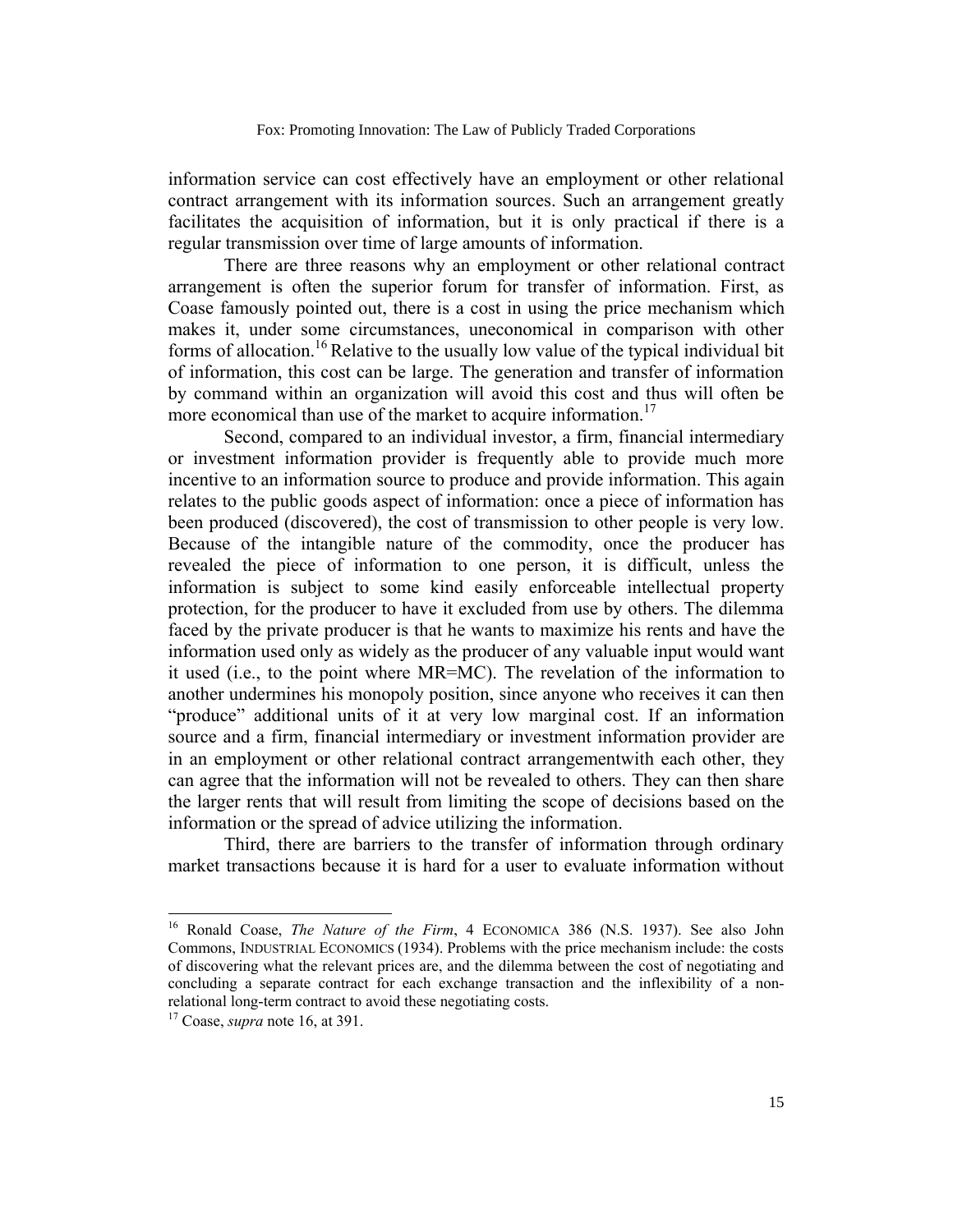learning it, at which point there is no need to pay for it.<sup>18</sup> Since suppliers of information are likely to demand payment or a promise to pay before revealing their information, there is an incentive for users to get their information only from suppliers who have established their trustworthiness over an extended, continuous relationship. The establishment by a source of such trustworthiness is a component of, in the language of the next section, the "authority" of the source in the eyes of the user. As information frequently becomes just one component of an investment decision, the supplier may not be sure himself of the value of the information because such an assessment requires specialized knowledge which the user alone has. In this situation, the trustworthiness of the supplier is not adequate evidence that the knowledge is worth using, and the user will still be reluctant in advance to pay or promise to pay for the information. In such a situation, there is a particularly strong incentive for an employment or relational contract arrangement allowing for an ex post settling up that accurately reflects the information's value, rather than an ordinary market link between them.<sup>19</sup>

# *B. Rules Relating to Incoming Information: Authority and Interest*

Each participant in the finance process gathers and processes information, either messages from others or physical observations about the world, in order to determine what his best course of action will be. An individual or organization is physically capable of gathering an enormous number of bits of information at quite low cost. But processing this information – absorbing it and calculating how it should influence the recipient's choice of alternatives – is costly in terms of time. Thus, the recipient needs to assign priorities to incoming messages. The higher the priority, the more likely the message will be considered seriously and influence the recipient's behavior. Priority is assigned by rules: authority rules and interest rules.

<sup>&</sup>lt;sup>18</sup> Kenneth Arrow discusses these second and third reasons considered in the text as to why an employment or relational contract arrangement may be the superior forum for information transfer in *Economic Welfare and the Allocation of Resources for Invention*, in THE RATE AND DIRECTION OF INVENTIVE ACTIVITY 616, Richard R. Nelson, ed. (1962). For discussions by Arrow that more explicitly consider the aspects of information that help define the borderline between decisions made by formal organizations and those made by the market, see Kenneth Arrow, THE LIMITS OF ORGANIZATION 33– 43 (1974); Kenneth Arrow, *Vertical Integration and Communication*, 6 BELL J. ECON. 173 (1975).

<sup>&</sup>lt;sup>19</sup> Oliver Williamson points out that in addition to the virtue of an employment relationship in building the authority of the information source through what he refers to as "experience ratings," it imbues the source and recipient with a sense of joint purpose which also facilitates transfer. Oliver Williamson, MARKETS AND HIERARCHIES 36 (1975).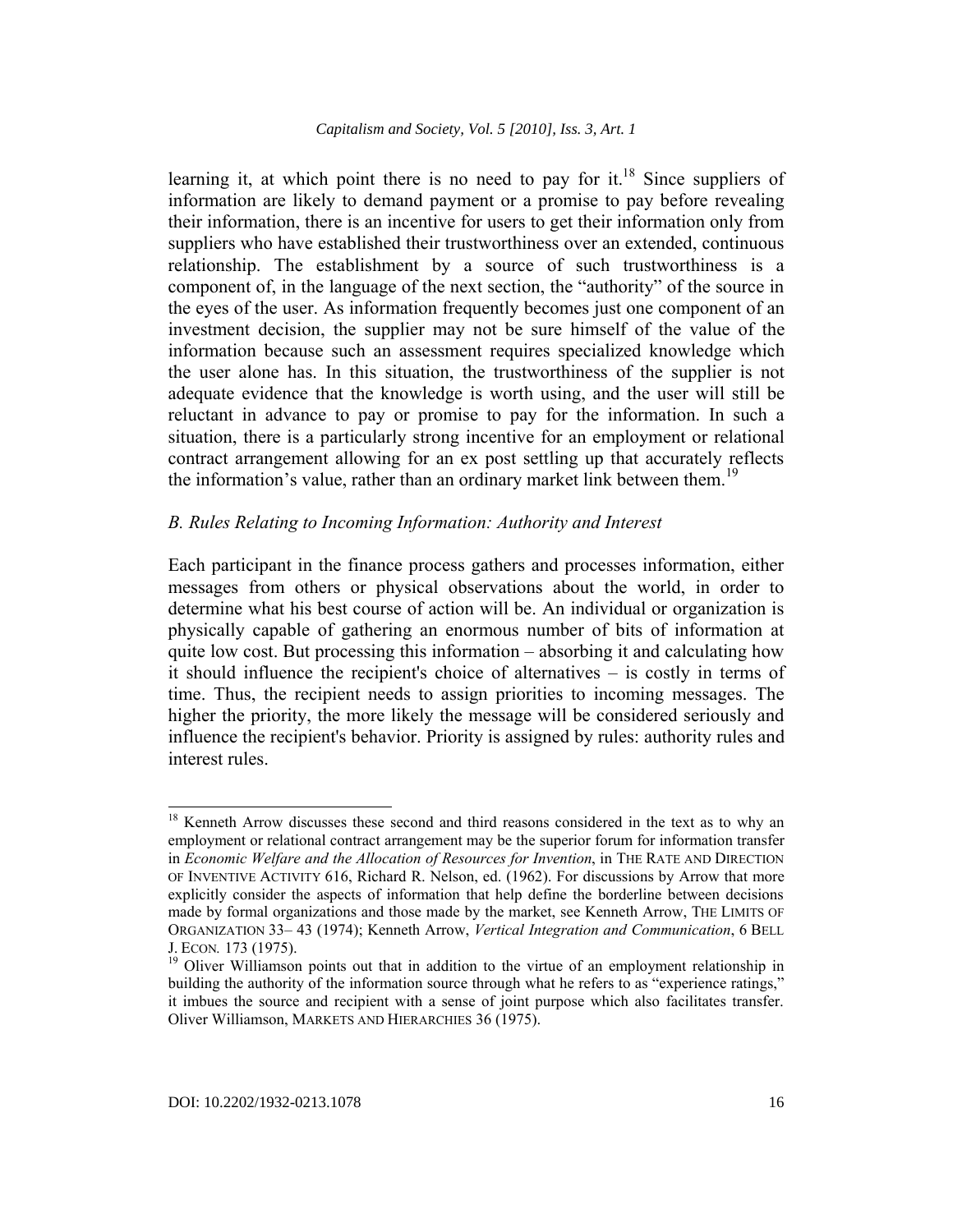# *1. Authority rules*

Authority rules assign priority to incoming information on the basis of its source. They relate to the recipient's opinion of the competence and trustworthiness of the source. The recipient is essentially using the source as a substitute for gathering and processing the information himself. Competence is a concern because the source is rarely just a conduit. Rather, the messages the source emits are in part based on her interpretations of the information that she in turn has received. Trustworthiness is a concern because the source, in deciding what messages to emit, may have an interest in manipulating the recipient into acting in a fashion which is different from what, given the objective facts, is in the recipient's own best interests.

The degree of authority that a recipient assigns to a message from a particular source is determined by several factors. The first is incentive-based authority: does the source have any reason to transmit information in a way that would create a false or misleading impression? Second is the reputation of the source: what do other persons, who themselves have authority, say about the source in terms of competency and motivation? Finally, and most importantly, is experience-based authority: what has been the recipient's past experience with the source? Authority rules, like other rules of information processing, are subject to feedback, and over the long run the quality of the messages from any particular source will affect the authority that the source enjoys.

Information can range from being raw data to being highly conclusionary. The most conclusionary information is a naked recommendation to the recipient as to what course of action he should take. The more conclusionary the information, the more important authority is in determining its priority.

# *2. Interest rules*

Interest rules refer to rules that assign priority because of the content of information: what it is about. A recipient is concerned with only certain kinds of messages: those that analysis or experience suggest would be useful in determining the course of action that will best correspond to his particular interests. A securities analyst who is an expert in the automobile industry is valued and compensated for sending out very specialized kinds of messages. His interest rules in terms of processing incoming information emitted by others would obviously be quite different from those of an analyst who is an expert in the cosmetics industry. Similarly, a mutual fund that has a declared policy of investing in blue chip stocks has very different interest rules from a venture capital firm specializing in high technology companies, but each would give relatively high priority to a much broader range of information than would the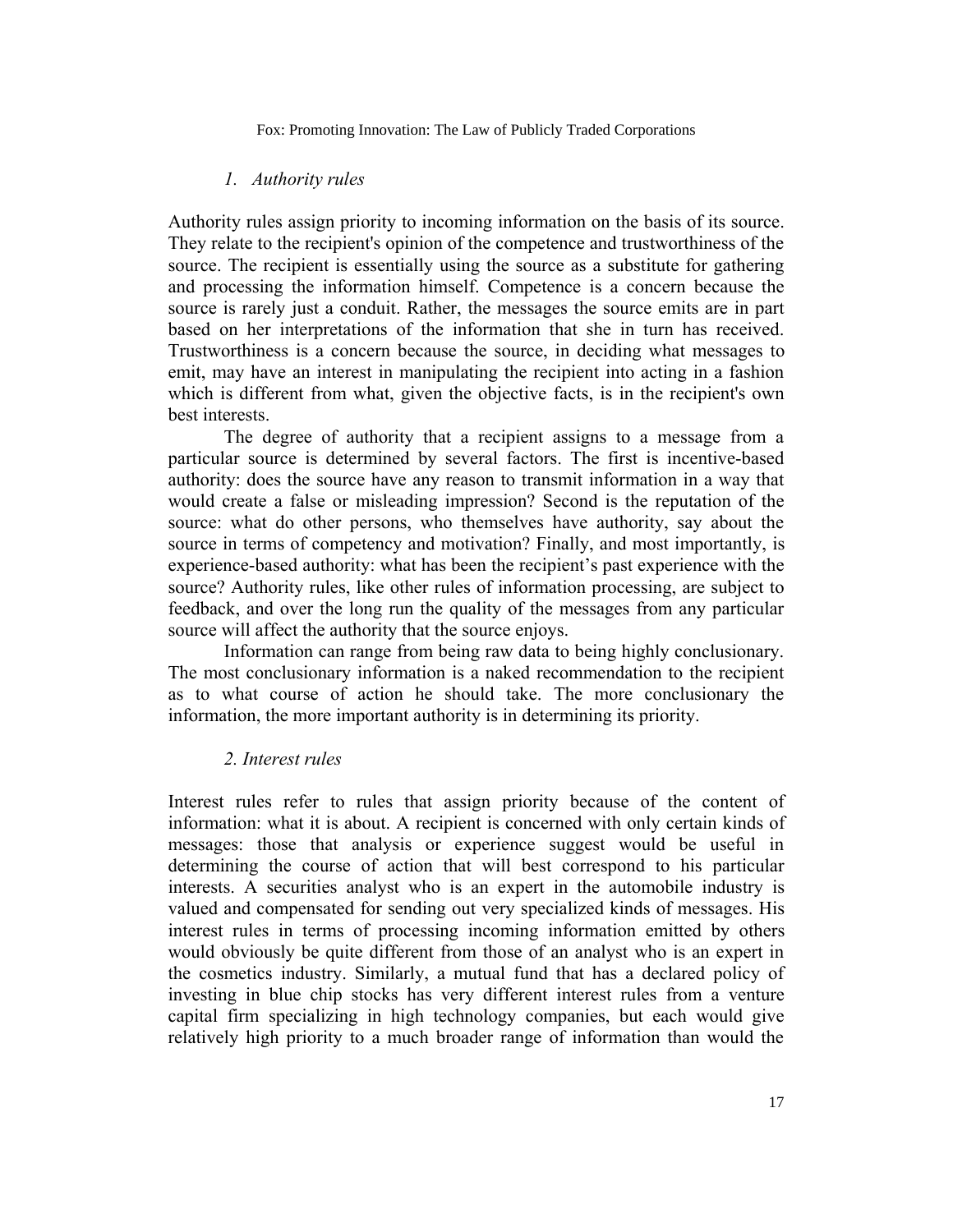#### *Capitalism and Society, Vol. 5 [2010], Iss. 3, Art. 1*

auto or cosmetics securities analysts. An individual investor would typically have a very broad range of interests – because she is interested in knowing which among the huge variety of investment opportunities available are the best places to put her savings. But she also would usually prefer to receive information in highly conclusionary form. Thus, information from sources which are not highly authoritative does not get much priority from individual investors.

# *C. Information Flow: Proponents*

Every proposed investment project is assumed to have a proponent  $-$  a single individual seeking funding to implement the project that she intends to run.<sup>20</sup> The proponent offers the combination of an idea and the willingness and desire to bring the idea into reality should the project acquire funding. The proponent may be an employee of an established firm appealing to her superiors. Alternatively, she may be a person who developed the idea at the established firm where she worked but is seeking external funding to implement it independent of this firm, or a university based or wholly independent person who is seeking external funding.

A proponent is likely to know more about the prospects of her project than anyone else, although others know information relevant to predicting the project's future that she does not know. She also has an interest in the project being funded. Thus what she knows is very important to everyone else in the chain of decision between her and the ultimate investors who would supply the funds, but, inherently, what she says is not totally trustworthy.

Proponents who are employees of an established firm seeking funding from top management need to rely primarily on experienced-based authority. Incentive-based authority is hard to establish within the kinds of compensation arrangements that appear workable in established firms. Proponents who appeal to outside sources of funding have less experience based-authority in the eyes of these sources. Incentive-based authority and reputation-based authority are thus more important.

In the case of highly innovative project proposals, the fact that a proponent seeking internal financing must rely relatively more on experience-based authority makes, at the margin, internal finance less attractive relative to external finance. This is because many of the best such ideas are gestalt phenomena which may come from people with little previous experience or accomplishment in the area of concern. Skepticism of some relevant, broadly held scientific belief is often a precondition for original thinking. Moreover, the typical proponent in

<sup>&</sup>lt;sup>20</sup> The proponent could also be a small cohesive team of individuals, but for convenience, the proponent will be treated throughout this discussion as though it is a single individual.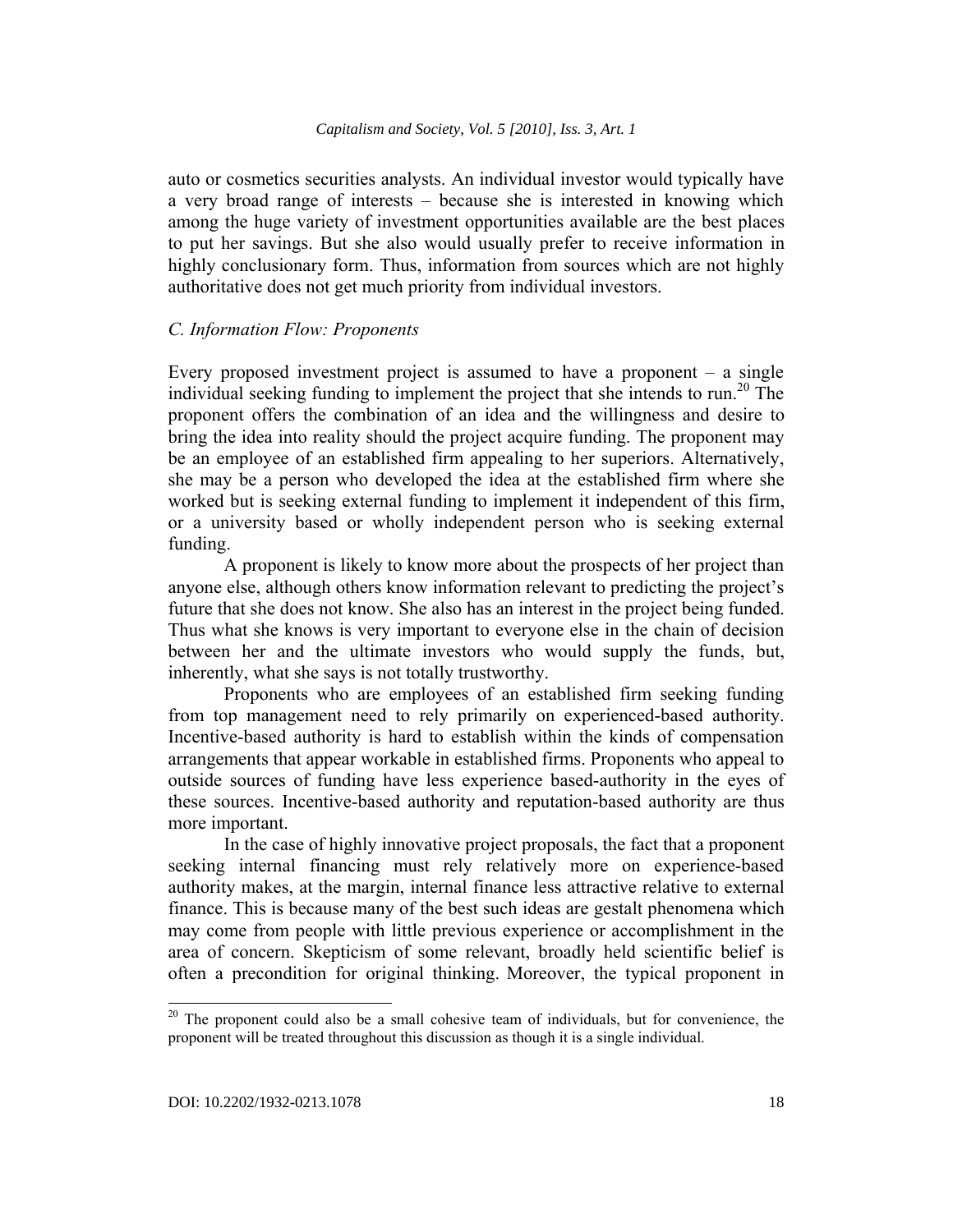industries characterized by rapid technical change is young and highly mobile, reducing the opportunities to develop experience-based authority in the eyes of the top managers of his current employer.

Internal finance is also relatively less attractive at the margin in the case of highly innovative proposals for reasons related to the information asymmetry between the proponent and the funding source. For both innovative proposals and more routine ones, there is likely to be greater asymmetry between the proponent and the external source than between the proponent and an internal source. The difference is likely to be less pronounced in the case of an innovation-based proposal, however, because the internal source does not have the same advantage when the project is not replicating something the firm is already doing.

The fact that external sources have some relative advantages over internal sources in the case of highly innovative proposals, combined with one of the causes of innovation – high employee mobility across firms – helps explain why highly innovative industries tend to be geographically concentrated, with most of the principal firms and external funding sources all geographically close to one another. The greater relative need for external finance makes reputation-based authority more important. Reputation-based authority is more likely to develop in an industry with high employee mobility if all persons are close to one another.

#### *D. Project Funding within an Established Corporation*

The top management of a large established corporation stands in the position of an intermediary in the information and decision delegation network that runs from individual savers to project proponents. Top management makes real investment decisions: which of its employees' proposed projects to implement. It also makes financial decisions: the making of distributions to shareholders (dividends, liquidating payments, and share repurchases), and the obtaining of outside financing. It also must decide what messages to emit to financial intermediaries, investment advisers, and the general investing public. In making these decisions, each member of the top management group, like most individuals, can be assumed to be personally interested in compensation, perquisites, respect, power, affection of those around him, and a sense of rectitude. He is also assumed to have a strong desire to retain his job. Management can be expected to make decisions in the ways which it perceives best further these interests, subject to the constraints within which it operates. This section will first examine the way top management receives and processes information and then the strategies it employs to make the decisions that, given its evaluation of the consequences of different actions, are the most advantageous to its personal interests.21

<sup>&</sup>lt;sup>21</sup> What follows in the text attempts to sketch out a brief, informal theory that emphasizes an information processing and incentives perspective that fits into the larger organizational theory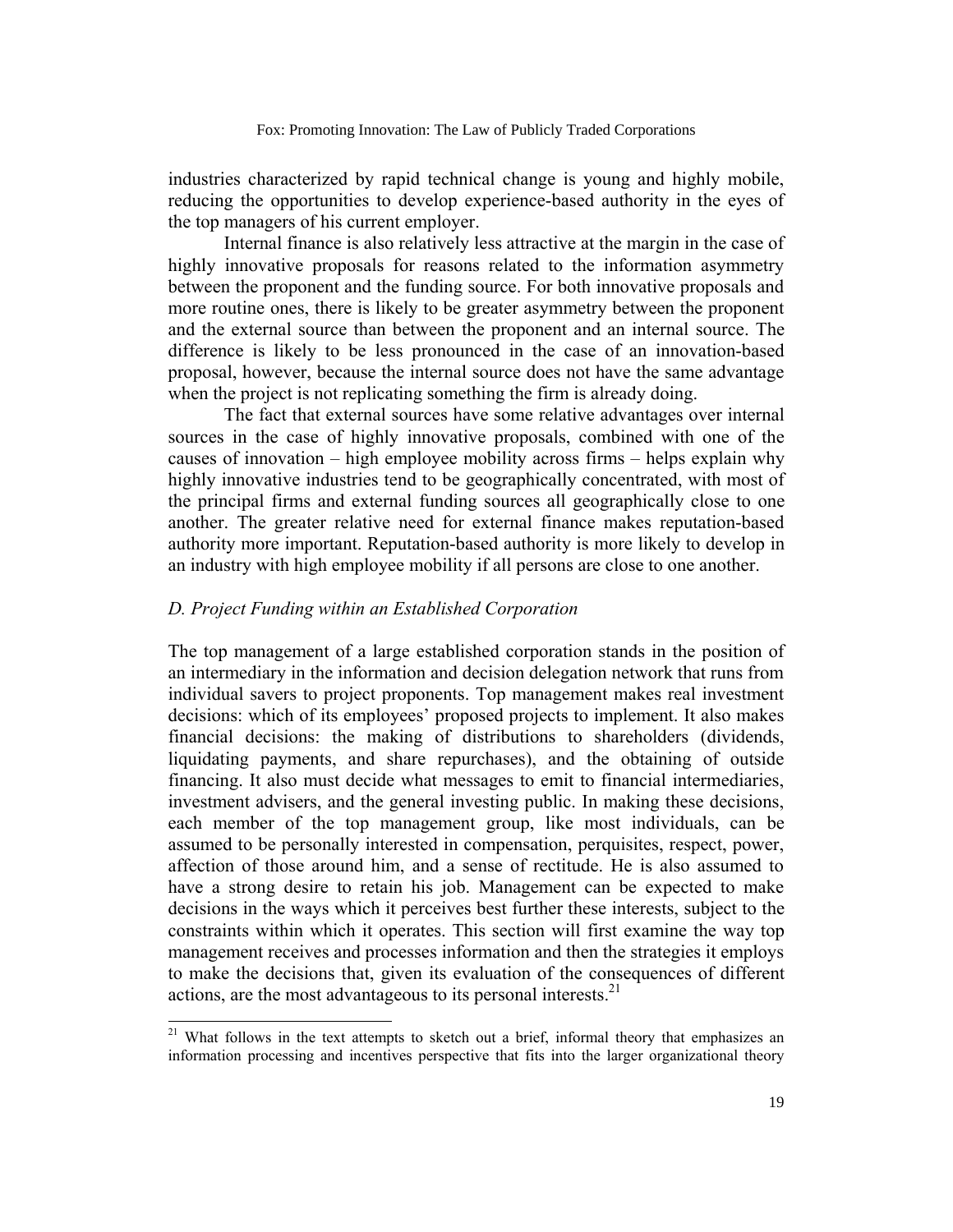# *1. Information processing*

Bits of information relevant to the decisions of top management may have their origins inside or outside the firm. Either way, they are likely to be processed as they make their way toward the top managers of a firm. The processing has two functions: (a) to make available to the managers the expertise of other members of the organization so that managers can best estimate the probability distribution of possible outcomes from implementation of each idea, and (b) to reduce, by eliminating those least critical to the managers' decisions, the total number of information bits reaching top managers to a number they can handle. Top management is motivated to make this information collection and processing system work as well as is possible for any given level of cost.

It has already been suggested that project proponents are motivated in many situations to emit information different from what would be the most helpful to top management. The ultimate source of any other kinds of information used directly or derivatively by the top managers presents the same motivational

 $\overline{a}$ 

approach of this article. There is, of course, a huge and rich literature that cuts the investment decision by firms from a wide number of perspectives which would need to be considered to give a fuller account. Representative works include the following. JOSHEPH SCHUMPETER, THE THEORY OF ECONOMIC DEVELOPMENT (1934, Opie trans.); ZOLTAN J. ACS & DAVID B. AUDRETSCH, INNOVATION AND SMALL FIRMS (1990) ; Kathy Fogel et al., Big Business Stability and Economic Growth: Is What's Good for General Motors What's Good for America?, Available at http://ssrn.com/abstract=916547; PHILIPE AGHION & PETER HOWITT, ENDOGENOUS GROWTH THEORY (1998); RICHARD R. NELSON & SIDNEY WINTER, AN EVOLUTIONARY THEORY OF ECONOMIC CHANGE (1982); M. L. Tushman and P. Anderson, *Technological Discontinuties and Organizational Environments*, 31 ADMIN. SCIENCE Q. 439 (1986), 439; OLIVER WILLIAMSON, THE ECONOMIC INSTITUTIONS OF CAPITALISM (1985); Benjamin Klein, et al., *Vertical Integration, Appropriable Rents, and the Competitive Contracting Process*, 21 J. LAW & ECON. 297 (1978); OLIVER HART, FIRMS, CONTRACTS, AND FINANCIAL STRUCTURE, 13-91 (1995). CLAYTON M. CHRISTENSEN, THE INNOVATOR'S DILEMMA (1999); S. McDonald, *Learning to Change: An Information Perspective on Learning in the Organization*, 6 ORG. SCIENCE 557 (1995); T. BUMS AND G. STALKER, The Management of Innovation; I*.* BRIGHT, RESEARCH, DEVELOPMENT, AND TECHNOLOGICAL INNOVATION; A. Rubenstein, *Organization and Research and Development Decision-Making Within the Decentralized Firm*, in Richard R. Nelson, ed., *The Rate and Direction of Inventive Activity,* pp. 385—394; E. ROBERTS, ENTREPRENEURSHIP AND TECHNOLOGY; BURTON KLEIN, DYNAMIC ECONOMICS; A. CHANDLER, STRATEGY AND STRUCTURE; W. Strassmann, *The Risks of Innovation in Twentieth Century Manufacturing Methods*, 5 TECHNOLOGY AND CULTURE 215(1964), OLIVER WILLIAMSON, MARKETS AND HIERARCHIES, 122—127; Monsen and Downs, *A Theory of Large Managerial Firms*, 73 in J. POL. ECON. 221 (1975), Z. Block, *Can Corporate venturing Succeed?*, 3 J. BUSINESS STRATEGY 21 (1982); N. Fast, *A Visit to the New venture Graveyard*, 22 RESEARCH MANAGEMENT 18 (1979); J. MEYER AND E. KUH, THE INVESTMENT DECISION (1957); C. F. CARTER AND B. R. WILLIAMS, INVESTMENT IN INNOVATION (1958); R. Marris, *The Corporation and Economic Theory*, in R. Marris and A. Wood, eds., *The Corporate Economy* (1971).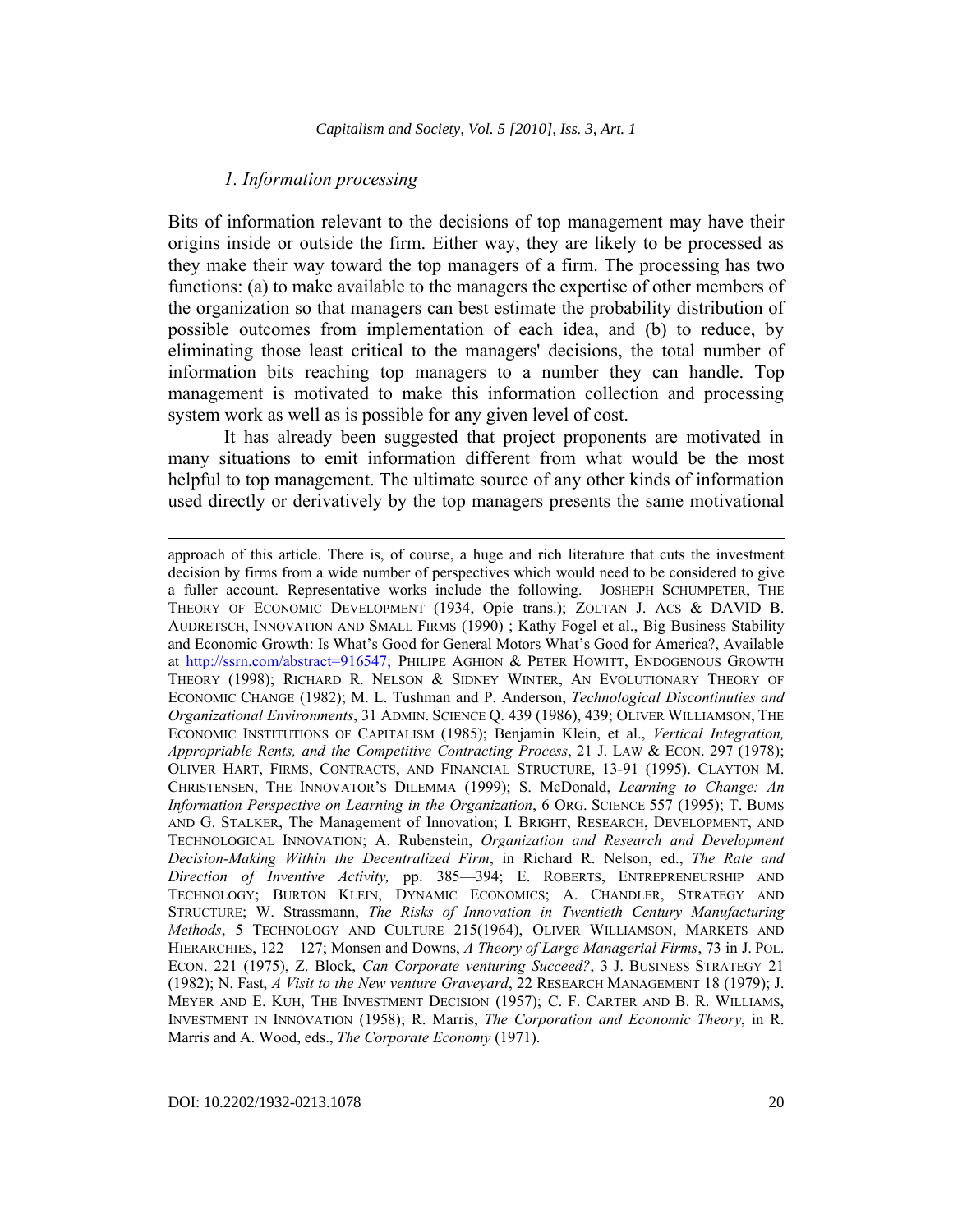problem for top managers, as do any information intermediaries that stand between top managers and the project proponent, or other ultimate sources of information. Top management as it processes the information it receives, must utilize organizational skill to reduce the incentives for this behavior at each level and to account for the distortions that remain. In the effort to correct for bias, a certain residual amount of uncertainty is inevitable at each level through which information is gathered, analyzed and summarized as it makes its way toward top management. The larger the firm, the more such levels there will be and the greater the uncertainty by the time the information reaches the top.

For a firm whose top managers have a given level of organizational skill, the seriousness of the uncertainty generated by the possibility of manipulative information depends on the nature of the idea that the information concerns. A typical firm tends to specialize in certain areas. This specialization is reflected in the training and job histories of its personnel. And within its areas of specialty, it develops experiences and understandings of what has and has not worked in the past. This experience helps determine the firm's interest rules: which information gets attention and which does not. Thus, even within its areas of specialty, a firm tends to tolerate only a narrow range of ideas. Burton Klein, for example, concludes that this tendency explains why, when he looked at the histories of a number of industries, he found that a precondition for a period of rapid innovation was a minimum of four to eight firms accounting for 50 percent of the market.<sup>22</sup>

This combination of specialization and experience makes the firm highly sensitive to the possibilities of certain ideas. But the trade-off is that it is relatively insensitive to the possibilities of many others. A firm's narrowness is likely to take on a conservative shade as both its authority and interest rules ossify over time and block the types of information that result in innovative investment. Anthony Downs suggests as a matter of organizational theory that the older the organization, the less receptive it is to innovative ideas.<sup>23</sup> Organizations develop rigid rules on the basis of experience and become prisoners of their past successes. Ruth Mack comes to a similar conclusion using a somewhat more complete theory. She suggests that human beings lack tolerance for actions involving what she terms "ambiguity": actions whose riskiness is difficult to evaluate.<sup>24</sup> Because established organizations have past experience that enables them to evaluate very capably the risks associated with certain kinds of actions, intolerance of ambiguity leads them to favor such actions over innovative actions, with which by definition they have no experience. There is empirical evidence

l

<sup>&</sup>lt;sup>22</sup> BURTON KLEIN, DYNAMIC ECONOMICS 78, 82.  $^{22}$  Burton Klein, Dynamic Economics 78, 82.<br> $^{23}$  Anthony Downs, Insure Bureaucracy 18, 20

 $\frac{23}{24}$  Anthony Downs, INSIDE BUREAUCRACY 18-20 (1998).<br> $\frac{24}{24}$  Buth Mook, BLANDING ON UNGERTA BUYS 55-58 (1971).

<sup>&</sup>lt;sup>24</sup> Ruth Mack, PLANNING ON UNCERTAINTY 55-58 (1971)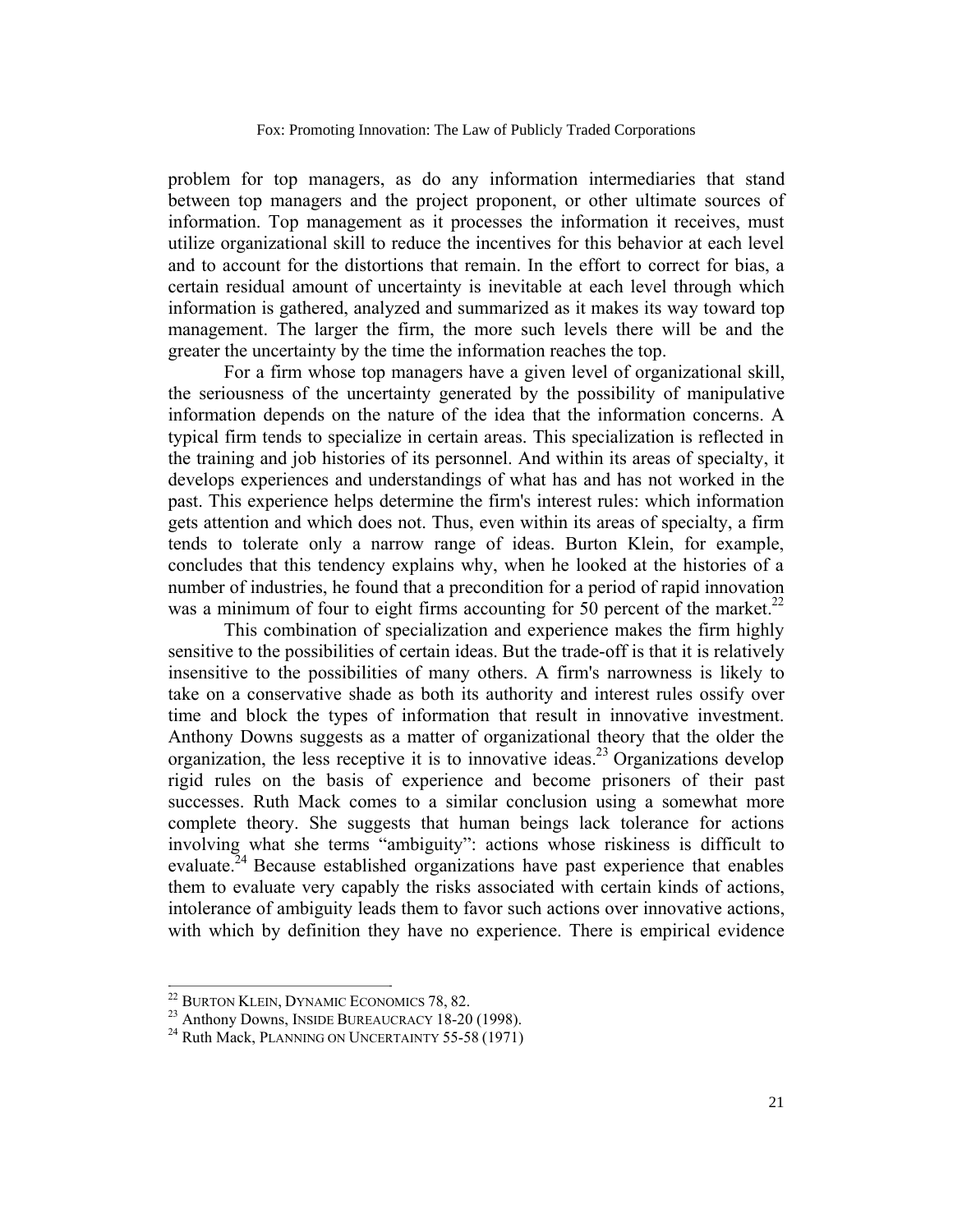suggesting that older firms are unable to find projects in which to reinvest their earnings which are as profitable as those found by newer firms.<sup>25</sup>

#### 2. *Decisionmaking and message emissions*

The discussion that follows relates to the top managers of established firms with dispersed ownership, a source of a very large portion of all real investment project funding in the United States. All the production, project funding and information emission decisions of these managers have the potential, directly or indirectly, to affect their personal interests. Some of the decisions which would further their personal interests may be ones that are not in the best interests of shareholders. To the extent that managers can resolve such conflicts in their own favor without significantly increasing the likelihood of the primary threats to their jobs bankruptcy and hostile takeover—they will do so. A resolution of conflict in management's favor, if detected with reasonable assurance by an outsider, may, however, demonstrate the possibility of a profitable hostile takeover. Thus, management should, in making real and financial decisions that pose such a conflict, resolve the conflict in its favor only where detection is unlikely.

Set out below is a strategy that would maximize managerial interests. The underlying premise is that managers can maximize their own interests by maximizing the free cash flow of the corporation over time discounted to present value. This guide is subject to the constraint that managers should refrain from pursing this goal beyond the point where it risks a hostile takeover by sufficiently depressing share value in an observable way. Hostile takeover becomes a risk when outsiders are able to ascertain that a substantial gap likely exists between management's course of action and what would maximize share value.

The proposition that the goal of top management is to maximize the firm's free cash flow over time discounted to present value reflects the concept that the larger the available cash flow, the greater the capacity of the firm over time to satisfy interests of each of the top managers: compensation, luxury perquisites,

 25 Henry Grabowski & Dennis Mueller, *Life Cycle Effects on Corporate Returns and Retentions,*  57 REV. ECON. & STAT. 400 (1975). See Dennis C. Mueller & S. Lawrence Yun, *Rates of Return Over the Firm's Lifecycle*,7 INDUST. AND CORP. CHANGE, 347, 352--53 (1998) (finding that "[y]oung firms earned higher returns on investment than old ones in general"). Established firms vary, of course, in the extent, if any, to which they fall victim to these problems. Firms in lines of business where there is a high rate of technical change are, by the very nature of the kinds of ideas they are specialized in assessing, more likely to find and implement positive NPV projects. Firms with substantial R&D budgets appear to do better because internally generated ideas are more likely to get favorable attention. Structural innovations such as corporate venturing can sometime help. Particularly well led firms may also self-consciously try to organize in ways to overcome the tendency of established firms to develop the problems discussed in the text.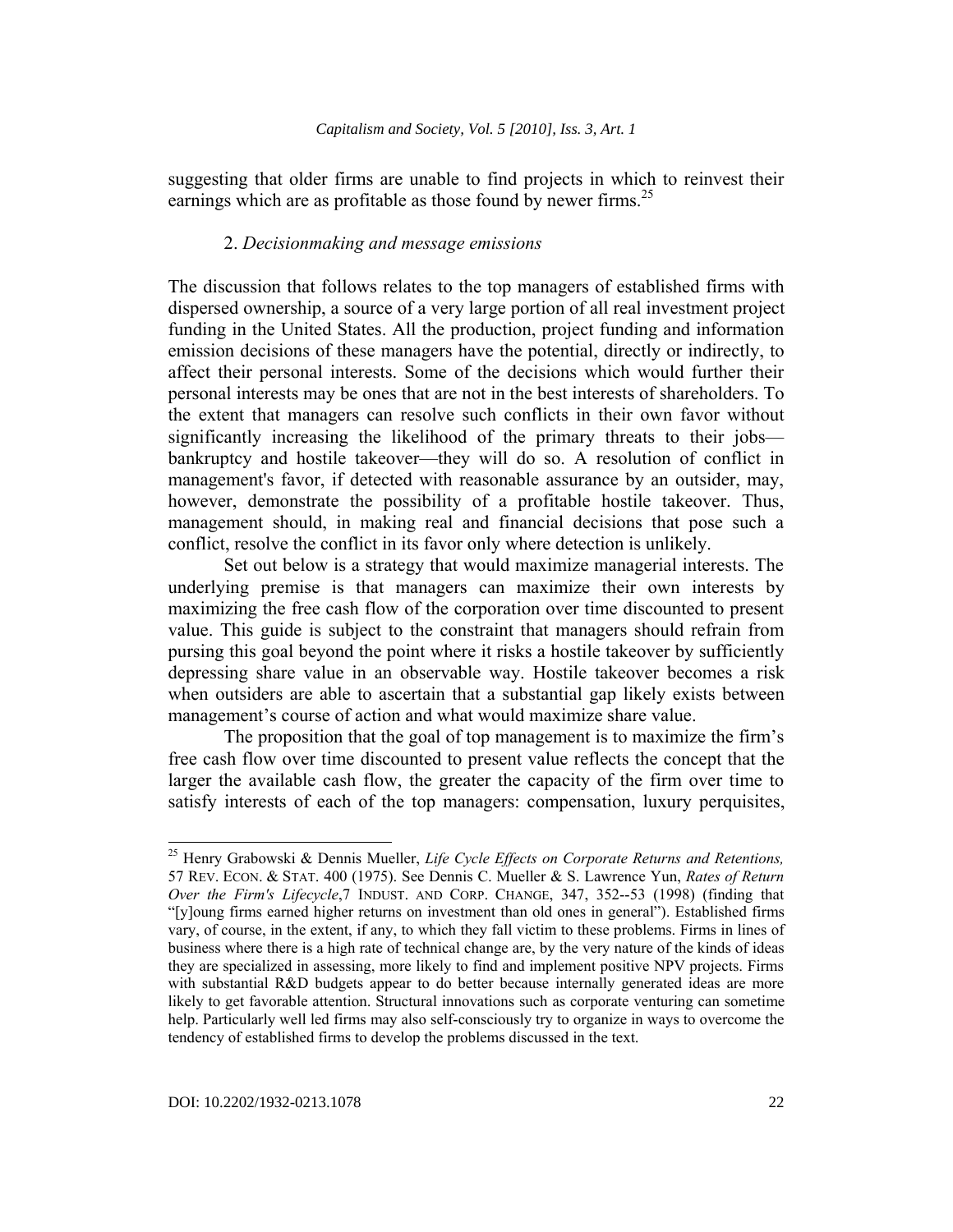respect, power, affection of those around him, and a sense of rectitude. A "diversion" of a certain absolute amount from the available cash flow in any one period to pay greater compensation, and provide more perquisites, than is competitively necessary is a smaller percentage of a large available cash flow than of a small one.<sup>26</sup> Thus it is harder to detect. The same is true of a diversion of a given amount to engage in an activity which gives top management a sense of rectitude for "doing good" but which does not contribute to firm profitability. This goal also implies, after deduction for management compensation and expenses, the largest possible growth in firm assets (subject, of course, to the constraint that each project invested in is not expected to lose money). The larger the firm's assets, the greater the respect and power that attaches to a top management job.<sup>27</sup> The greater the rate of growth of the assets, the more frequent the opportunities for promotion, thereby improving the relations between top managers and those directly below them. $^{28}$ 

The strategy is as follows. How far top management can successfully pursue this strategy depends on the larger institutional and legal framework within which the established firm operates.

1. The debt/equity ratio should be kept low. A lower debt/equity ratio reduces the risk of job loss through bankruptcy and increases free cash flow.<sup>29</sup>

2. The firm should have the best information generating and processing functions possible for any given level of cost in order to identify the best new investment project proposals. It should use the predictions derived from these functions to identify a list of the best investment opportunities that can be found according to expected rates of return adjusted for systematic risk.

3. The firm should retain as high a percentage of cash flow as shareholder pressure will permit, and make investments going down the list of opportunities as far as the money retained will take the firm. It should do so even if some or all

l

<sup>26</sup> See Javier Gabaix & Augustin Landier, *Why Has CEO Pay Increased So Much?*, 123 Q. J. ECON. 49, 67-70 (2008) ("[B]oth aggregate firm size and individual firm size appear to be strongly significant determinants of CEO compensation." with compensation increasing with firm size); George P. Baker, Michael C. Jensen, and Kevin J. Murphy, *Compensation and Incentives: Practice vs. Theory*, 43 J. FIN. 593 (1988) (noting that "a 10 percent larger firm will pay its executives an average of 3 percent more"); Kevin J. Murphy, *Corporate Performance and Managerial Remuneration: An Empirical Analysis*, 7 J. ACCT. & ECON. 11, 32-37 (1985) (finding that a firm whose sales increase will increase its CEO's salary and bonus).

 $27$  The idea that managers gain utility simply from the size of the firm they run has a long history. See, for example, FRANK KNIGHT, RISK, UNCERTAINTY, AND PROFIT (1921); JOSEPH A. SCHUMPETER, THE THEORY OF ECONOMIC DEVELOPMENT*;* ROBERT A. GORDON, BUSINESS LEADERSHIP IN THE LARGE CORPORATION (1945).

 $28$  Oliver Williamson has argued that expansion is an effective way of settling disputes among managers. OLIVER WILLIAMSON, MARKETS AND HIERARCHIES 120.

See, e.g., Michael Jensen, *The Takeover Controversy: Analysis and Evidence*, THE REVOLUTION IN CORPORATE FINANCE (Joel M. Stern & Donald H. Chew Jr. eds., 3d ed. 1998).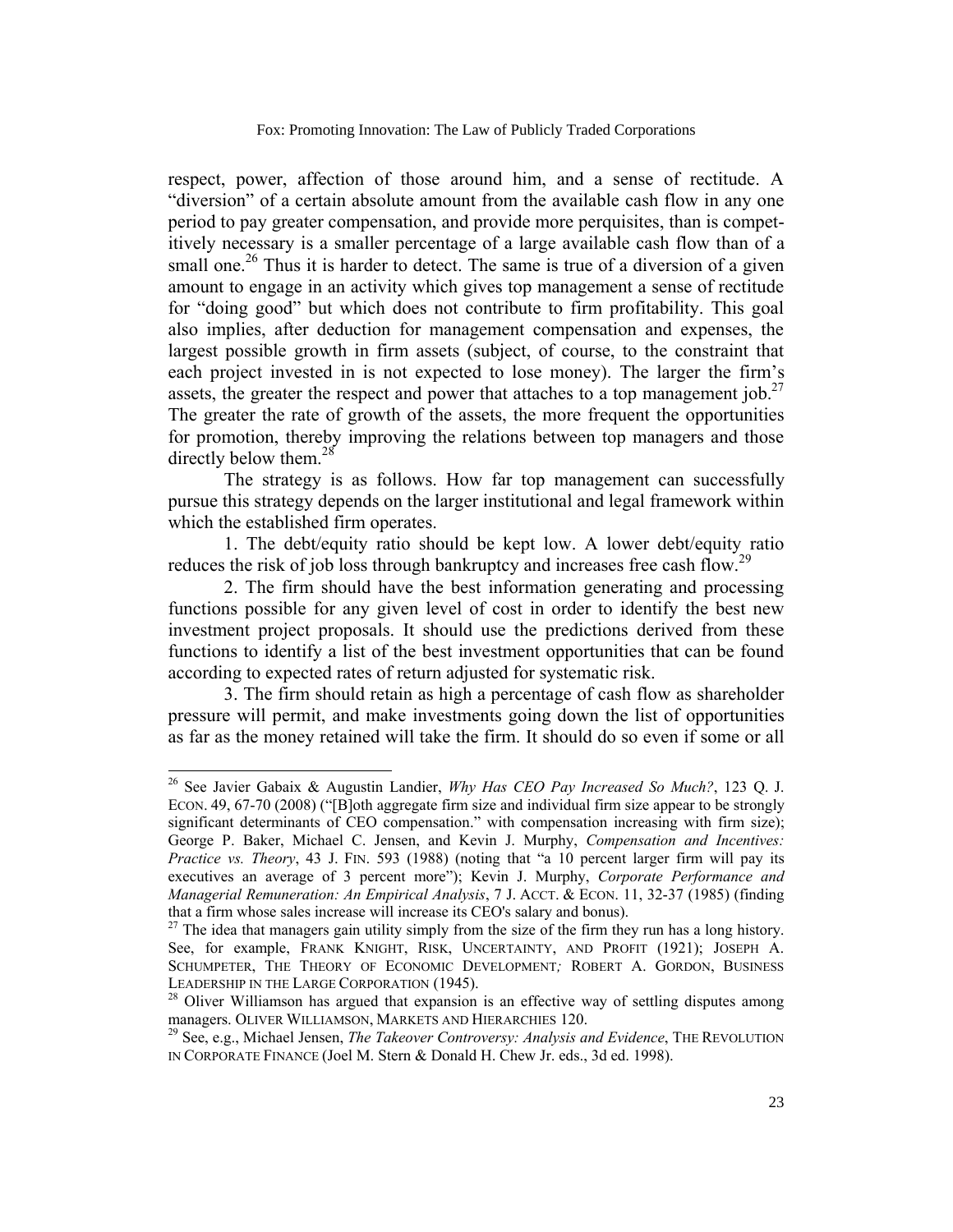of the projects have negative NPVs, i.e., have risk-adjusted expected rates of return less than the rate at which shareholders on average could earn on the money in the market if returned to them. As long as the project has an expected return greater than zero, it will still add to the value of the firm's expected free cash flow over time. If, after going down the list and exhausting its retained cash flow, the firm still has unimplemented positive NPV projects, it should raise external funds to implement these projects as well, assuming that the cash outflow discounted to present value associated with the terms of the financing is less the cash inflow from having invested in the project discounted to present value.<sup>30</sup>

4. This strategy may not be in the best interests of shareholders, since it contemplates the possibility of investing in negative NPV projects. Top management should therefore minimize, for any given level of corporate performance, the chance of hostile takeover. They can minimize this risk by consistently issuing predictions relevant to future distributions to shareholders that are as accurate as possible, but doing so in highly conclusionary form (i.e., without giving the facts on which the predictions are based). They should issue as little other information about the corporation as possible. This combination of accurate predictions with minimal substantive disclosure minimizes the kind of information asymmetry that results in share price being discounted in the capital markets, while not providing the kind of information that would lead to reductions in the agency costs of management. This strategy is aided by avoiding outside financing, especially publicly issued equity, unless it would permit the firm to invest in a positive NPV project, because the use of external finance tends require additional disclosure. $31$ 

#### *E. Project Funding from Financial Intermediaries*

If a project proponent seeks funding for a new project directly from an outside source and does not go directly to actual individual investors ("angel investors"), the two likely sources are a bank or a venture capital firm. Each of these financial intermediaries is motivated, like the top management of an established firm, to have the best information generating and processing functions possible for any given level of cost, in order to identify the best new investment opportunities available to it.

 $\overline{a}$ 

<sup>30</sup> External financing can be expensive because of the information asymmetries between management and external capital sources. These asymmetries may be particularly great with respect to the prospects of novel investment projects. Stewart C. Myers & Nicholas S. Majluf. *Corporate Financing and Investment Decisions When Firms Have Information that Investors do not Have*, 13 J. FIN. ECON. 187 (1984).

<sup>&</sup>lt;sup>31</sup> See Frank Easterbrook, *Two Agency-Cost Explanations of Dividends*, 74 AM. ECON. REV. 650 (1984).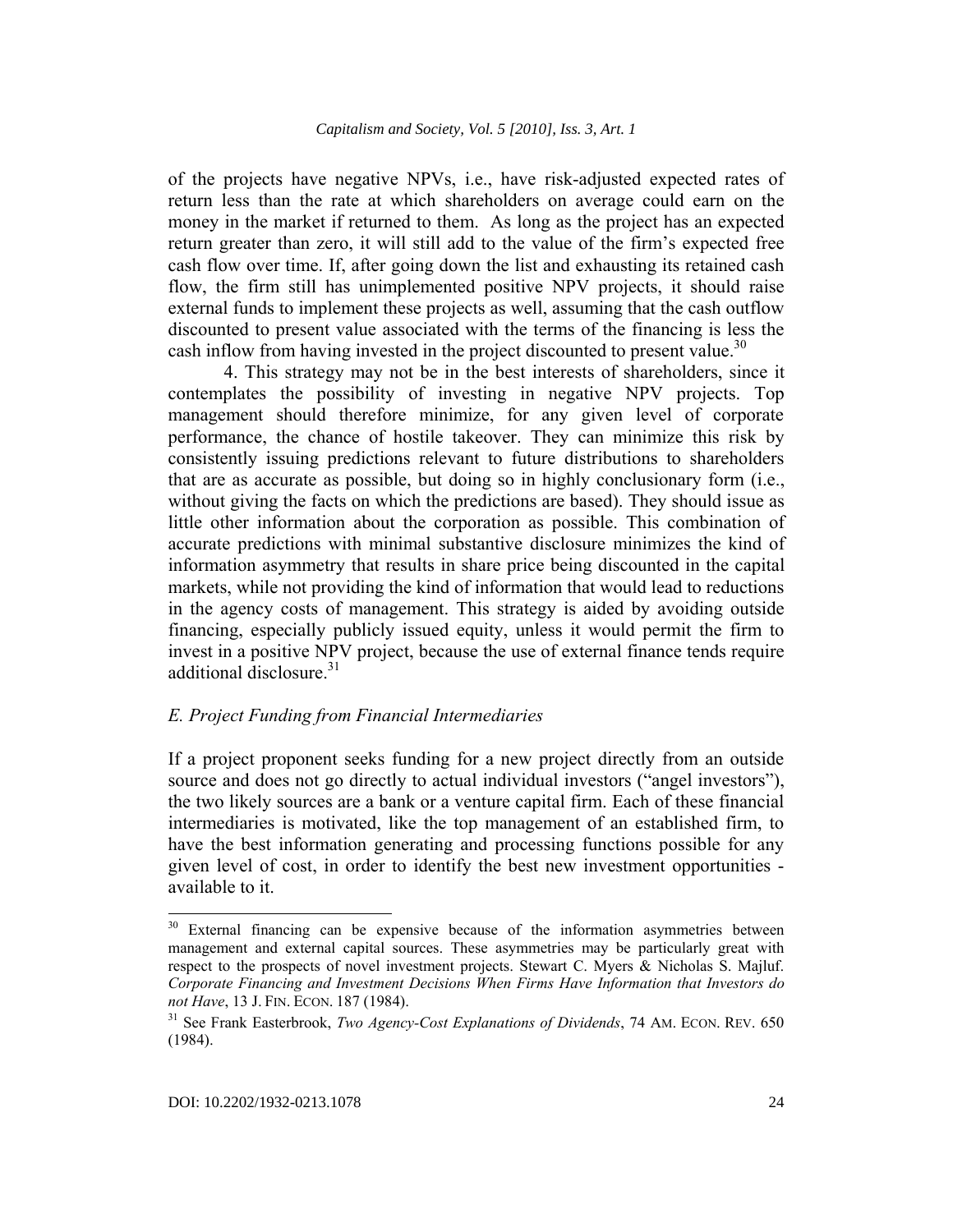Unlike established firm top management, however, neither of these financial intermediaries is likely to be tempted, in order to maximize growth and size, to extend funds on terms that would make any of its investments negative NPV propositions. This is because top managers of established firms with more free cash flow than positive NPV projects into which to invest have funds derived from non-redeemable equity. Banks, on the other hand, obtain most of their funds not from equity but from deposits and certificates of deposit that are subject to redemption or must be rolled over frequently. The shares of venture capital firms are also typically redeemable after a certain point in the life of the firm. In addition, their managers typically will want to form new funds, which puts a high premium on the returns they make on their existing funds.

The structure of the terms on which funds are extended by banks differs greatly from this structure with respect to venture capital firms. This difference makes a venture capital firm a far more promising source for funding innovative projects than is a bank.

#### *1. Banks*

 $\overline{a}$ 

The terms on which banks extend loans involve repayment of fixed principal plus interest, which may or may not be paid depending on the outcome of the project. The only way to compensate for the risk of less than full repayment is for the terms to provide for a higher rate of interest. As Stiglitz and Weiss have explained, given the information asymmetry between the proponent and the bank as the funding source, an adverse selection problem is created that leads to credit rationing and the rational refusal to fund positive NPV projects.<sup>32</sup> This credit rationing problem is accentuated in the case of a highly innovative project proposal because the information asymmetry will typically be greater with such proposals. Banks also rely more on collateral, which the real investment uses of funding for a highly innovative project are less likely to provide.<sup>33</sup> Given the availability of the venture capital alternative, the relative disadvantage of banks as funders of highly innovative projects is self reinforcing because bank personnel will not find it rewarding to specialize in assessing these kinds of investment opportunities and will gain skill from experience.<sup>34</sup> Bank personnel are also less

<sup>32</sup> Joseph E. Stiglitz & Andrew Weiss, *Credit Rationing with Imperfect Information*, 71 AM. ECON. REV. 393 (1981).

Masako Ueda, *Banks versus Venture Capital: Project Evaluation, Screening, and Expropriation*, 59 J. FIN. 601 (2004).

 $34$  Atanassov, Nanda and Seru find that U.S. firms that rely on relationship banking as their funding source are less innovative as measured by patent data than those that rely on equity or publicly issued debt. They hypothesize that this result is due in part to bank personnel being unable to evaluate novel technologies. Julian Atanassov, Vikram Nanda & Amit Seru, *Finance*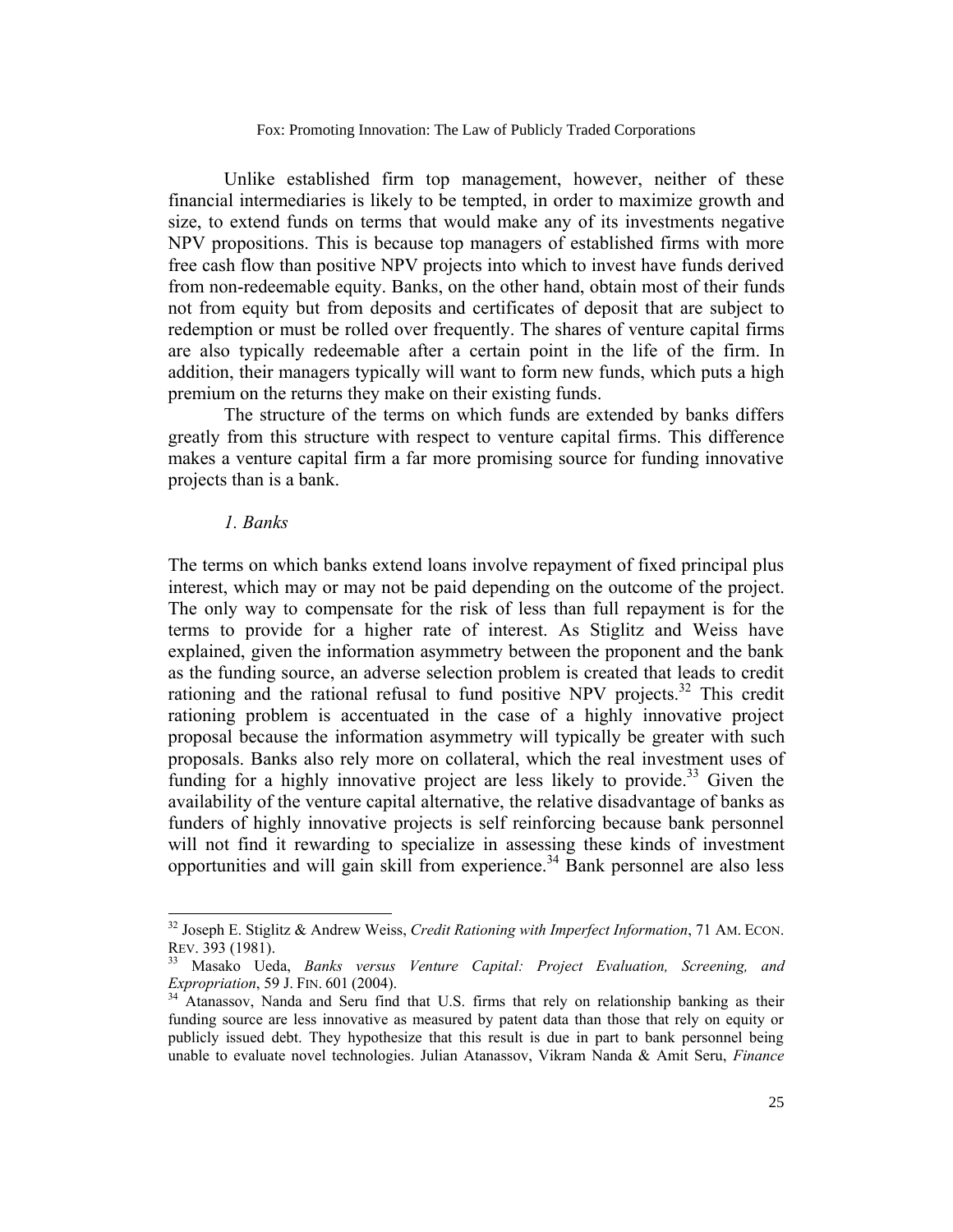able to make such assessments because the structure of the terms on which banks extend financing does not make it sensible for banks to offer hands on ongoing monitoring and management advice. Because their terms do not involve such requirements and services, bank officers do not acquire the intimate knowledge about given high tech industries that adds to their abilities to assess new proposals. $35$ 

#### 2*. Venture capital*

Venture capital avoids the banks' adverse selection problem of fixed payments by instead extending funding on terms that typically involve convertible preferred stock. The typical package also includes control rights in the form of positions on the board of directors to which the fund has rights. Staged financing also helps give the funds control. These features are designed to help deal two problems. One is the information asymmetry problem between the proponent and the funding source. Second is the fact that the proponent is offering, as a package, an investment idea and his still untested management skills. Gilson and Black have shown how the optimal venture capital contract is structured around the availability of the venture capitalist's exit through an initial public offering  $(1PO)$ <sup>36</sup>. The availability of this mode of exit resolves the "two sided moral hazard" problem." One side of the problem derives from the fact that the fund needs control rights to protect against the proponent running the company at the expense of the fund. The other side derives from the fact that the proponent, having given these control rights, needs protection against a hold up. The availability of an exit via an IPO also provides the venture fund manager a way of showing current and future investors the profitability of their investments. In addition, by facilitating the "recycling of funds," the availability of IPO exit also allows the fund managers to maximize the rents earned from their special skills at identifying promising projects and at guiding fledgling managers.

Black and Gilson use this thesis to explain why innovation based start-ups occur in much greater numbers in the United States than in Germany or Japan. According to their thesis, the existence of a more vibrant public equity market in the United States makes this optimal form of venture capital contract more available in the United States than elsewhere. This thesis has spawned a

l

*and Innovation: The Case of Publicly Traded Firms* (2007) http://ssrn.com/abstract=740045.

<sup>35</sup> Andrew Winton & Vijay Yerramilli, *Entrepreneurial Finance: Banks vsersus Venture Capital.*  http://ssrn.com/abstract=994630. 36 Bernard S, Black & Ronald J. Gilson, *Venture Capital and the Strucutre of Capital Markets:* 

*Banks versus Stock Market*, 47 J.FIN.ECON. 243 (1996).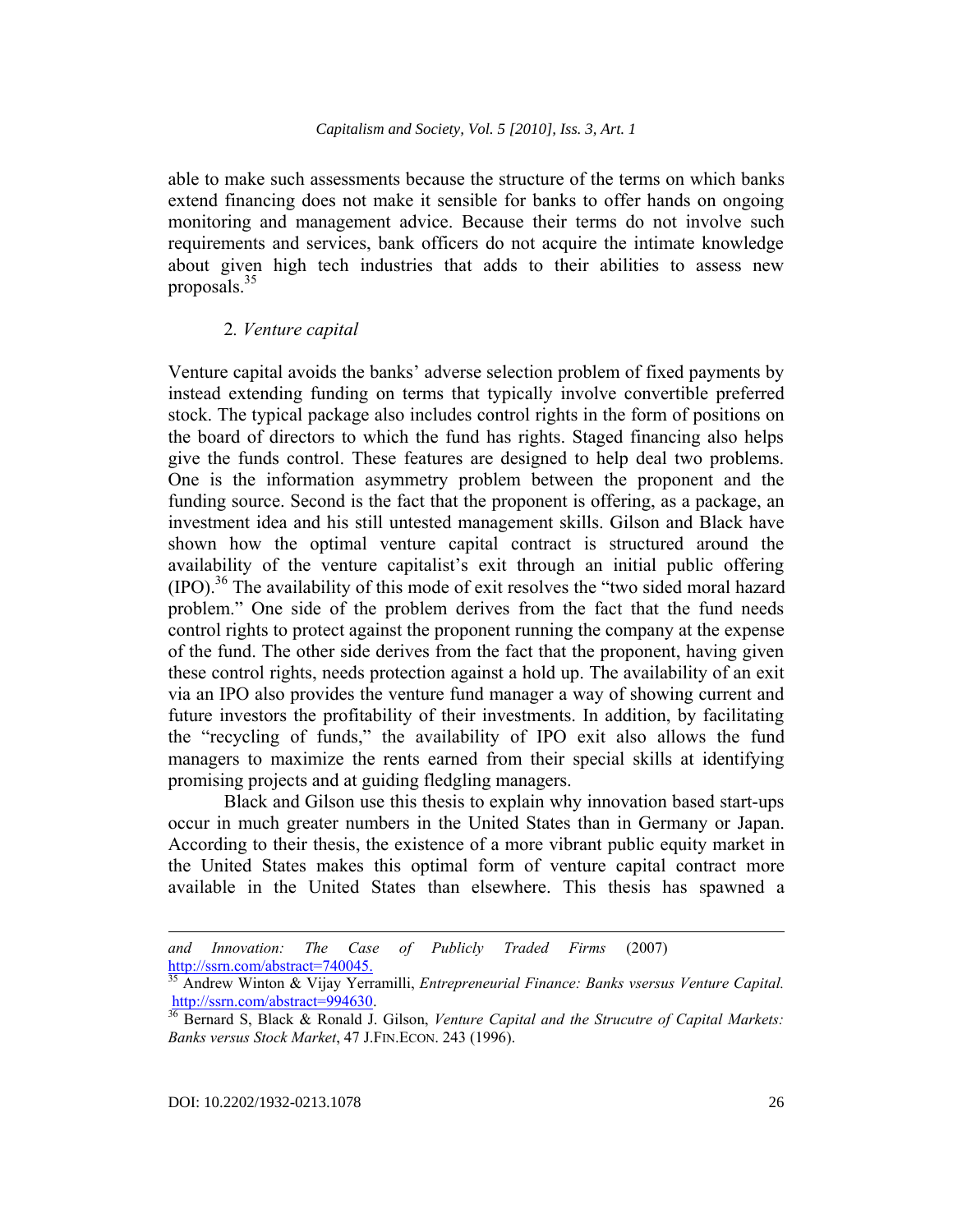considerable literature, much of it affirmatively refining Black and Gilson's basic observations<sup>37</sup>

# **IV. MACRO ANALYSIS**

The preceding micro analysis investigated how the various parts of a market based financial system work to make any particular project choice decision. The question addressed here is *how the system works as a whole*. The macro analysis starts with the proposition that every economy, whether centralized, pure market, or otherwise, needs a process which takes account of information held by disparate sources in order to decide which real investment projects shall receive society's scarce savings. The goal that we want this process to serve is enhancing the capacity of the economy's system of finance to identify and implement the most promising investment projects to the extent that doing so is cost effective and consistent with maintaining production and output choice efficiency.

The task of the finance process choosing among real investment proposals is one of discovery. Technological possibilities change with each passing time period. In the end, the quality of the decisions is ultimately determined by how the system handles information. The system has rules for handling information, but is capable of modifying these rules with experience through feedback. In doing so, it can steer itself toward the goal of finding the best projects and can be judged by how well it does so.

# *A. Communications Rigidity*

Organizational theorists have identified a variety of pathologies that commonly afflict simple hierarchical organizations.<sup>38</sup> Most of these pathologies can be

<sup>&</sup>lt;sup>37</sup> A fuller account of the role of venture capital beyond the brief sketch presented in the text would require a discussion of this literature. See Samuel Kortum & Josh Lerner, *Assessing the Contribution of Venture Capital to Innovation*, 31 RAND J. ECON. 674 (2000); Ronald J. Gilson, Engineering a Venture Capital Market: Lessons from the American Experience, 55 STAN. L. REV. 1067 (2003); Ralph Becker and Thomas Hellmann, *The Genesis of Venture Capital - Lessons from the German Experience* (2003); Bronwyn H. Hall. *The Financing of Researach and Development*, 18 OXFORD REV. OF ECON. POLICY 35 (2002); D. Gordon Smith, *Venture Capital Contracting in the Information Age*, 2 J. SMALL & EMERGING BUS. L. 133 (1998); Manuel A. Utset, *Reciprocal Fairness, Strategic Behavior & Venture Survival: A Theory of Venture Capital-Financed Firms,* 2002 WIS L. REV. 45 (2002), Paul Gompers & Josh Lerner, *The Use of Covenants: An Empirical Analysis of Venture Partnership Agreements*, 39 J.L.& ECON. 463 (1996); Ronald Gilson & Joseph Bankman, *Why Start-ups?*, 51 STAN L. REV. 289 (1999); Curtis J. Milhaupt, *The Market for Innovation in the United States and Japan: Venture Capital and the Comparative* Corporate Governance Debate, 91 NW. U. L. REV. 865 (1997).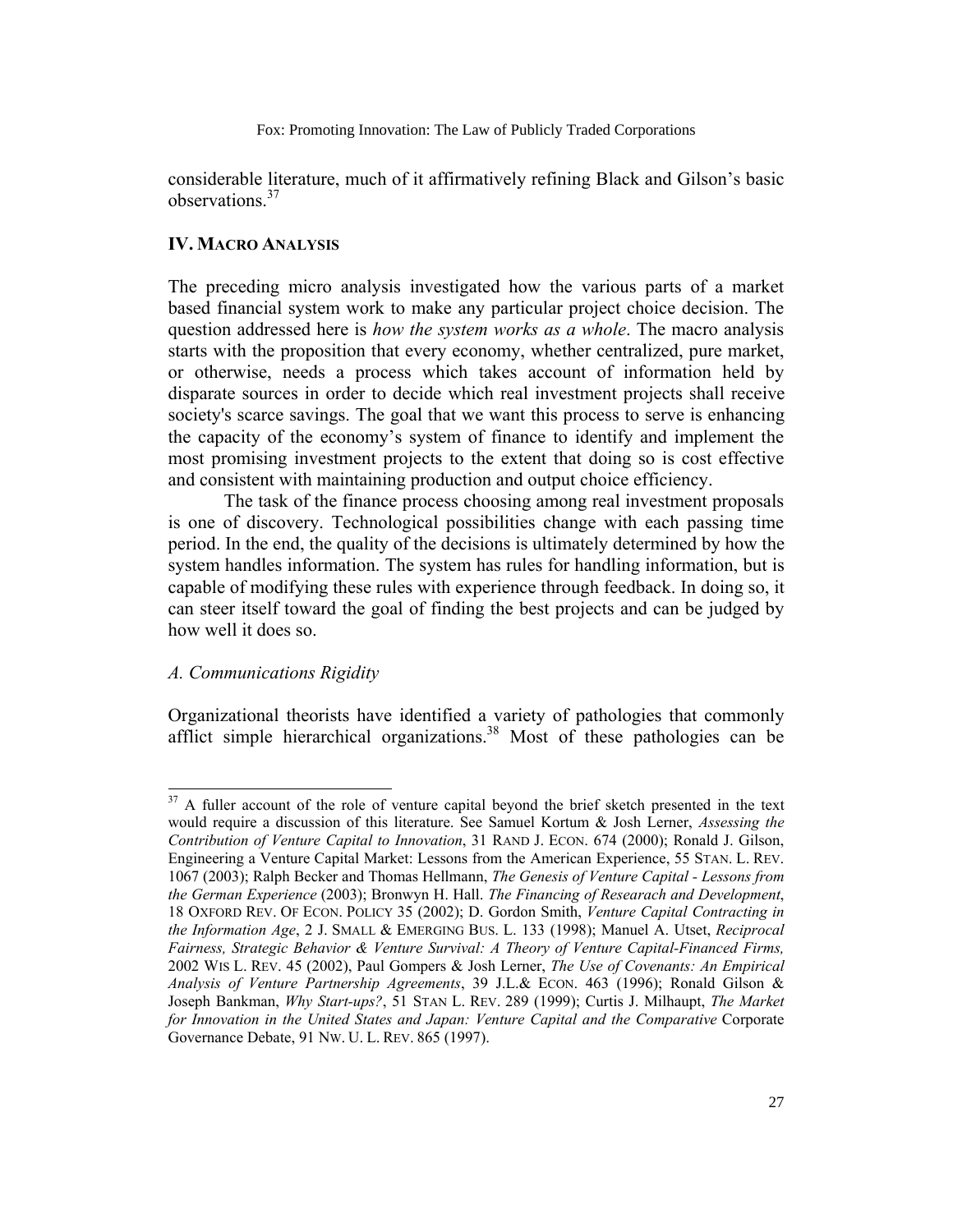classified as aspects of what we might call "communications rigidity." Communications rigidity is the result of an overemphasis on efficiency of communication rather than the efficiency of the organizational performance as a whole. Efficiency of communication requires the minimum number of bits of information to be passed from one participant to another and the minimum amount of original input on the part of each participant (thus, by this definition, an organization which has much routine passing of messages and documents from one participant to another might still be called communications efficient).

There seems to be a natural tendency for an organization to acquire communications rigidity to the extent that there are not forces to prevent it. The system fails to react to changes in environment, including good new ideas, because the organization uses routine communications methods. Such methods employ highly selective authority and interest rules and highly informationdigestive symbols. As a result, these mechanisms screen out information concerning changes in the environment or prevent such information from reaching those persons who could most appreciate its implications.<sup>39</sup> If the system does not have an adequate feedback process, these failures are not recognized and corrected.

It is possible for the finance process in an economy to display such communications rigidity. The system could be very communications efficient in the sense of using a relatively small amount of real resources for information gathering, processing and transmission. In a world where the pace of scientific discovery is slow, such communications efficiency might be ideal. The savings in real resources devoted to information would not come at an undue cost in terms of other measures of organizational performance. But where there is a rapid rate of scientific discovery translatable into new products and processes, a high level of communications efficiency presents serious problems. Whether an economy in such a world in fact suffers from such a problem depends on the effectiveness of the system's feedback process, which in turn is related to the legal and cultural environment in which it operates.

# *B. A World of Slow Change Minimizes Potential System Failures*

The finance process could exhibit three possible kinds of failures in terms of finding and implementing the most promising investment projects: (1) not choosing for implementation, from among all proposed projects, those that are the most promising according to the best evaluations being made, (2) not making the

l

<sup>38</sup> See generally, KARL DEUTSCH, NERVES OF GOVERNMENT (1963)*;* Mack, *supra* note 24 ; Downs *supra* note 23; HAROLD WILENSKY, ORGANIZATIONAL INTELLIGENCE 94-109 (1968).

<sup>&</sup>lt;sup>39</sup> JAMES MARCH & HERBERT SIMON, ORGANIZATIONS 164 (1958).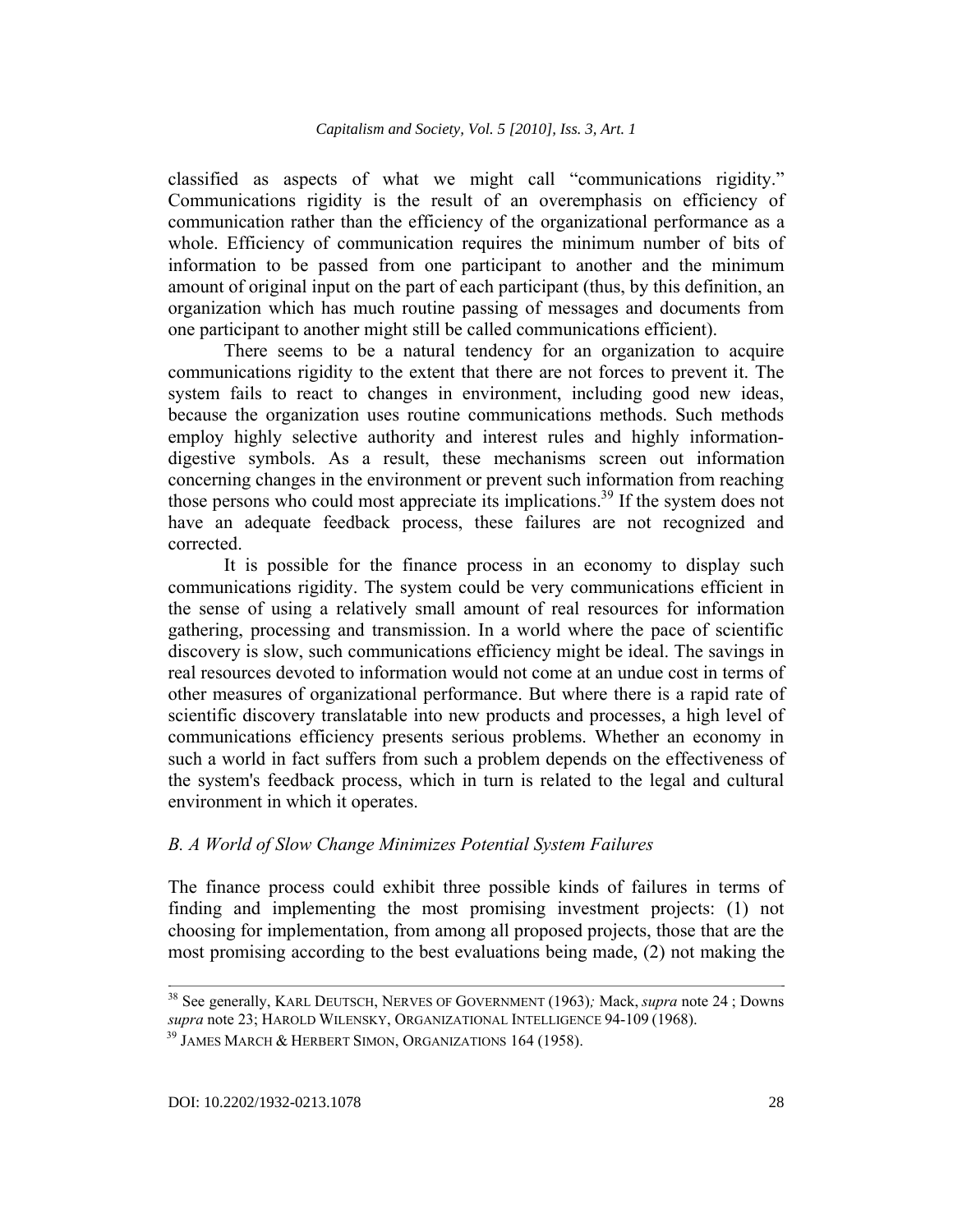best possible evaluations of the prospects of all proposed projects, and (3) having operating costs that, at the margin, are in excess of the benefits that the system confers upon the economy. In a world of slow change, however, a system dominated by internal finance, supplemented perhaps by close, well established relationships between firms and their principal banks, is likely to perform reasonably well along all three of these dimensions. As will be discussed subsequently, in a world of fast change, a finance process with these attributes is likely to exhibit significant failures along the first two dimensions of performance and enjoy a kind of false economy with respect to the third.

# *1*. *Failure to use the best available evaluations*

An organization may be structured such that its decision whether or not to undertake any particular action does not correspond to what is suggested, given the system's goals, by the best evaluation being made in the system concerning the consequences of the action. In the case of an economy's finance process, this could happen if firms have a strong internal finance bias. Many firms may be implementing projects that their future cash flow evaluations show are negative NPV projects.<sup>40</sup> The amounts invested in these negative NPV projects are amounts not paid out into the markets as dividends. Since society's savings are scarce, the implementation of these negative NPV projects crowds out proposed projects of other firms that have been assessed by these other firms as having greater net present value.<sup>41</sup>

In a world of slow change, however, a system dominated by internal finance would not likely seriously display this first type of failure. Consider the kind of new project that is likely to be proposed in a world of slow change: a replacement of, or an addition to, a similar project already existing in the economy. Changes in demand and factor supplies are gradual. Product or process

These are negative NPV projects based on the lower discount rate that would reflect the project's undiversifiable risk in a world where there were no other firms displaying this behavior, rather than based on the inflated discount rate that they actually face, because many other firms do in fact display such behavior.

<sup>&</sup>lt;sup>41</sup> This crowding out occurs as follows: because the dividends are not paid out, there are fewer dollars in the market competing to purchase the rights to future expected cash flows. These future cash flows will be priced lower than would otherwise be the case. This inflates the discount rate. The firms that forgo implementing more worthwhile projects are ones that have a sufficient number of promising investment project proposals, relative to their internally generated funds, that not all their promising projects can be internally funded. To maximize share value, these firms will need to use this inflated discount rate to calculate the NPV of any project that they cannot fund internally. As a result, the firms with a surplus of good projects will not implement proposed projects that would be positive NPV projects at the discount rate that would have prevailed if the foregone dividends of firms with a deficiency of good projects had been paid, but that are negative NPV projects using the inflated discount rate.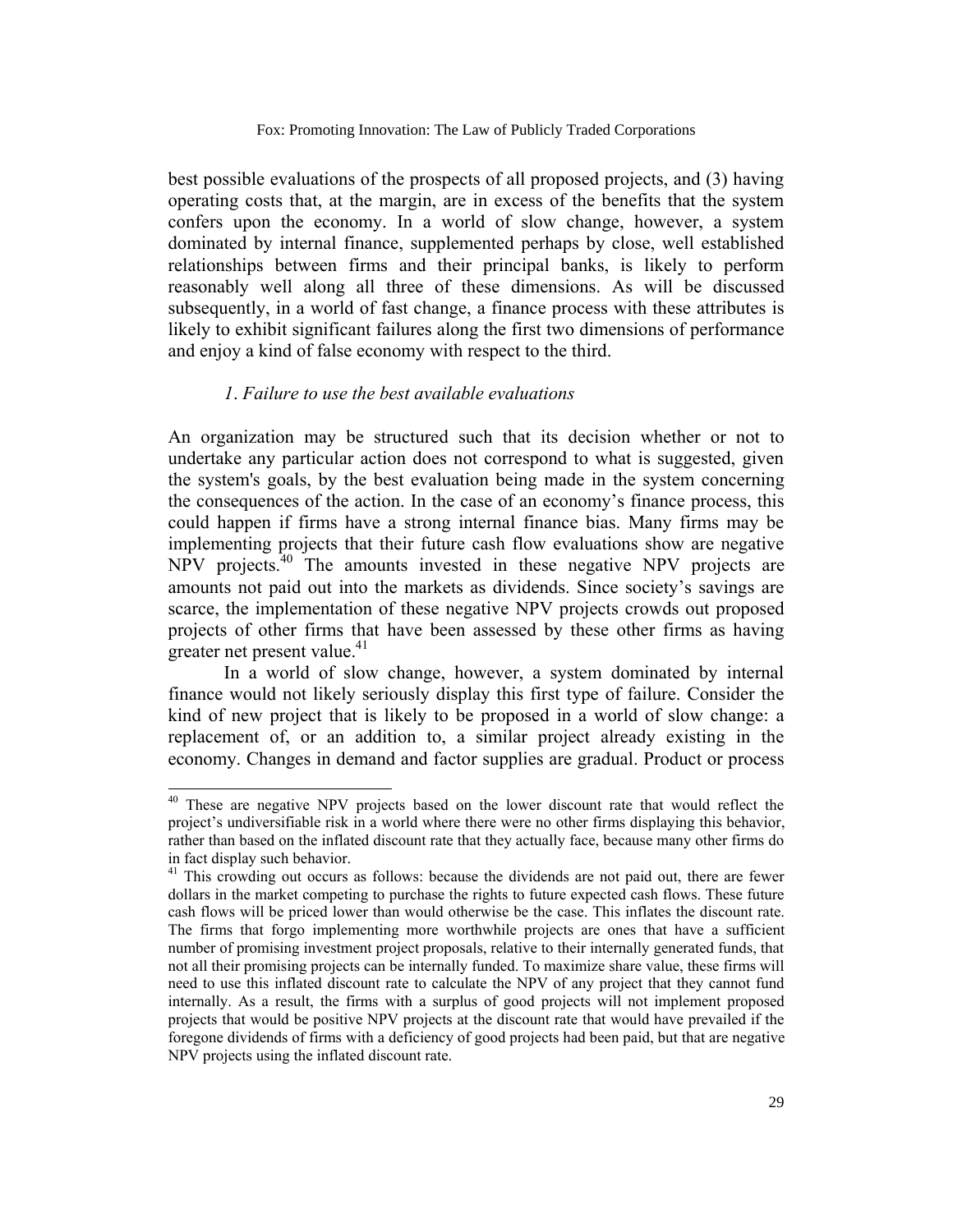improvements are minor because that is all the rate of scientific advance permits. A replacement of, or extension to, a project already existing in the economy is most likely to be proposed by an employee to the top management of the firm holding the existing project. A firm that operates in a market with a gradually increasing demand or which has a superior record of figuring out minor product or process improvements will have a list of projects which are superior to those of a firm with the opposite characteristics. It will also be more profitable. Thus, in a world of slow change, the distribution of profits anticipates the evaluator's evaluations. The most funds automatically go to the evaluators who are being presented the most promising projects to evaluate.

The story applies as well to a finance process where internal finance is supplemented by well-established, close banking relationships. In a world of slow change, the types of historical data concerning cash flows and asset values on which its lending decisions are likely to be based are reasonably reliable predictions of future cash flows.

Even where the match between internally generated funds and good project proposals for some firms is sufficiently off that firms seek outside equity, this first potential system failure is unlikely to be a serious problem in a world of slow change. The price of an equity offering by such a firm will be based predominantly on the price at which its already outstanding shares trade in the secondary market. Under the efficient market hypothesis, this price will reflect the knowledge of the best informed investors concerning the evaluation skills of incumbent managers, evaluation skills that have been tested by experience. Consider a situation in which a firm's top managers are good evaluators and these managers assess that the firm has more promising projects than it can fund internally. These positive facts are likely to be reflected in the share price at which the shares can be offered, thereby making the offering to finance the project financially worthwhile. As for firms that have more internally generated funds than promising investment opportunities, any tendency by management to retain these funds to invest in unpromising projects will be more easily detected in a world of slow change because, compared to a world of fast change, there are fewer alternative explanations for poor returns over time.

#### *2*. *Failure to make the best evaluations possible*

An organization may also be structured such that information relevant to predicting the consequences of an action is not sent to the persons most capable of making these evaluations. In the case of an economy's finance process, this would mean a failure to send information concerning the prospects of a proposed investment project to the person most capable of evaluating its prospects.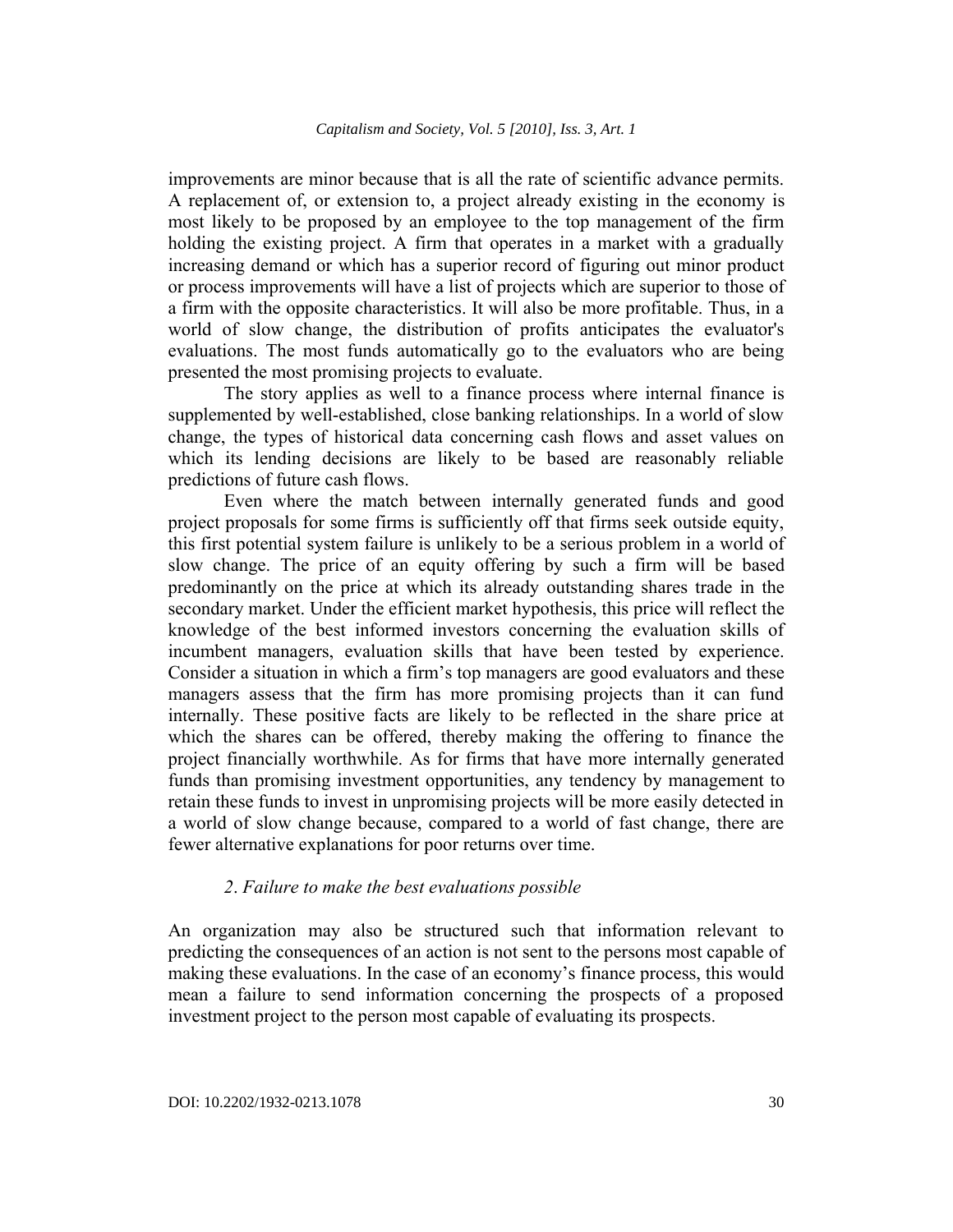In a world of slow change, however, a system dominated by internal finance is also unlikely seriously to display this second type of failure. In the case of most project proposals, information concerning the project goes, already highly summarized, to just one recipient—the top management of the firm employing its proponent—and very little of what is received by top management is passed on to finance process participants outside the firm. Such a parsimonious pattern of information handling is usually fully appropriate in a world of slow change. In such a world, the questions that need to be answered are well defined. Decisions can be based on a program relating stimuli to appropriate response which feedback processes have shown to work well in the past. The communications system can employ well-recognized symbols that incorporate a great deal of information. Authority rules will allow participants in the system to be very selective in the information to which they pay attention, because it is easy to assume the competence and integrity of an information source in the current situation if these attributes have been demonstrated many times before in similar past situations. The same is true for interest rules because experience tells the participant that it is safe to ignore messages of many kinds of content.<sup>42</sup>

The small number of people to which information goes with respect to any proposed project are in fact the ones who, in a world of slow change, are likely to be the best able to use it. The top managers of the firm employing the proponent, because of their familiarity with the firms' existing projects, will have an inherent advantage in evaluating the proposed project. Since demand, factor supplies, and technology change slowly, they also know well the environment in which the project would operate. The organizational winnowing of information and its summarization in conclusory language before it reaches the top managers is likely to be rational for the same reasons that past experience will be highly relevant to the current situation.

The story again carries through to the extent that internal finance is supplemented by a well established, close banking relationship. In a world of slow change, a bank with which the firm has a close relationship is in a similar position with respect to the firm's top managers as these top managers are with respect to the project proponents.

# *3. Cost in excess of benefits*

Information processing by the finance process uses real resources. A system of finance dominated by internal finance, perhaps supplemented by lending from banks with which firms have close, established relationships, is, by its very parsimony in the use of information, the least costly approach. Thus it is unlikely

 42 Deutsch, supra note 38, at 170.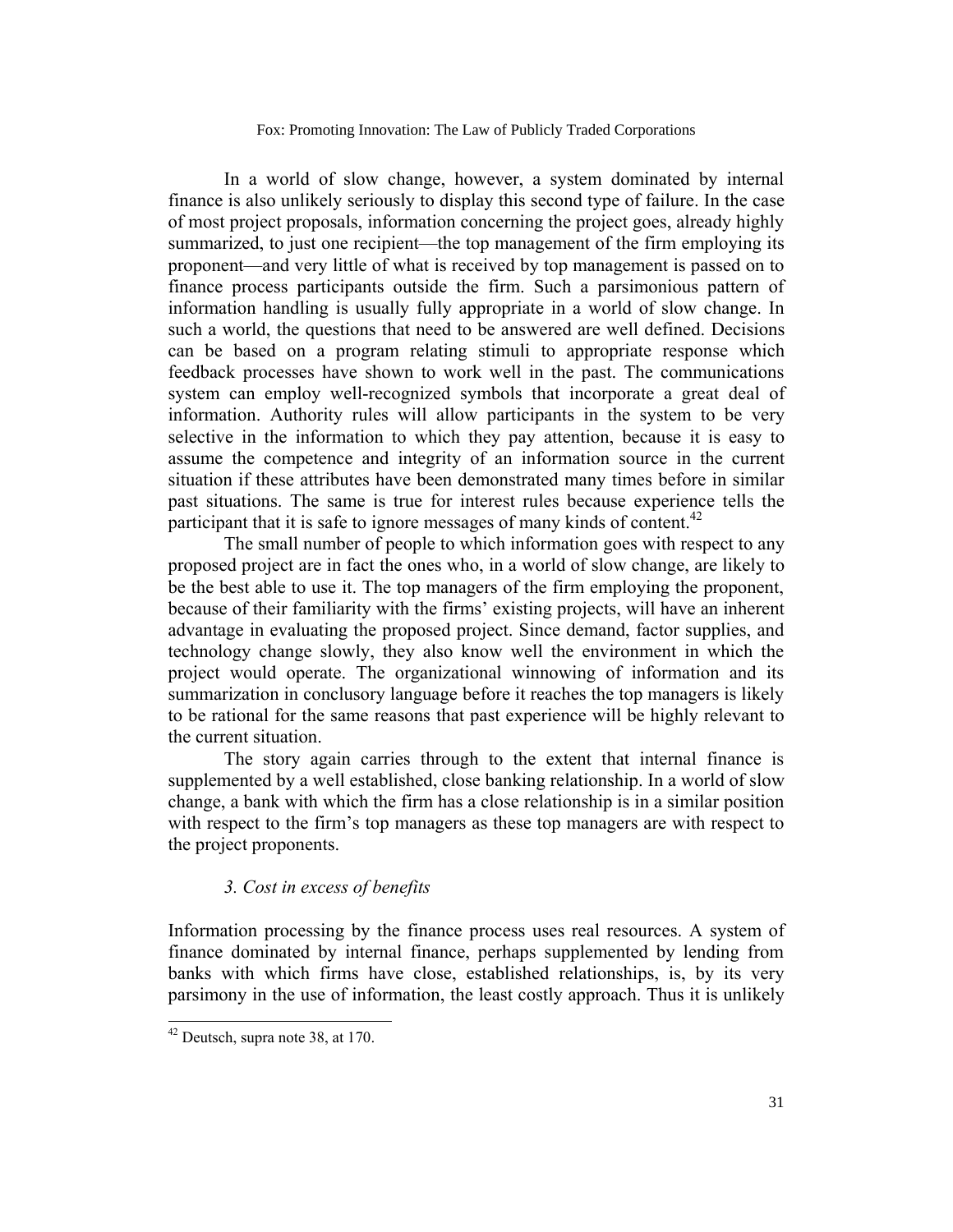to display the third potential system failure: costs in excess of benefits. In a world of slow change, its low cost is also unlikely to represent a false economy since the system is likely to perform well along the other dimensions of system performance.

# *C. A World of Fast Change*

In contrast to the world of slow change, an internal finance dominated finance process, supplemented perhaps by close bank relationships, might well exhibit significant failures along the first two dimensions of system performance – using the best evaluations being made and making the best evaluations – in a world where scientific advances are rapid. The lower cost of such a finance process may be a self-reinforcing false economy.

# *1.Using the best evaluations*

Consider first using the best available evaluations. There is no mechanism in the world of fast change akin to the one in the world of slow change where the profits of a firm anticipate the quality of a firm's list of proposed projects. In particular, there is no reason to believe that a firm possessing a good and innovative project idea will have corresponding profits to finance the idea internally. Empirical study supports the proposition that rapidly innovating companies are more likely to require outside financing.<sup>43</sup> There is also evidence from earlier decades in the United States that firms that relied entirely on internal finance invested in projects with substantially lower returns than what shareholders could earn in the market if the cash flows of these firms had been returned to them.<sup>44</sup>

l

<sup>43</sup> See, e.g., James Brown, Steven Fazzari & Bruce Petersen, *Financing Innovation and Growth: Cash Flow, External Equity, and the 1990s R&D Boom*, 64 J. FIN. 151 (2009) ("[Y]oung high-tech firms typically exhaust internal finance and issue stock as their marginal source of funds").

<sup>44</sup> *See, e.g.,* Michael Jensen, *The Takeover Controversy: Analysis and Evidence*, THE REVOLUTION IN CORPORATE FINANCE (Joel M. Stern & Donald H. Chew Jr. eds., 3d ed. 1998). GORDON DONALDSON, CORPORATE DEBT CAPACITY (1961); William J. Baumol et al., *Earnings Retention, New Capital and the Growth of the Firm,* 52 REV. ECON. & STAT. 345 (1970). For a critical review of these and several other studies, along with an estimate of the magnitude of the effects on the economy, see MERRITT B. FOX, FINANCE AND INDUSTRIAL PERFORMANCE: THEORY, PRACTICE AND POLICY 233-37 (1988). See also Reinier Kraakman, *Taking Discounts Seriously: The Implications of "Discounted" Share Prices as an Acquisition Motive*, 88 COLUM. L. REV. 891, 898 (1988).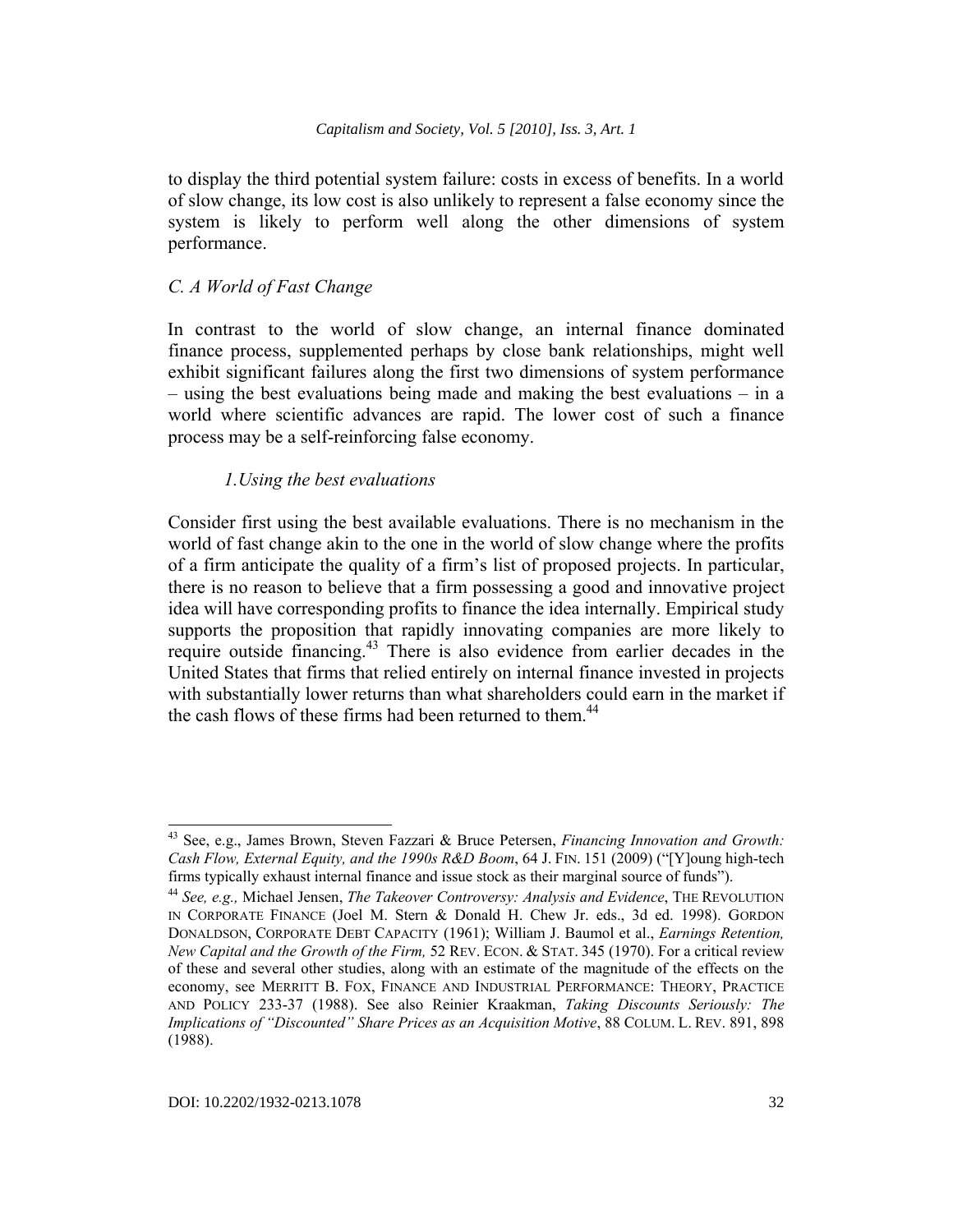#### *2. Making the best evaluations*

The even bigger problem, however, may be the failure to get information concerning proposed projects to those best able to evaluate them. To see why, let us start with some very abstract observations, treating the finance process as a single organization and equating its ability to find new promising projects to its ability to innovate. Innovation involves the search for alternatives and evaluation of their expected consequences if pursued. The capacity of an organization to innovate relates to its ability to rearrange items of information into new patterns and identify the occasions when a particular rearrangement would be useful.<sup>45</sup> The fewer and more aggregated the pieces of information that flow through the system, the fewer the possible rearrangements. For new ideas to make it through the communication channels, the symbols used must aggregate less information and the authority and interest rules must be less selective. A large portion of the participants who have significant impact on the organization's decisions should themselves be sensitive to new ideas, i.e., their internal information processing structures should have characteristics resembling those desirable for innovative organizations. The environment in which they operate should encourage this sensitivity. A number of persons, with differing backgrounds, personal information processing structures, and tastes for risk, should have the opportunity to act on the basis of the same idea, not just one. Operating in an uncertain environment can also give rise to innovation because the stress involved, by making "satisficing" unviable, leads to the questioning of old truths.

Less autonomy on the part of individual decision makers, while normally thought to stifle creativity, can, in a certain form, engender it. If one is required to look outside to seek the assistance of a continuously changing list of others, one is more challenged and exposed to new ideas. Communications theory suggests a number of reasons why autonomy can be inversely related to the capacity for innovation. Through habit, autonomous groups tend to overvalue parochial or internal sources of information. They block out information from sources with wider ranges of experience, since nothing forces them to have contact with such sources.<sup>46</sup> As a general matter, groups have a bias to let things stay as they are because it is easier to agree to let things stay as they are than to agree to institute one of several possible changes.

Autonomy reinforces this tendency by allowing those involved to avoid constraints imposed by outsiders that would prevent the solution currently in use from continuing to be workable. Advancement within an autonomous group is more likely to go to an "organization man" who focuses inwardly on the existing internal rules of the group and on how to use them to his advantage rather than to

 $-$ 

<sup>&</sup>lt;sup>46</sup> *Id.*, Burton Klein, *supra* note 21, at 143-144; Mack, *supra* note 24, at 150-163.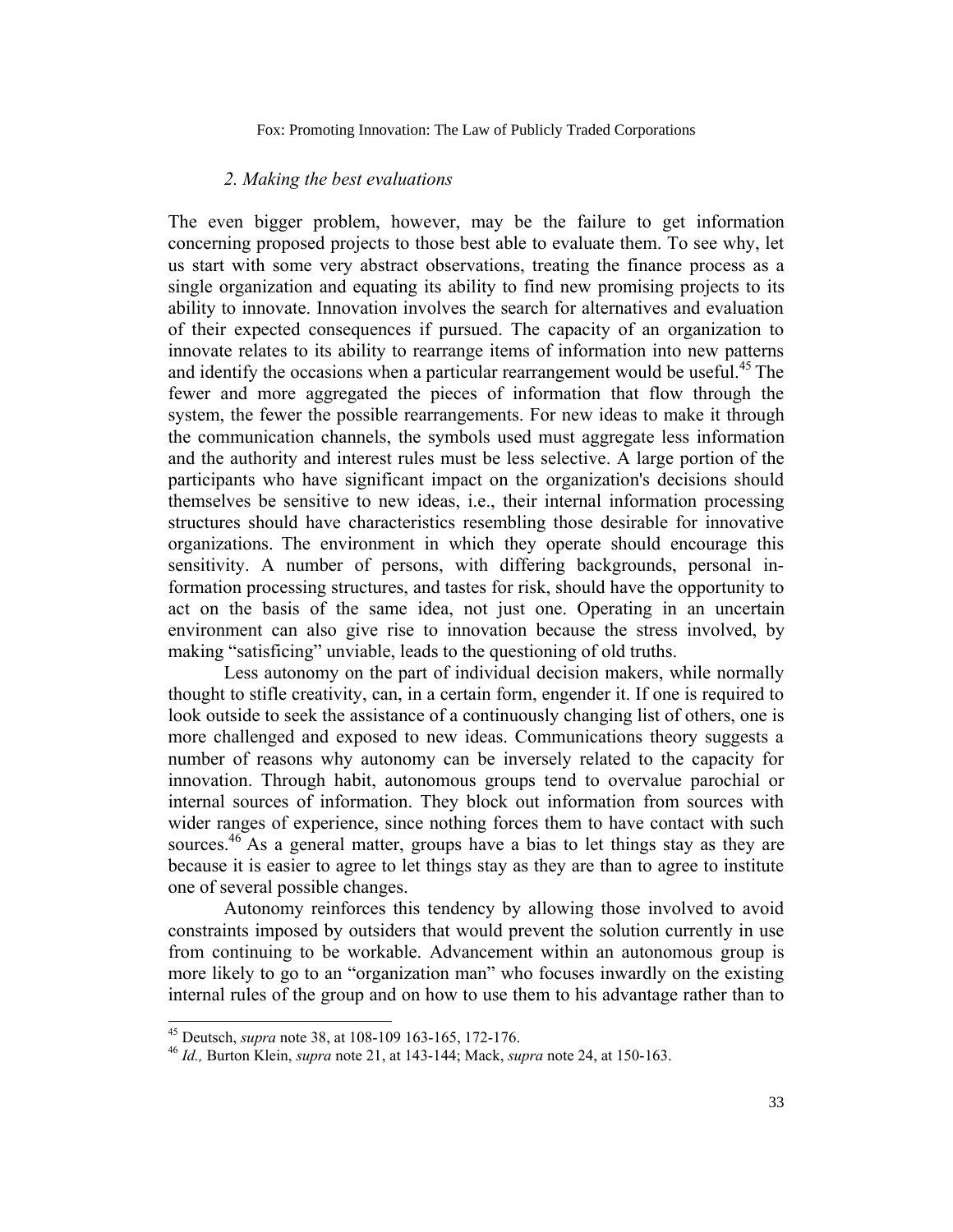a person who focuses on establishing his worth by taking actions that result, directly or indirectly, in reactions by persons outside the group that benefit the group.

# *3. Self reinforcing tendencies*

Both high and low levels of innovative behavior by an organization are selfreinforcing. If an organization undergoes only slow change for a period of time, the components that succeed are ones that are well adapted to slow change, i.e., those that display a high level of information efficiency. The components that are well adapted for fast change, which are the likely sources of future innovation, have information processing systems that are too costly to survive. Those that remain have a vested interest in maintaining slow change. Conversely, if an organization undergoes fast change for a period of time, the components that succeed are the ones which are well adapted to fast change so there will be many sources of future innovation. Each component will be operating in an environment of uncertainty, and each is likely to have limited autonomy. *Therefore, an organization's level of innovativeness may be more a product of its past than of outside forces that move it toward some optimal trade-off between innovativeness and communications efficiency.*

# **V. APPLYING THE MACRO ANALYSIS TO DESIGNING THE FINANCE PROCESS**

What does the macro analysis suggest about the best design for a finance process that would be sensitive to innovative new project proposals? A system that resembles the U.S. in the 1970s and 1980s is very communications efficient: most investment decisions are made internally without need to raise money from outside capital markets and there is not much hostile takeover pressure.<sup>47</sup> The bulk of all project proposals in such a system are made by employees of existing firms who communicate their proposals to mangers who know them well. Little information needs to leave the firm since little outside finance is being sought.

As discussed, this information efficiency would be a good thing in a world of slow change. Firms with the most internal funds are the ones that are likely to be considering the most promising investment project proposals. The top managers who evaluate proposals can use rules that have been shown to work well in the past. The system is low cost compared to the alternative of cycling more funds through external capital markets. More use of external equity markets simply risks the costs of split information, i.e. proponents in each firm know well the prospects of their proposals but outsiders do not. External funding sources

<sup>&</sup>lt;sup>47</sup> See Part VI for a full discussion of the characteristics of the U.S. finance process at that time.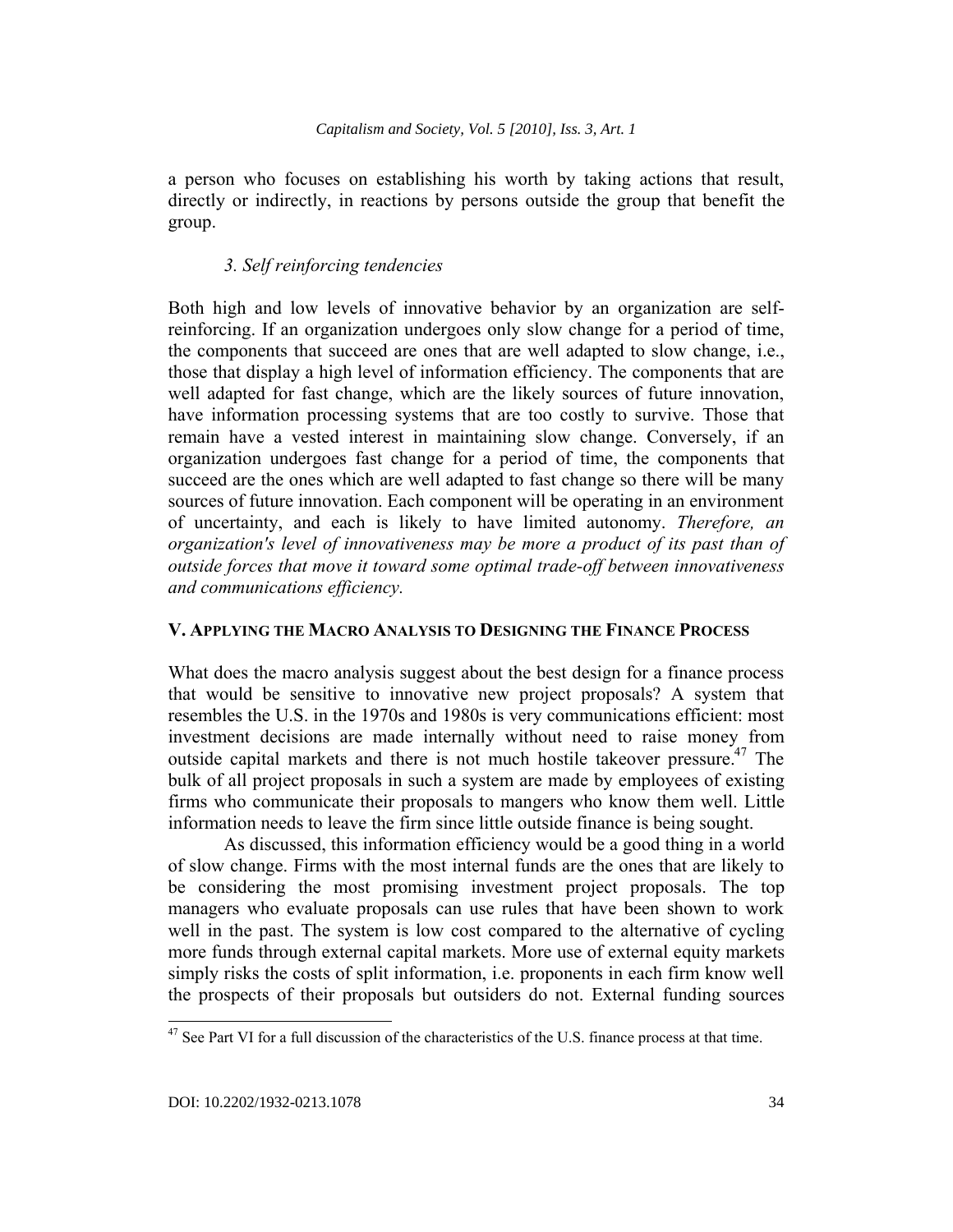either need to expend a lot to make up for this deficit, or make mistakes whereby the wrong projects get funded.

This information efficiency may be too costly in terms of dynamic efficiency in a world with the potential for faster technical change, however. For the finance process to be more innovative, it needs the ability, as just discussed, to rearrange items of information into new patterns and identify the occasions when a particular rearrangement would be useful. For new ideas to make it through the system, the symbols used must aggregate less information. Because people vary in what they will be sensitive to, proposed projects need the opportunity to be exposed to multiple evaluators. People making decisions should not be narrow experts. Because people can learn from one another, decisions should not be made by persons with too much autonomy, i.e. where each decision-maker has a narrow defined clear zone of authority. Also there are benefits to operating in a somewhat uncertain environment: stress leads to the questioning of old truths.

This analysis suggests that a finance process with the following characteristics would be more sensitive to the potential of innovative investment project proposals.

1. An active market for corporate control

2. Relatively high payouts to investors of the cash flows of established corporations

3. A substantial venture capital sector

4. An active market for IPOs

 $\overline{a}$ 

5. Relatively accurate share prices in primary and secondary market.

Put in different terms, the foregoing theoretical analysis suggests that a vital and well-functioning equity market with relatively accurate share prices and relative transparency concerning the businesses of its issuers will promote innovation. Thus a legal regime that promotes high disclosure is important. Such a system plays a key role in disciplining management of established firms to find the best projects they can and to pay out the rest in cash and in directing external equity to the best places.

Consider first improved price accuracy in the *secondary* market and the disclosure that induces it. Disclosure and more accurate secondary market share prices enhance the effectiveness of the social devices that limit the extent to which managers of established public corporations place their own interests above those of their shareholders (the agency costs of management). To start, additional disclosure and increased share price accuracy, by signaling when there are problems, assist in both the effective exercise of the shareholder franchise and shareholder enforcement of management's fiduciary duties.<sup>48</sup> They also increase

<sup>48</sup> *See* Merritt B. Fox, *Required Disclosure and Corporate Governance*, in 62 L. & CONTEMP. PROBS. 113 (1999). This is obvious when disclosures themselves suggest the possible existence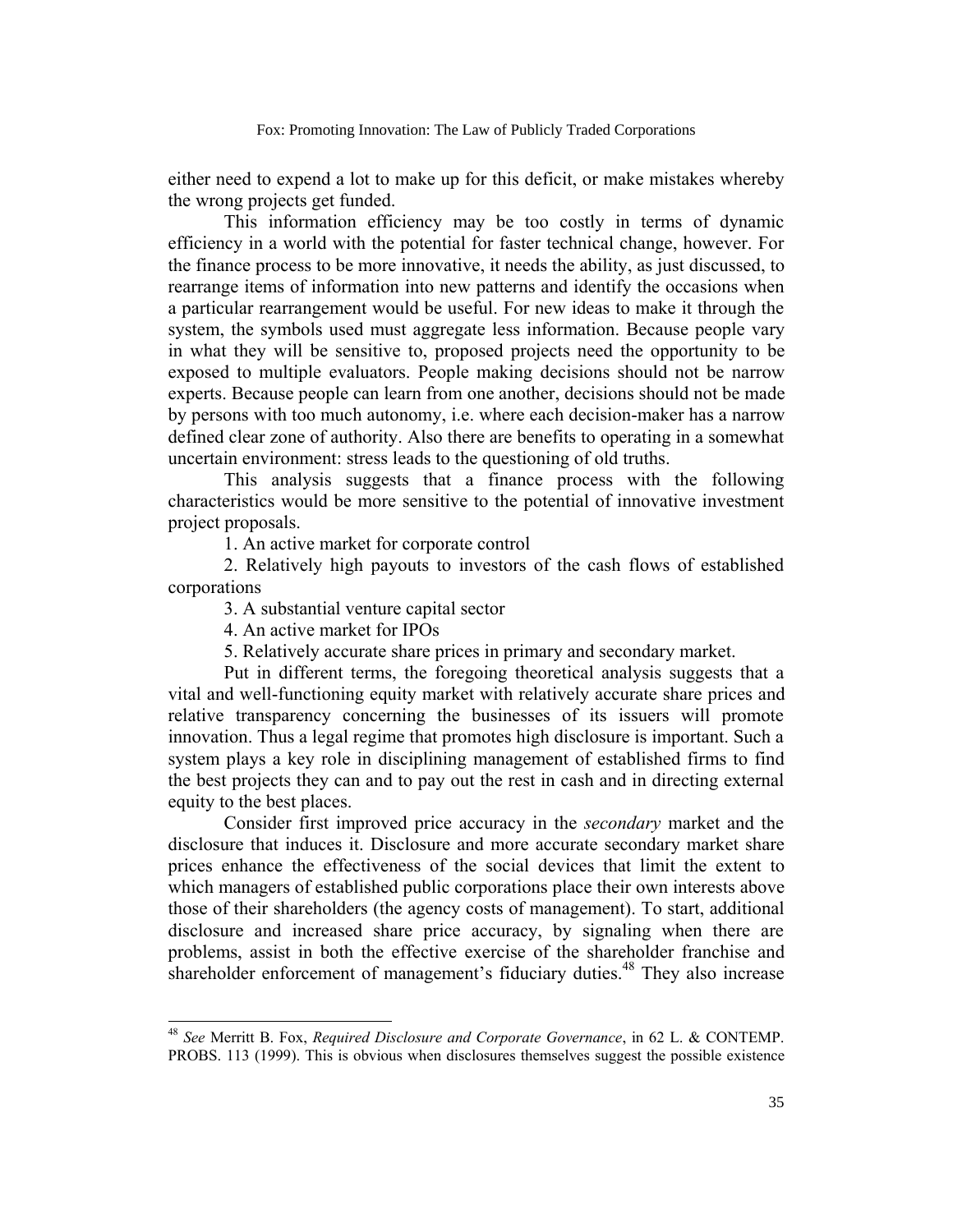the threat of hostile takeover when managers engage in non-share-valuemaximizing behavior. The additional disclosure and more accurate prices make a takeover less risky for potential acquirers and reduce the chance that a valueenhancing acquisition will be deterred by the target having an inaccurately high share price.<sup>49</sup> Finally, by reducing the riskiness associated with holding an issuer's stock in a less than fully diversified portfolio, additional disclosure increases the use of share price-based management compensation, which also helps align the interests of managers and shareholders.<sup>50</sup>

In terms of the potential pathologies of established firms, a well functioning equity market, by adding stress and both positive and negative incentives, will reduce the number of promising opportunities that are missed because of managerial risk aversity or unquestioned rigid processing rules. It will also be more likely to result in the payout of cash rather than its investment in negative NPV projects.

What is also needed is an active market for new share offerings. Elements required for this include, again, transparency and price accuracy. Improved price accuracy in the *primary* market for shares produces these social benefits directly. For issuer offerings, greater share price accuracy at a time when an issuer contemplates implementing a new project by means of a new share offering will bring the issuer's cost of capital more in line with the social cost of investing

Also, when share price is inaccurately high, even a potential acquirer that believes for sure that it can run the target better than can incumbent management may find the target not worth paying for. The increase in share price accuracy that results from greater disclosure reduces the chance that a socially worthwhile takeover will be thwarted in this fashion.

Greater disclosure thus makes the hostile takeover threat more real. Incumbent managers will be less tempted to implement negative net present value projects in order to maintain or enlarge their empires, or to operate existing projects in ways that sacrifice profits to satisfy their personal aims. Those that nevertheless do these things are more likely to be replaced. *See*, Fox, FINANCE AND INDUSTRIAL PERFORMANCE, in A DYNAMIC ECONOMY: THEORY, PRACTICE, AND POLICY 84-91 (1987) (hereinafter Fox, *Finance and Industrial Performance*).

l

of such a problem. It can also occur when a share price declines, indicating, if the price has a relatively high level of accuracy, that something is amiss.

<sup>&</sup>lt;sup>49</sup> The market for corporate control is a well-recognized device for limiting the agency costs of management where ownership is separated from control, as in the typical publicly traded corporation with dispersed ownership. More information and the resulting increase in price accuracy improves the control market's effectiveness in performing this role. A potential acquirer, in deciding whether it is worth paying what it would need to pay to acquire a target that the acquirer feels is mismanaged, must make an assessment of what the target would be worth in the acquirer's hands. This assessment is inherently risky and acquirer management is likely to be risk averse. Greater disclosure, however, reduces the riskiness of this assessment. Hence, with greater disclosure, a smaller apparent deviation between incumbent management decision-making and what would maximize share value is needed to impel a potential acquirer into action.

Merritt B. Fox, *Securities Disclosure in a Globalizing Market: Who Should Regulate Whom,* 95 MICH. L. REV. 2498, 2548-50 (1997).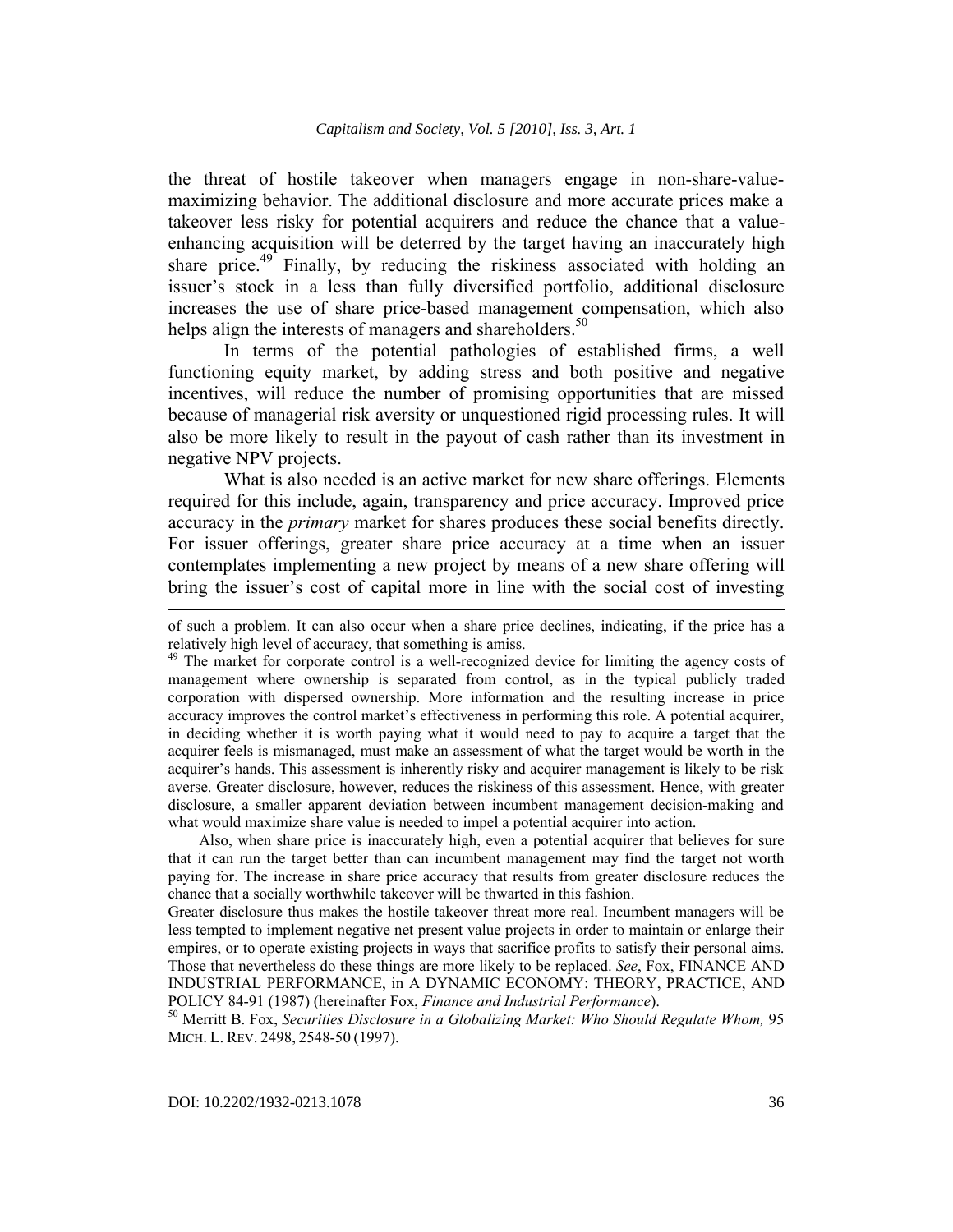society's scarce savings in the contemplated project. As a result, these savings are allocated more efficiently, going more consistently to the most promising proposed projects in the economy.51 Also needed for a vital new offering market is effective limits on the private benefits of control  $-$  i.e., good corporate law.

Primary offerings take on even more importance than I have suggested so far, however, because of the intimate relationship between an effective venture capital market for funding innovative investment projects and initial public offerings (IPOs). Start-ups typically receive their initial financing from a venture capitalist, not from a public offering of shares. Gilson and Black, as discussed earlier, have proposed, however, the provocative thesis that the optimal contract is structured around the availability of the venture capitalist's exit through aninitial publicoffering (IPO).<sup>52</sup> Price accuracy in the venture capital exit IPO market is especially important. For venture capitalists, the prospect that the best ventures *ex post* will be identified accurately at time of the venture capitalist's exit adds to the incentive *ex ante* to find the best investment project ideas to fund. Accurate pricing of venture exits also gives more resources for reinvestment in new projects to those venture capitalists who have proved their skills by having chosen good investment projects in the past.

#### **VI. CRUDE EMPIRICISM**

l

The theoretical story told here is that in an economy where equity markets and their prices play a substantial role, the finance process – the system that links savers to real investment  $-$  is more hospitable to investment in productivitypromoting innovative investment. In an era of rapid scientific advance, such a finance system, the theory suggests, will lead to greater improvements in economic welfare. We will examine four moments in economic history: the United States in the 1970s and 1980s, Japan since 1995, continental Europe since the 1995, and the United States since the 1995, to see if this story seems to have some empirical reality.

<sup>51</sup> Merritt B. Fox, *Retaining Mandatory Disclosure: Why Issuer Choice is Not Investor Empowerment, 85 VA L. REV.* 1335, 1358-63 (1999).

Bernard S, Black & Ronald J. Gilson, *Venture Capital and the Structure of Capital Markets: Banks versus Stock Market*, 47 J.FIN.ECON. 243 (1996).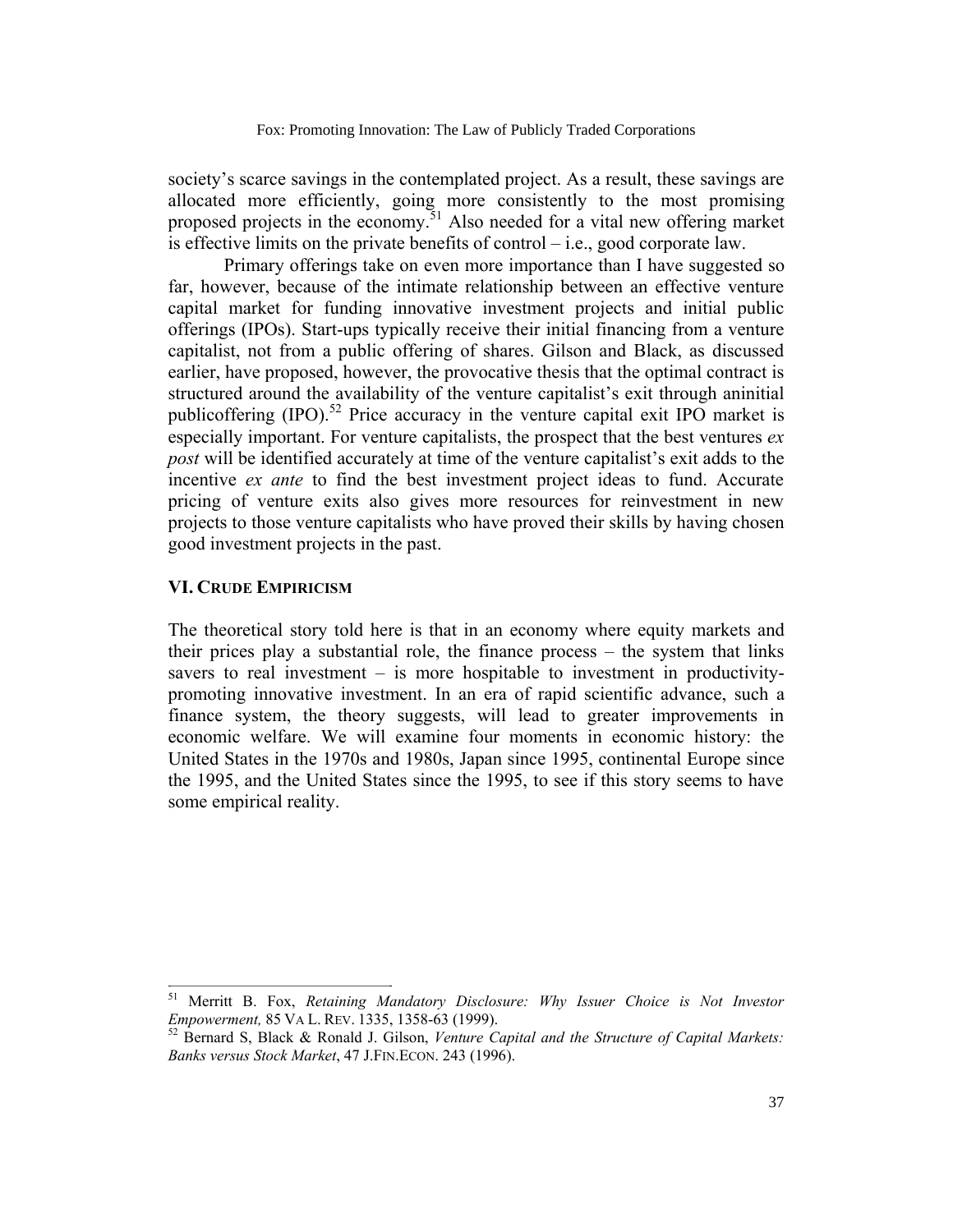|                                                                                      | U.S. 1970-<br>1990   | U.S.<br>1995-2008     | Japan<br>2008         | 1995- Europe 1995-<br>2008 |
|--------------------------------------------------------------------------------------|----------------------|-----------------------|-----------------------|----------------------------|
| GDP per<br>hour<br>worked growth<br>rate                                             | $1.5\%$ <sup>a</sup> | $2.1\%$ <sup>a</sup>  | $1.8\%$ <sup>a</sup>  | $1.3\%$ <sup>b</sup>       |
| Output per hour $2.9\%$ <sup>c</sup><br>worked<br>in<br>manufacturing<br>growth rate |                      | $4.9\%$ <sup>c</sup>  | $3.3\%^{\circ}$       | $2.5\%$ <sup>d</sup>       |
| Real investment $\vert 20.5\%$ <sup>e</sup><br>as a percentage of<br><b>GDP</b>      |                      | $19.2\%$ <sup>f</sup> | $26.2\%$ <sup>f</sup> | $20.1.0\%$ <sup>g</sup>    |

# **Table 1 - Productivity Measures versus Capital Deepening**

<sup>a.</sup> Averge annual compound rate. OECD Fact Book 2010: Economic, Social and Environmental Statistics. The compound annual rate for 1995-2004 was 2.5%. OECD Productivity Database. July 2005.

b. Average annual compound rate. This rate is derived from a simple average of the compound rates of 1.7%, 1.5% and .6%, respectively, for France, Germany and Italy, the three largest continental European economies. OECD Fact Book 2010: Economic, Social and Environmental Statistics. The compound annual rate for the Eurozone (the EU 15 excluding Denmark, Sweden and the UK) was 1.4% for 1995-2004. OECD Productivity Database. July 2005.

 Average annual compound rate. U.S. Bureau of Labor Statistics. Supplementary Tables: International Comparisons of Manufacturing productivity and unit labor cost trends 17 countries or areas, 1950-2008. October 22, 2009.<br>d. Average annual compound rate. This rate is derived from a simple average of the average

compound rates of 3.3%, 3.7% and .4%, respectively, for France, Germany and Italy, the three largest continental European economies.

e. Figure is the average of the annual percentage, for each year from 1980 to and including1990, for real investment as a percentage of GDP. Data is from IMF *The World Economic Outlook Database,* 2008. Data before 1980 was not available.

Figure is the average of the annual percentage, for each year from 1995 to and including 2008, of real investment as a percentage of GDP. Data is from IMF *The World Economic Outlook Database,* 2008.

 $\mu$ <sup>g.</sup> Figure is derived from the simple average of 19.8%, 20.0% and 20.6%, respectively, for France, Germany and Italy of each country's average annual percentage, for each year from 1995 to and including 2008, of real investment as a percentage of GDP. Data is from IMF *The World Economic Outlook Database,* 2008.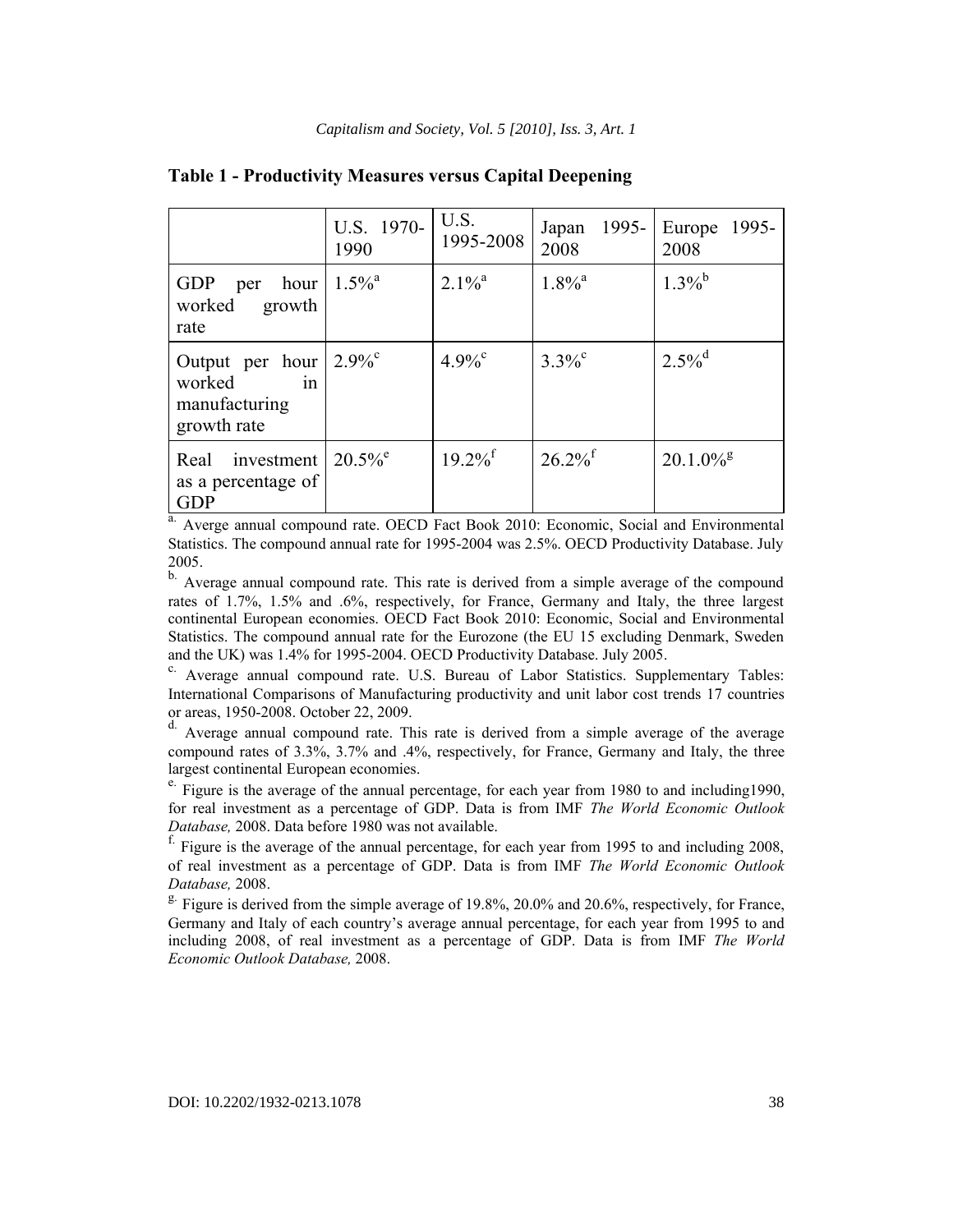# *A. Evidence of Innovation-Based Productivity Gains*

Table 1 reveals that, of the four moments in economic history under examination, the United States since the mid-1990s is the one with the greatest growth in GDP per hour worked and manufacturing output per hour worked. These differences, if continued over time, are important in terms of long run economic welfare. At the U.S. 2.1% growth rate, GDP per hour worked doubles in 33 years, whereas at the 1.3% average rate of the major continental European economies, it will go up by only about half.

Table 1 also suggests that these productivity gains are the result of innovation, not capital deepening. Of the four moments in economic history under examination, the one with the least capital deepening is the United States since the mid-1990s. Particularly striking is the contrast with Japan, which has been pouring a third more of its GDP every year – a full extra 7% of GDP every year that would otherwise be available for current consumption – into real investment, but obtaining lower gains in productivity growth per hour worked than the United States in the post-1995 era.

# *B. Differences in the Role of Equity Markets*

l

The United States since the mid-1990s is also distinctive in another regard: equity markets and their prices have played a larger role in the process by which proposed investment projects are chosen than they have in the other three moments in economic history under examination.

# *1. The United States since 1995 versus the United States 1970-1990*

The finance process in the United States went through significant transition starting in the mid-1980s, whereby external equity markets and their prices began to play a larger role.

 *a. Focus on share value maximization.* Compared to earlier time periods, the focus in the United States in recent years has been much more on share value maximization as the primary goal of established, publicly traded corporations.53 This change in focus was supported by a number of institutional

<sup>53</sup> See Jeffrey N. Gordon, *The Rise of Independent Directors in the United States, 1950-2005: Of Shareholder Value and Stock Market Prices,* 59 STAN. L. REV. 1466 (2007) (tracing the history of this change in focus to shareholder value). Benght Holmstrom & Steven N. Kaplan, *Corporate*  Governance and Merger Activity in the United States: Making Sense of the 1980s and 1990s, 15 J. ECON. PERSP. 121 (2001) (documenting a move toward a more market-oriented style of corporate governance in the United States).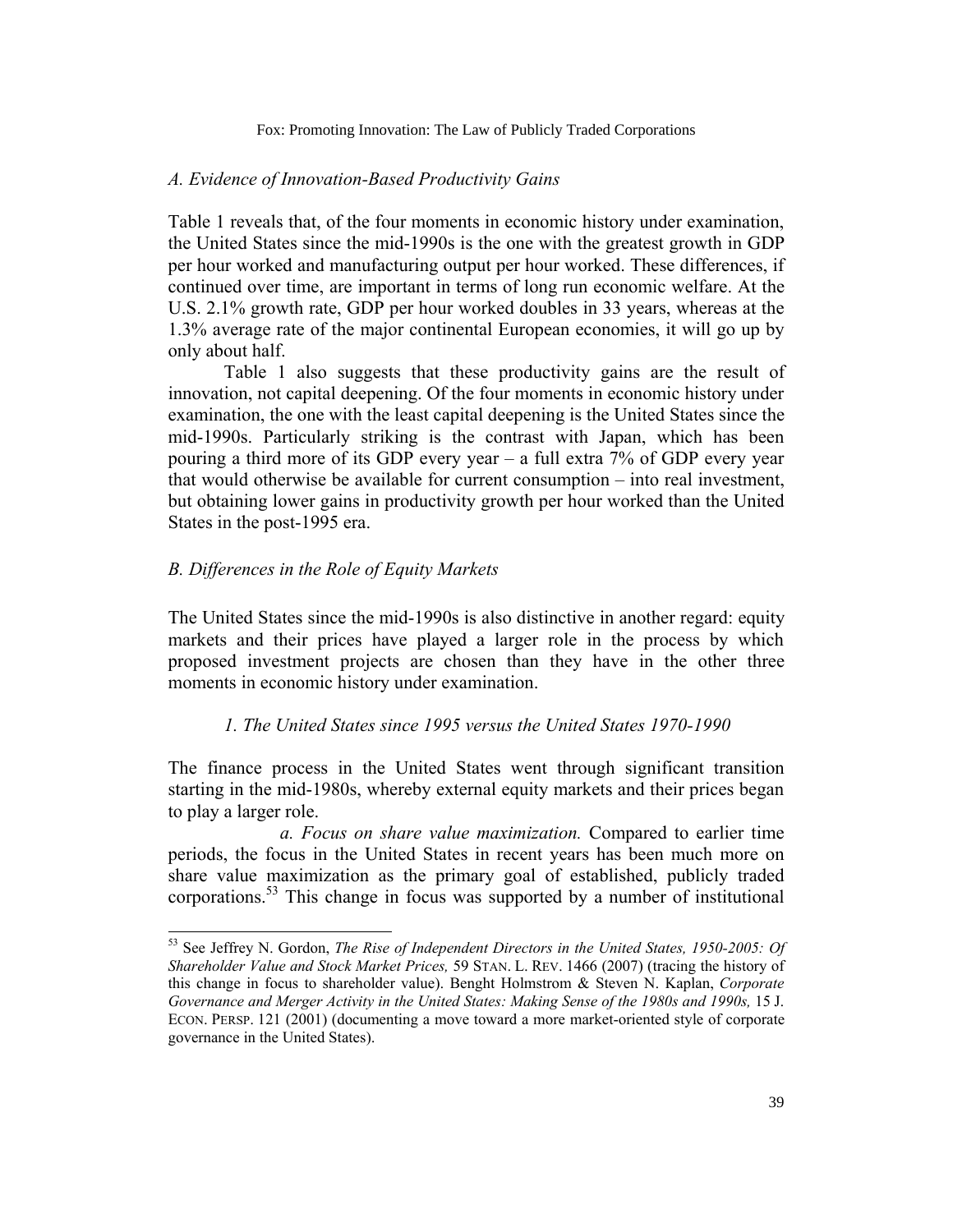changes: a more active market for corporate control, boards that are increasingly independent of operating management, and share-price based compensation.

The stage opened for this change in focus with the sharp increase in the number and size of hostile takeovers in the second half of the  $1980s$ .<sup>54</sup> Many of these offers involved substantial leverage and many other firms, in an effort to avoid becoming targets themselves, restructured on their own to become more leveraged.55 Overall, the result was a payout to the market of a larger portion of established firms' cash flows.

The number of hostile takeover bids subsided by the early 1990s but the surge in the late 1980s left a number of effects in its wake. These effects continued to drive the new focus on share value maximization. One effect was simply to elevate consciousness about the importance of shareholders and the usefulness of measuring their well-being in terms of the share price, an elevated consciousness that seems to have persisted. A second effect of the late 1980s surge was that it proved to all incumbent managers that hostile takeovers can really happen: one quarter of all major firms in the United States were the target of a hostile bid in the 1980s.<sup>56</sup> With this reminder of an always looming threat of takeover, fewer incumbent management teams were likely to deviate substantially from making share value maximizing decisions. The drop in hostile offers in the 1990s thus may actually have been a sign of the power of this threat: there were fewer hostile offers because there may have been less need for them.

A third effect of the hostile takeover surge in late 1980s – a legislative and judicial backlash that permitted incumbent managers to engage in increasingly effective takeover defenses – would, at first glance, appear to have worked in the opposite direction, providing a shield for non-share-value-maximizing managers. But, ironically, the opposite seems to be the case. The availability of these defenses tended to be contingent upon the firm having a more genuinely independent, monitoring board of directors.<sup>57</sup> The movement toward more independent monitoring boards was spurred as well by the increasing portion of

<sup>55</sup> Holmstrom & Kaplan, *supra* note 53, at 124.

 $\overline{a}$ 

<sup>&</sup>lt;sup>54</sup> G. William Schwert, *Hostility in Takeovers: In the Eyes of the Beholder?*, 60 J.FIN. 2599, 2611 (2000). Schwert shows the level of offers labeled as "hostile" to be higher in every year from 1985-1989 than it was in any year before in the survey, which goes back to 1975. The author cautions that offers are often characterized as hostile because the target management is engaging in strategic bargaining to get a better price, rather than just to protect their incumbency. The opposite occurs often, as well, where a board invites, or at least decides not to resist, what is labeled a "friendly" bid in order to gently remove incumbent management. See also John C. Coates, IV & Reinier Kraakman, *CEO Tenure, Performance and Turnover in S&P 500 Companies,* available at http://papers.ssrn.com/sol3/papers.cfm?abstract\_id=925532

Mark L. Mitchel & J. Harold Mulherin, *The Impact of Industry Shocks on Takeover and Restructuring Activity*, 41 J. FIN. ECON. 193, 199 (1996).

<sup>&</sup>lt;sup>57</sup> Gordon, *supra* note 53, at 1522-23.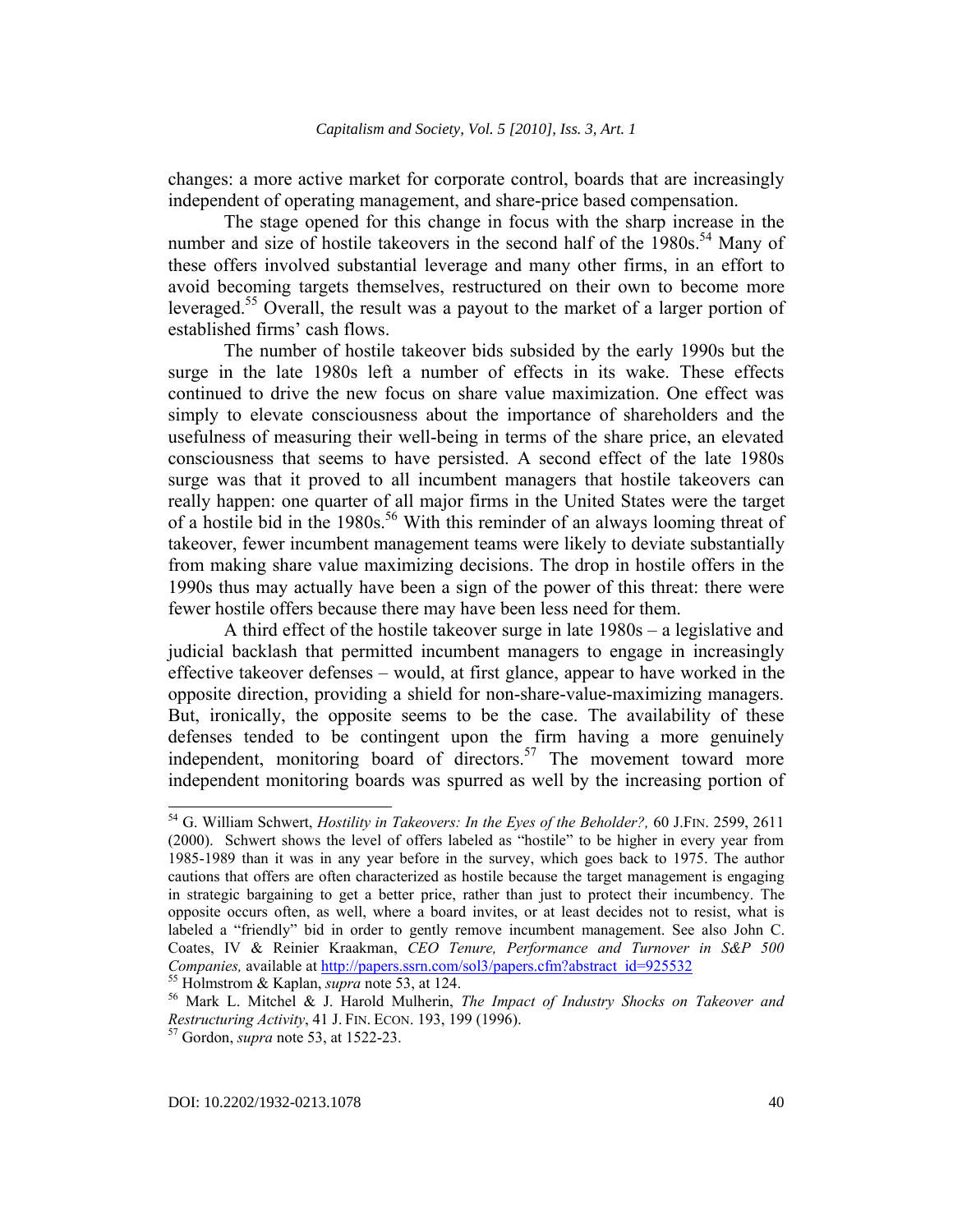shares held by corporate-governance-concerned institutional investors. These more independent boards in turn acted in a number of ways that spurred share value maximizing managerial behavior. To start, because of their greater independence and their raised consciousness concerning shareholder welfare, these boards became more effective monitors of share value maximizing behavior on the part of established firm managers. There has been, for example, an increase in the rate of turnover of CEOs and an increased relationship between turnover and share price performance.<sup>58</sup> Also, these boards were more prone to accept, and even prompt, offers that would result in the replacement of incumbent management where they believed the offered price was superior to the value that incumbent management could deliver. As a result, many apparently friendly offers were really motivated by aboard recognition of the need for control change,59 a trend that was further accentuated by lessened incumbent management resistance due to the increasing use of golden parachutes.<sup>60</sup> Finally, these boards brought in additional market discipline through the steep increase in the use of share-price based compensation.<sup>61</sup>

 *b. IPOs.* IPO figures tend to swing rather sharply from one year to the next and are very sensitive to overall economic conditions. Nevertheless, longer term data concerning initial public offerings also show a break, starting in the second half of the 1980s and solidifying in the 1990s and the first half of the 2000s, that demonstrates that IP0s have taken on significantly greater importance in the economy, at least until the recent great recession and financial crisis.

In the 1970s, total proceeds from IPOs per year averaged about .04% of U.S. GDP and in no year were greater than .24% of GDP.<sup>62</sup> The number of IPOs

l

<sup>58</sup> Steven N. Kaplan & Bernadette A. Minton, *How Has CEO Turnover Changed? Increasingly Performance Sensitive Boards and Increasingly Uneasy CEOs,* NBER Working Paper (2006), available at: http://papers.ssrn.com/sol3/papers.cfm?abstract\_id=924751 (turnover in the period 1992-2005 period was more rapid than shown in studies of earlier periods and more related to share price performance); Mark R. Huson et al., *Internal Monitoring Mechanisms and CEO Turnover: A Long-Term Perspective,* 56 J. FIN. 2265, 2295 tbl. VII (2001) (CEO firings were accompanied by a 4.00% positive market-adjusted share price reaction in the 1989-1994 period, as compared to a 1.75% positive reaction in the 1983-1988 period, suggesting that firing decisions were more attuned to market preferences in the latter period).

 $^{59}$  Coates & Kraakman, *supra* note 54.

<sup>&</sup>lt;sup>60</sup> Gordon, *supra* note 53, at 1533-34.

 $<sup>61</sup>$  Between 1992 and 2000, for the average S&P 500 firm CEO, the value of his or her stock</sup> options at the day of grant, as measured by a Black Scholes type formula, increased from being 27% of total compensation to 51% of total compensation. Kevin Murphy, *Explaining Executive Compensation: Managerial Power Versus the Perceived Cost of Stock Options,* 69 U. CHI. L. REV. 847, 848 fig. 1 (2002).

 $62$  The IPO proceeds as a percentage of GDP figures in this section are calculated on the basis of figures for the amount of proceeds from IPOs for each year from Jay R. Ritter, *Some factoids about the 2009 IPO market*. Available at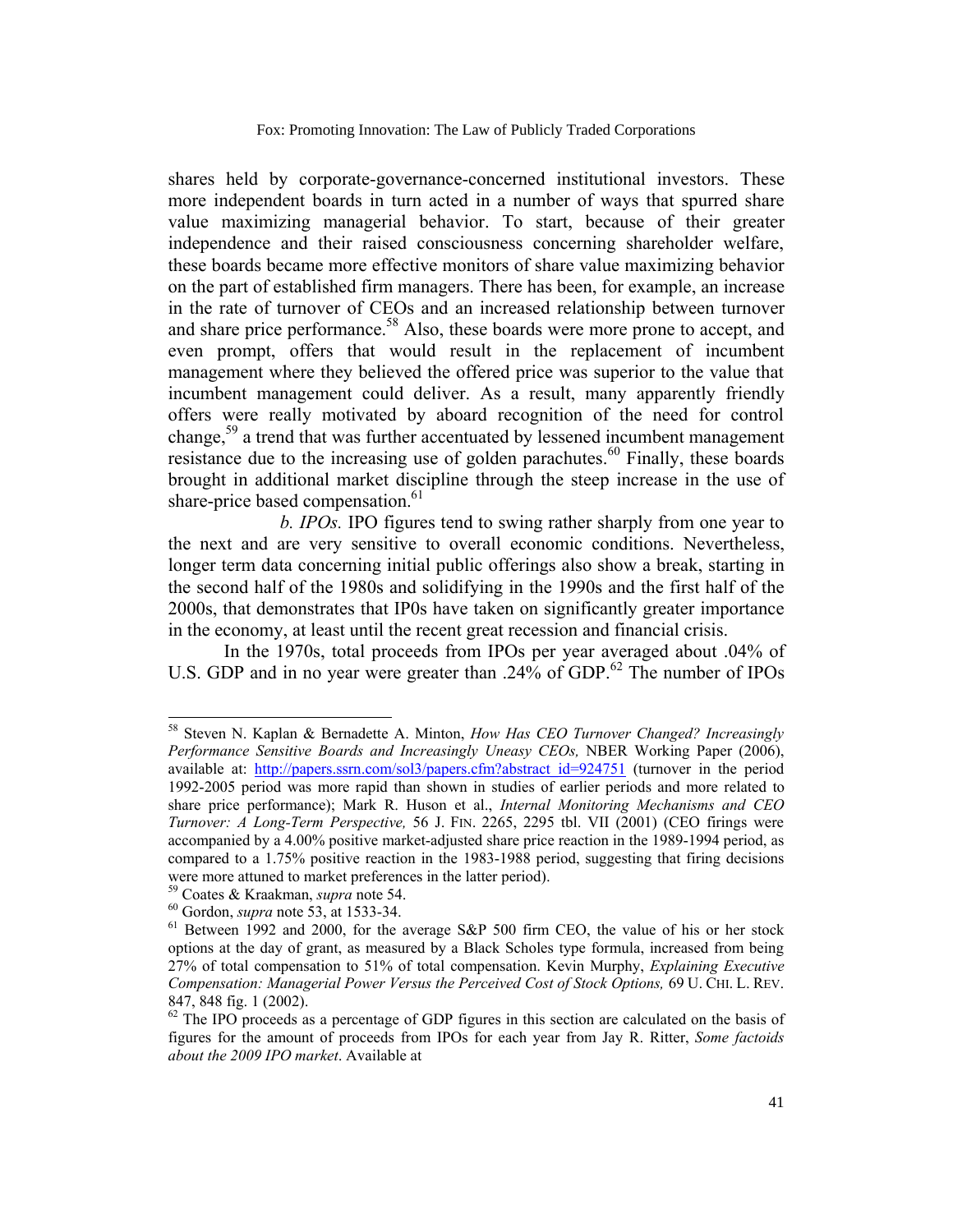averaged 154 per year, with the annual number varying from a high of 562 to a low of 9 $63$ 

In the 1980s, total proceeds from IPOs per year averaged about .12% of U.S. GDP, and in the highest year was .32% of GDP. During the decade, the number of IPOs averaged 329 per year, with the annual number varying from a high of 524 to a low of 75.

In the 1990s, total proceeds from IPOs per year averaged about .40% of U.S. GDP, about ten times the 1970s level and more than three times the 1980s level, and in the highest year were .71% of GDP. During the decade, the number of IPOs averaged 421 per year, with the annual number varying from a high of 688 to a low of 115.

In the first eight years of the 2000s, total proceeds from IPOs per year also averaged about .30% of U.S. GDP, somewhat lower than in the 1990s, but almost triple the 1980s and eight times the 1970s. The number of IPOs dropped to an average number of 220.

 *c. Venture capital.* The role of venture capital in the U.S. economy steadily increased in the two decades between 1980 and 2000. The number of venture funds under management in the United States, under a broad definition that would include funds available for financing non-high-tech start up companies, increased from .2% to .3% of GDP in the first half of the 1980s to .5% to .6% of GDP in the second half of the 1980s and first half of the 1990s.<sup>64</sup> It then shot up shot up at a rapid rate during the tech bubble period of the second half of the 1990s reaching 1.6% by 1999. In the period from 2000 to 2007 venture capital funds under management as a percentage of GDP had a high 2.4% in 2001 and a low of 1.8% in 2007 with the other years ranging from 2.1% to 2.3%, ten times the figure in the early years of the 1980s.

Another way of cutting at the role of venture capital in the U.S. economy is the percentage of GDP per year invested in real investment projects by venture capital funds. Because of shifts in both supply and demand, this figure can vary widely from one year to the next,<sup>65</sup> but again the longer term trend is toward a much larger role for venture investment in the 1990s and 2000s compared to

 $\overline{a}$ 

http://bear.warrington.ufl.edu/**ritter**/IPOs2009Factoids.pdf. The GDP for each year from GDP for each year from World Bank World Development Indications (also used for all other U.S. GDP ratios in this Part VI, available at http://www.google.com/publicdata?ds=wbwdi&met=ny\_gdp\_mktp\_cd&idim=country:JPN&dl=en&hl=en&q=japan+gdp+statistics#met=ny  $gdp_mktp_cddidim=county$ . USA.

*Id.* The number of IPOs for each year in this section are from Ritter, *supra* note 62.

<sup>&</sup>lt;sup>64</sup> The venture capital under management as a percentage of GDP figures in this section are calculated on the basis of figures for the amount of venture capital under management for each year from NATIONAL VENTURE CAPITAL ASSOCIATION, YEARBOOK 2008 at 1, figure 1.02.

Josh Lerner, *Panacea or Mirage? Venture Capital and Innovation* (2008) available at http://www2.law.columbia.edu/contracteconomics/conferences/buslawinnovation08.htm.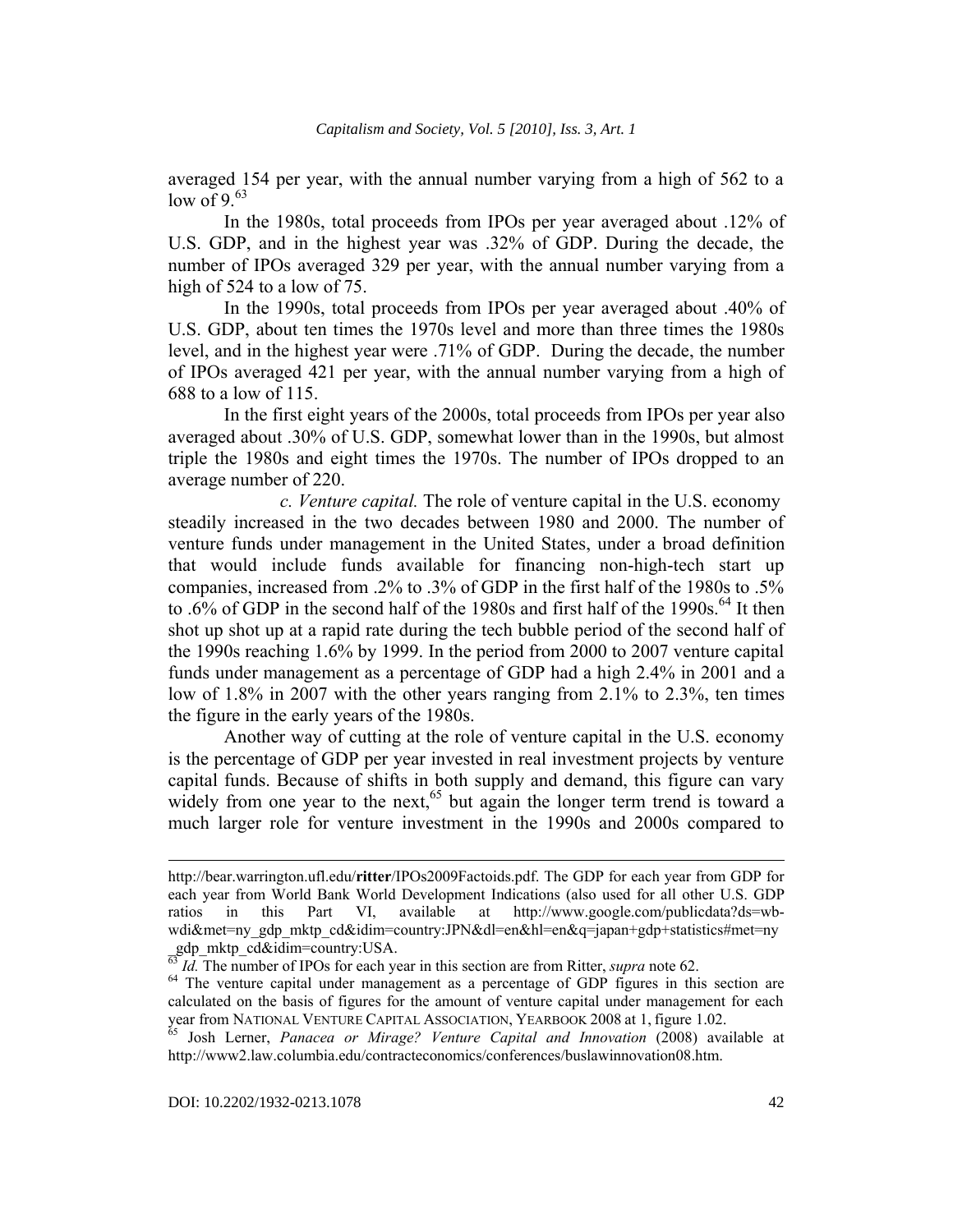earlier. The figure for 1980 was .02% of GDP and the average for the first half of the 1980s was  $.05\%$  of GDP.<sup>66</sup> During the second half of the 1980s and the first half of the 1990s, venture capital investments averaged about .06% of GDP. It soared during the tech bubble period, rising from .11% of GDP in 1996 to 1.06% in 2000. It then settled back, and, from 2002 to 2007, was relatively steady averaging about .20% of GDP, four times the level of 1980-1984 and more than three times the level from 1985-1994. In 2007, 85% of these funds went to firms in high technology industries.<sup>67</sup>

 *d. Turnover of large firms.* Another measure of the role of capital markets in an economy, though indirect, is the rate of turnover of established firms. This is because the extent to which the cash flow generated by firms with less promising investment opportunities becomes available to fund real investment by firms with more promising opportunities depends on the extent to which managers of established firms are under pressure to maximize share value and on the existence of efficient and effective channels to transfer funds outside firm boundaries. The rate of established firm turnover has accelerated considerably in the United States in recent years. Of the firms listed in the Fortune 500 in 1960, one third had been replaced by 1980, a turnover rate of about 2% per year.<sup>68</sup> It only took four years for one third of the firms listed in the Fortune 500 in 1998 to be replaced, a turnover rate of almost  $10\%$  per year.<sup>69</sup>

 *e. Measures of share price accuracy.* There is likely to be a positive relationship between share price accuracy and the importance of equity markets in an economy. The directions of causation are likely to run both ways. Going one way, unless share prices are relatively good predictors of future cash flows relative to the available alternatives, an economy that depends on equity prices as an important guide of economic activity is not likely to do well and so such reliance is unlikely to persist for very long. Going the other way, if an economy depends on equity prices as an important guide of economic activity, there will be significant market pressure on issuers, and public pressure on government, to assure a relatively high level of corporate transparency, which is impounded in price and leads to greater price accuracy.

One measure of share price accuracy in increasing use is  $R^2$ , in essence the portion of firm level variation in share returns that can be explained by marketwide factors using the standard market model.  $R^2$  appears to be a good inverse proxy for how much fundamental information concerning future shareholder

l

<sup>&</sup>lt;sup>66</sup> The percentage of GDP that represents real investment funded by venture capital in this section are calculated on the basis of figures for the amount of venture capital investment each year from NATIONAL VENTURE CAPITAL ASSOCIATION, YEARBOOK 2008 at 24, fig. 3.10.

 $^{67}$  NATIONAL VENTURE CAPITAL ASSOCIATION, YEARBOOK 2008 at 11.  $\,$ 

Commission of the European Community, *Green Paper: Entrepreneurship in Europe* at 8 (2003).

<sup>69</sup> *Id.*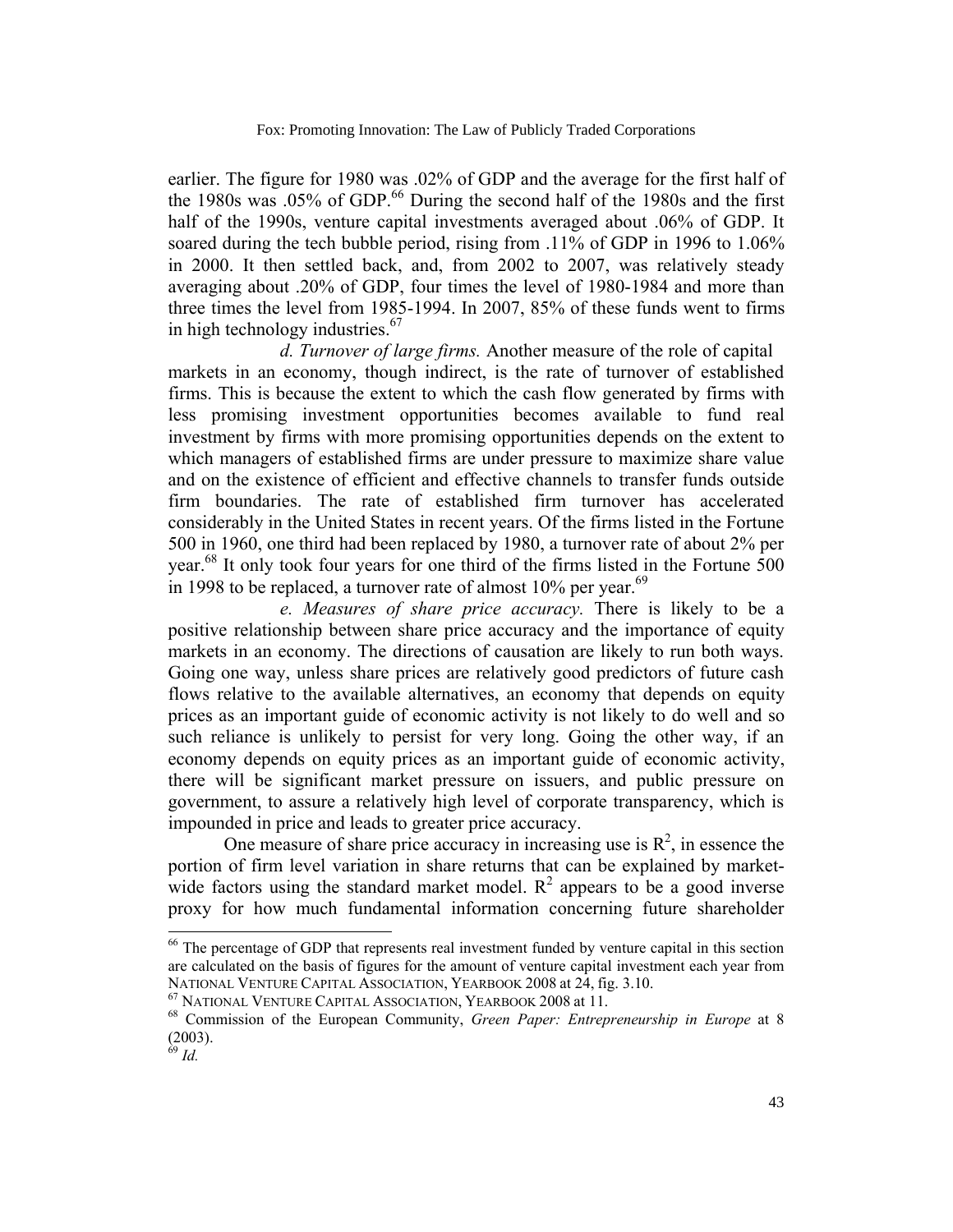distributions is impounded in price; the lower  $\mathbb{R}^2$ , the more accurate the share price. The theory is that a low  $\mathbb{R}^2$  is indicative that the firm is the subject of a relatively rich stream of information over time that, as it comes out, moves price around independent of the factors that move the market as a whole, a theory that has considerable empirical support.<sup>70</sup>

The  $R^2$  for the average U.S. firm has been declining fairly steadily since the 1930s. Relevant for the comparisons being made here, it was about .20 in 1970, about .10 in 1980, about .05 in 1990 and about .02 in 1995.<sup>71</sup>

*1. The United States since 1995 versus Japan since 1995 and Europe since 1995*

Now let us compare the United States since 1995 with Japan since 1995 and with continental Europe since 1995 based on the same factors that we used to compare the role of external equity markets and their prices in the United States 1970-1990 with their role in United States since 1995. It becomes clear that equity markets and their prices play a larger role in the United States than in the other two economies.

 *a. Focus on share value maximization.* As discussed above, the catalyst for the much greater focus on share value maximization in the United States was the wave of hostile takeovers in the second half of the 1980s. Continental Europe and Japan have never had a comparable experience. While there have been changes in recent years that have reduced the security of incumbent managers in both these economies, in neither economy has there been a market for corporate control like the control market in the United States that, combined with the changes in U.S. boards since the 1990s, works in a way that poses as effective a threat for European and Japanese non-share-valuemaximizing managers as is faced by such U.S. managers.<sup>72</sup> Share value

 70 The seminal article is Randall Morck et al., *The Information Content of Stock Markets: Why do Emerging Markets have Synchronous Stock Price Movements?,* 58 J. FIN. ECON. 215 (2000). See Merritt B. Fox, Randall Morck, Bernard Yeung & Artyom Durnev, *Law, Share Price Accuracy, and Economic Performance: The New Evidence*, 102 MICH. L. REV. 331, 357-366 (2003) for a more detailed discussion of the theory and a review of the confirmatory empirical studies.

<sup>&</sup>lt;sup>71</sup> Morck et al., *supra* note 70 at 222, figure 3, 223, table 2.<br><sup>72</sup> See 2.8. Jeffrey N. Gordon, 4n American Baranestine o

 $^{72}$  See, e.g., Jeffrey N. Gordon, An American Perspective on the New German Anti-Takeover Law, *Die Aktiengesellschaft*, vol. 12, at 4 (Dec. 2002), *available at* http://ssrn.com/abstract=336420; Curtis J. Milhaupt & Mark D. West, *Institutional Change and M&A in Japan: Diversity Through Deals,* in GLOBAL MARKETS, DOMESTIC INSTITUTIONS: CORPORATE LAW AND GOVERNANCE IN A NEW ERA OF CROSS-BORDER DEALS (Curtis J. Milhaupt, ed. 2001); Curtis J. Milhaupt, *A Lost Decade for Japanese Corporate Governance Reform: What's Changed, What Hasn't, and Why,*  Columbia Law School Center for Law and Economic Studies Working Paper (2003); Curtis J. Milhaupt, *In the Shadow of Delaware: The Rise of Hostile Takeovers in Japan*, 105 COLUM. L. REV. 2171 (2005).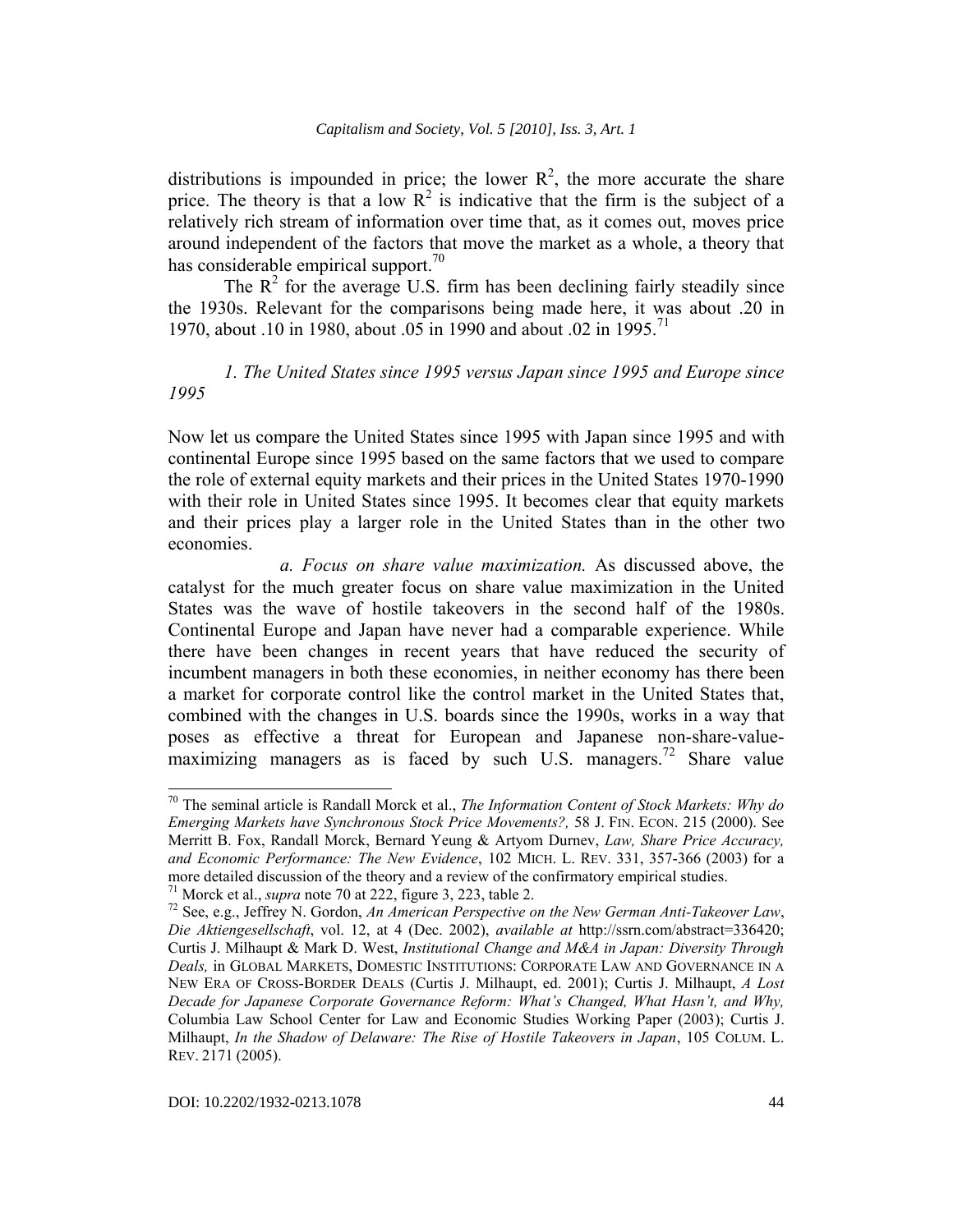maximization is not the clearly stated goal of the board and other participants in corporate governance in firms in continental Europe and Japan.<sup>73</sup> There is also considerably less use of share price-based executive compensation.<sup>74</sup>

*b. Level of IPOs.* IPOs were almost unheard of in Japan in the 1970s and 1980s but became an established form of financing starting in the 1990s. Still, relative to the United States, they play a smaller role in the economy. From 2000through 2007, proceeds from IPOs represented a yearly average of about .2% of GDP in Japan75 compared to about .3% in the United States. The continental European countries tell a different story. For those eight years, proceeds from IPOs as a percentage of GDP represented a yearly average for France, Germany and Italy, respectively, of .68%, .61% and .57%. These figures, however, are greatly inflated by the first three years of the decade, where there appear to have been some very large, established private corporations that went public. The respective figures for the five years 2003-2007 are .30%, .18% and .39%.

 *c. Venture capital.* Comparing the importance of high tech venture capital in different economies is tricky because of differences in definitions and institutions. A rough picture emerges, however.

In the Eurozone, total private equity invested as a percentage of GDP for the six years running from 2002 to 2007 inclusive averaged about .12% per

 73 See REINIER KRAAKMAN et al., THE ANATOMY OF CORPORATE LAW (2009 2d ed.) for a comprehensive discussion of the similarities and differences among these different systems in solving the basic problems of governing large businesses organized in the corporate form. See also citations in note 72 *supra* and note *infra.* <sup>74</sup>

<sup>&</sup>lt;sup>74</sup> Gordon, *supra* note 72. The importance of outside finance for project choice in an economy has been recognized for a long time, and has continued to be a focus of research. See, e.g. JOSHPH A. SCHUMPTER, THEORY OF ECONOMIC DEVELOPMENT (1911); JOHH R. HICKS, A THEORY OF ECONOMIC HISTORY 143-145 (1969) (emphasizing the liquidity provided by financial markets as critical to early industrial development in England, France and Holland); Raghuram G. Rajan  $\&$ Luigi Zingales, *Financial Dependence and Growth*, 88 AM. ECON. REV.. 559 (1998) (cross country study showing relationship between financial market development and rate of growth of firms relying on external finance and relationship of such development and flourishing of smaller high technology firms); Ross Levine, *Finance and Growth: Theory and Evidence,* in HANDBOOK OF ECONOMIC GROWTH (2005). For a skeptical view, see JOAN ROBINSON, THE RATE OF INTEREST

AND OTHER ESSAYS (1952) (finance follows industry).<br><sup>75</sup> The IPO proceeds as a percentage of GDP figures in this section for Japan, France, Germany and Italy are calculated on the basis of figures for the amount of proceeds from IPOs for each year from Thompson Financial Securities Data and the GDP for each year from World Bank World Development Indications, available at http://www.google.com/publicdata?ds=wbwdi&met=ny\_gdp\_mktp\_cd&idim=country:JPN&dl=en&hl=en&q=japan+gdp+statistics.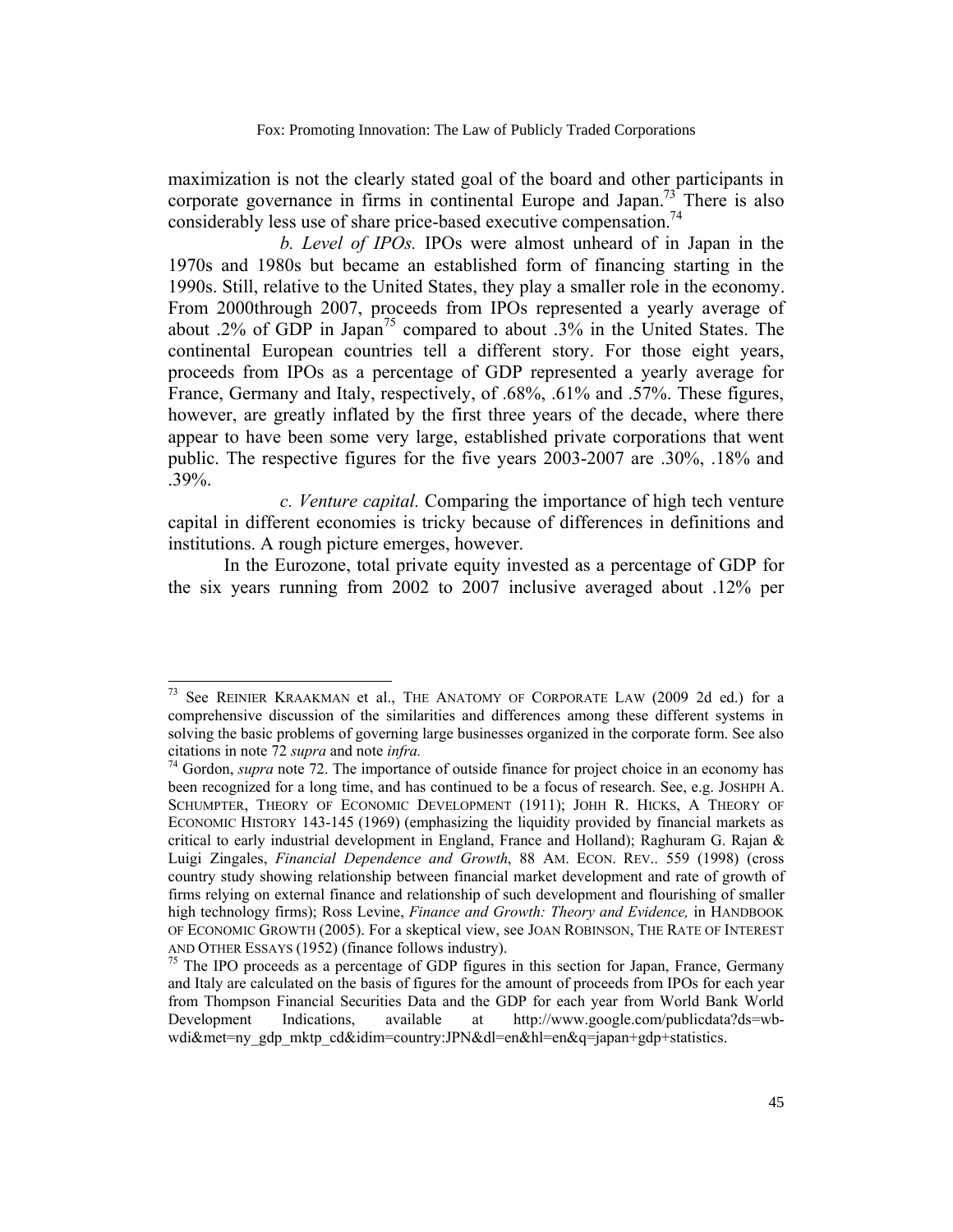year.<sup>76</sup> Private equity, however, includes buyouts and equity financing for established private companies. About 30% of private equity appears to be for seed, start-up and expansion purposes, what in the United States would be considered venture capital.<sup>77</sup> Thus, about .04% of GDP during these years went to venture investments in continental Europe, compared to .20% for the United States, about five times as much. The same basic story is told by figures from other sources, using perhaps somewhat different definitions, for the period 2000- 2003. These figures suggest that venture capital investments for venture capital were .10%, .09% and .08% of GDP for France, Germany and Italy respectively.<sup>78</sup> This compares to a figure from the same source of .38% for the United States, about four times as great. Moreover, about 75% of the U.S. venture capital investment during this period went to firms in high technology sectors, whereas only 35-40% did in France, Germany and Italy.<sup>79</sup>

Venture capital investment in high technology firms is even less important in the Japanese economy. For the period 2000-2003, it was about .02% of GDP, with the U.S. figure for the period being .40%, about twenty times as great. $80$ Moreover, only about 35% of the Japanese venture capital investment that did occur during this period went to firms in high technology sectors, compared again to the U.S. figure of  $75\%$ <sup>81</sup>

 *d. Turnover of large firms.* The turnover rate in the United States is considerably higher than in Europe. Eight of the 25 largest firms in the United States in 2003 did not exist or were very small in 1960. All of the largest firms in Europe in 1998 were already large in 1960.<sup>82</sup>

*e. Share price accuracy.* As discussed above,  $R^2$ , the portion of firm level variation in share returns that can be explained by market-wide factors l

 $76$  This figure is calculated on the basis of figures for European Private Equity Capital Investments by Year in National Venture Capital Association Yearbook 2008 (prepared by Thompson) at 98, figure 14. The Eurozone GDP figures come from Eurostat Yearbook 2010 at 98, Table 1.2.  $^{77}$ *Id.* at 99, figure 16.

<sup>&</sup>lt;sup>78</sup> OECD SCIENCE, TECHNOLOGY AND INDUSTRY SCOREBOARD 2005, 43. Data from yet another source for the period 1999-2002 suggests approximately the same difference in the importance of venture investments between the major continental European economies and the United States. These figures show that venture capital investment in high-technology sectors as a percentage of GDP are .12%, .08% and .06% for France, Germany and Italy respectively, with the comparable figure for the United States being .40%. OECD, VENTURE CAPITAL: TRENDS AND POLICY RECOMMENDATIONS 9, Figure 2 (2003).

 $^{79}$  OECD SCIENCE, TECHNOLOGY AND INDUSTRY SCOREBOARD 2005, 42-43.

OECD SCIENCE, TECHNOLOGY AND INDUSTRY SCOREBOARD 2005, 43. The figures for 1999- 2002 are comparable. OECD, VENTURE CAPITAL: TRENDS AND POLICY RECOMMENDATIONS 9, Figure 2 (2003).

<sup>&</sup>lt;sup>81</sup> OECD SCIENCE, TECHNOLOGY AND INDUSTRY SCOREBOARD 2005, at 43.

Commission of the European Community, *Green Paper: Entrepreneurship in Europe* at 8 (2003).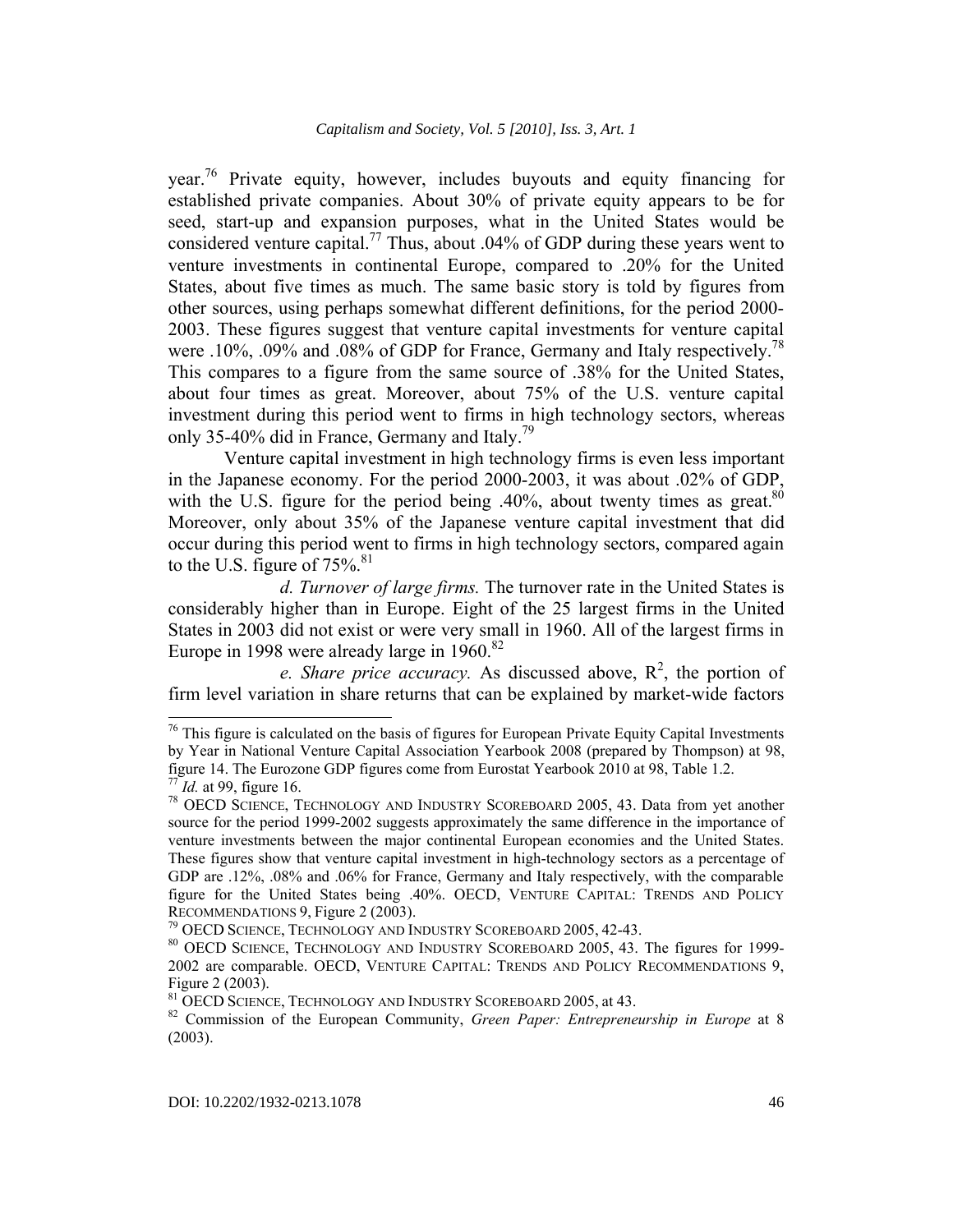using the standard market model, appears to be a good inverse proxy for how much fundamental information concerning future shareholder distributions is impounded in price. The  $R^2$  for the average French firm in 1995 was .075, in Germany,  $.114$ , in Italy,  $.183$ , and in Japan,  $.234$ <sup>83</sup>. These figures compare with .021 in the United States, suggesting that U.S. share prices were significantly more accurate.<sup>84</sup>

# *C. Conclusions*

The data discussed above clearly shows that the United States has enjoyed a significantly greater increase in innovation induced productivity than have the economies in the other three moments of economic history under examination. In combination, the data discussed above, when considered as a whole, also tells a convincing story that equity markets and their prices have played a larger role in the process by which investment projects are chosen in the United States since 1995 than in the United States between 1970 and 1990. The same can be said for the comparison of the United States since 1995 and continental Europe and Japan since 1995. This data provides strong support for the statement of Baumol, Litan and Schram: "Only in the United States, at least so far, is [the] task of transmission of financial resources from savers to producers carried on primarily in organized markets, such as stock and bond markets, rather than by banks."<sup>85</sup>

Is there a connection between this larger role for equity markets and their prices and the greater innovation induced rate of productivity gains that have been observed in the United States since 1995? This is of course much harder to prove. Many other things change over time and many other differences exist between economies that can contribute to differences in the rate of productivity gains. Such other factors include the regulation and structure of labor markets, taxes, the size of a market in which there are truly no restrictions on the movement of goods, services and factors of production, and even possibly societal attitudes toward risk. Nevertheless, the results of this exercise in crude empiricism are completely consistent with the theoretical story told in this paper.

<sup>83</sup> Morck et al., *supra* note 70, at 222, figure 3, 223, table 2. 84 *Id.* 

<sup>85</sup> WILLIAM J. BAUMOL, ROBERT E. LITAN, & CARL SCHRAMM, GOOD CAPITALISM, BAD CAPITALISM, AND THE ECONOMICS OF GROWTH AND PROSPERITY (2007).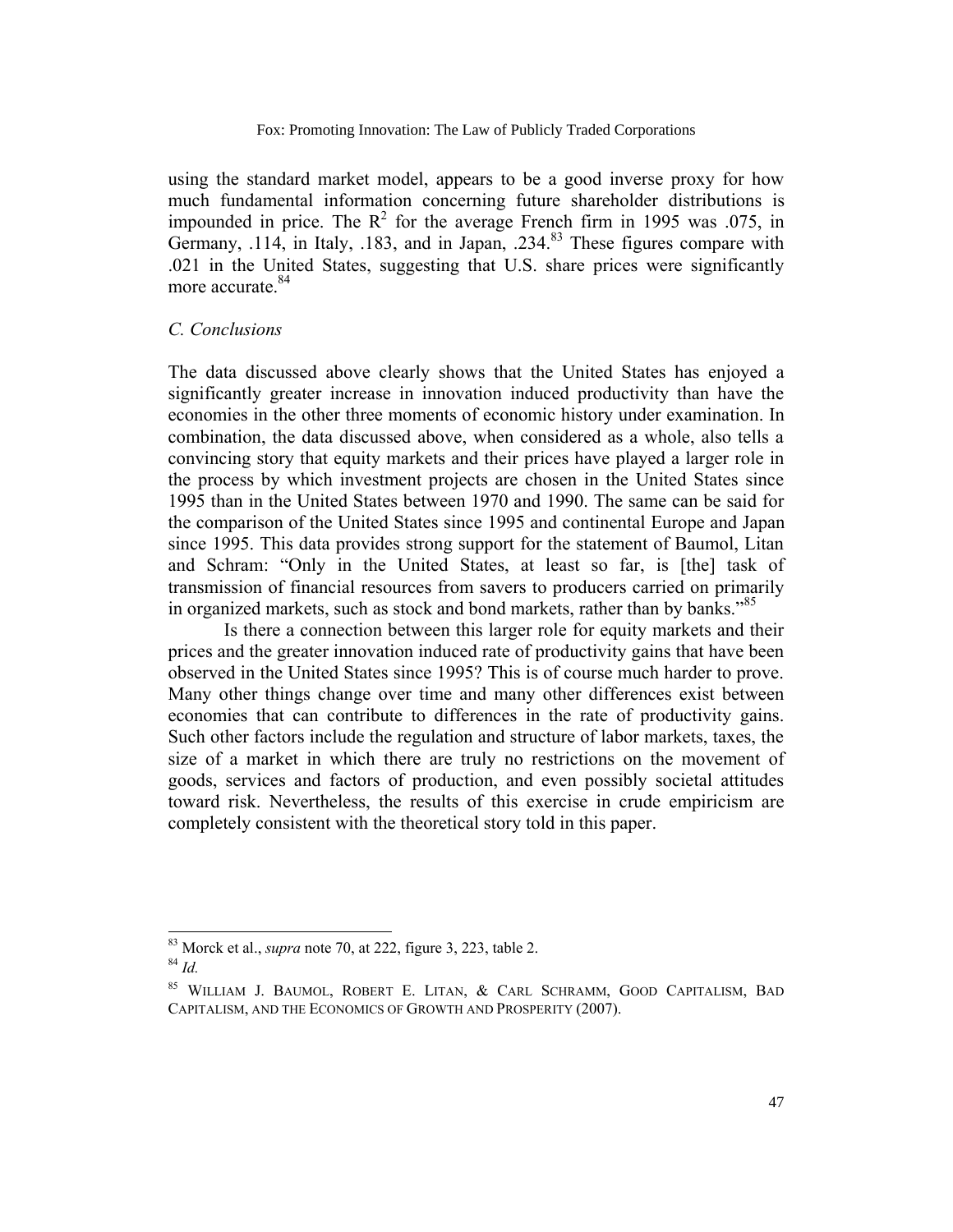# **VII. CORPORATE AND SECURITIES LAW**

We live in an era in which the rate of scientific discovery creates the potential for rapid improvements in productivity through technical change. This potential is more likely to be realized, I have argued, in an economy with three key characteristics: deep, vibrant equity markets, the practical availability of the dispersed pattern of shareholdings as a form of corporate ownership for entrepreneurs who deem this pattern of ownership to be desirable, and managers of established firms who are deterred from over-retaining cash flow and who are otherwise challenged to find good projects and maximize share value.

# *A. Looking at the "Market Centered" versus "Bank Centered" Corporate Governance Debate in a New Light*

While the terms "market centered" and "bank centered" systems of corporate governance oversimplify the range of corporate finance and governance systems available to an economy and the ways these systems can differ, forcing, as they do, any given economy into one of just two categories, the ideal argued for here clearly falls into the general "market centered" category. There continues to be an intense debate over which of these two general categories of systems is the more desirable, with commentators often dividing along national lines. This paper does not attempt to resolve the debate as it has been traditionally conducted, where the arguing points for each side, properly categorized, relate largely to static economic efficiency.86 This paper argues that the system of corporate finance and

 $\overline{a}$ 

<sup>&</sup>lt;sup>86</sup> For a discussion of the relationship between strong securities markets and economic growth, see Ross Levine, *Financial Development and Economic Growth: Views and Agenda*, 35 J. ECON. LIT. 688 (1997)(collecting studies); Bernard S. Black, *The Legal and Institutional Preconditions for Strong Securities Markets,* 48 UCLA L. REV. 781, 832—34, 835—38 (2001) (same). For empirical evidence that the direction of causation leads from financial development generally (both in the form of a banking sector and of stock markets) to economic growth and not the other way around, see Raghuram G. Rajan and Luigi Zingales, *Financial Dependence and Growth*, 88 AM. ECON. REV. 559–86 (1998). For further discussion of the advantages of dispersed ownership, see Erik Berglof & Stijn Claessens, *Corporate Governance and Enforcement* 3, 12, 47, http://papers.ssrn.com/sol3/papers.cfm?abstract\_id=625286.

A number of static efficiency arguments in favor of deep, vibrant equity markets and dispersed ownership are suggested by this literature. By making it easier for issuers to raise funds and investors to invest, economies with these features facilitate the transfer of funds from stable or declining firms, which have substantial cash flows but few promising new investment projects, to growing, often new, firms, which have less cash flow but many promising investment projects. By making diversification easier, dispersed ownership promotes the more efficient allocation of risk. The liquidity that deep, vibrant markets provide both lowers the cost of capital for issuers and increases investor utility. Share prices in such markets also more efficiently impound information held by diverse persons that is relevant to predicting an issuer's future cash flows and in so doing help managers to make decisions based on more accurate cash flow projections. Management can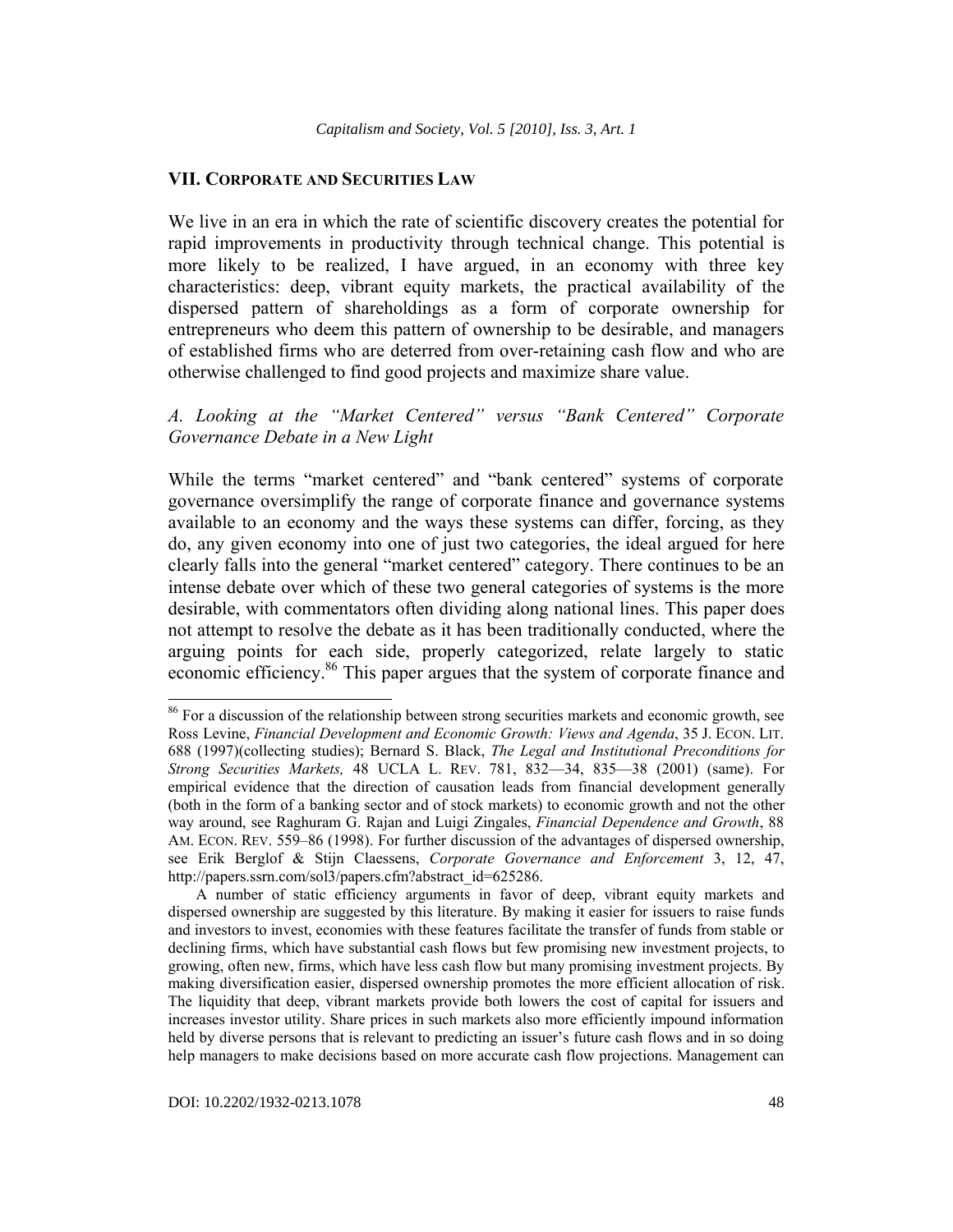governance advocated here has the different, less appreciated virtue of better promoting dynamic efficiency. The resulting welfare gains are likely to swamp the advantages of whichever side of the debate is right in terms of static efficiency.

# *B. Promoting Vibrant, Deep Equity Markets and Making Dispersed Ownership Practically Available*

Because the "market centered" system already has its many adherents based on their perceptions of its static efficiency advantages, considerable attention has been paid to the legal arrangements that promote its development. To start, vibrant, deep equity markets and dispersed ownership structures appear to be impossible without a high level of corporate transparency. $87$  This disclosure will

be disciplined in such a system by low barriers to hostile takeover and a high level of transparency.

 $\overline{\phantom{a}}$ 

One argument in favor of a "bank centered" system, and for less concern with facilitating dispersed shareholding, is that the bank or the dominant shareholder is a much more effective monitor of the manager than is possible is a dispersed system. John C. Coffee, Jr., *The Rise of Dispersed Ownership: The Roles of Law and State in the Separation of Ownership and Control,* 111 YALE L..J. 1, 16—17 (2001). Another argument in favor of the bank-centered system arises out of a disagreement that share value maximization is socially desirable. This disagreement represents skepticism that the prices of a firm's inputs and outputs are sufficiently close to their social costs and benefits that the firm's cash flow is a reasonable measure of its contribution to society. This skepticism, combined with a belief that management can be motivated, if freed of the need to maximize share value, to make decisions that better reflect the true social costs and benefits of the firm's activities. Adherents of a bank centered model believe that in such a system managers can be freed of the need to maximize share value and motivated to take account of the true social costs and benefits their firms' activities. Michael Gruson & Wienand Meilicke, *The New Co-Determination Law in Germany*, 32 BUS. LAW. 571 (1977); Detlev F.Vagts, *Reforming the "Modern" Corporation: Perspectives from the German*, 80 HARV. L. REV. 23, 38—43 (1966). 87 Black, *supra* note 86, at 783, 834—35 (collecting empirical studies showing relationship between transparency and depth of equity markets measured by indicators such as the ratio of stock market capitalization to GDP); Frank B. Cross & Robert A. Prentice, *The Economic Value of Securities Regulation*, 28 CARDOZO L REV. 333, 376—87 (same); Hazem Daouk et al., *Capital Market Governance: How Do Security Laws Affect Market Performance* 25, http://papers.ssrn.com/sol3/papers.cfm?abstract\_id=702682 (study linking transparency to cost of capital and liquidity); Eirk Berglof & A. Pajuste, *Corporate Governance in Central and Eastern Europe, in* GLOBAL COMPETITIVENESS AND CORPORATE GOVERNANCE (P. Cornelius & B. Kogut eds., 2003) (how countries markets in transition countries with poor transparency were quickly transformed, after initial privatization auctions created dispersed ownership, to concentrated ownership economies); JOHN C. COFFEE, JR., GATEKEEPERS: THE PROFESSIONS AND CORPORATE GOVERNANCE 109 (2006) (dispersed ownership and the separation of ownership from control not possible without reliable, audited financial statements), John C. Coffee, *Privatization and Corporate Governance: The Lessons from Securities Market Failure*, in CORPORATE GOVERNANCE LESSONS FROM TRANSITION ECONOMY REFORMS 274-281(M. Fox & M. Heller eds, 2006) (comparing the disappearance of market trading for most of the nearly 1500 Czech issuers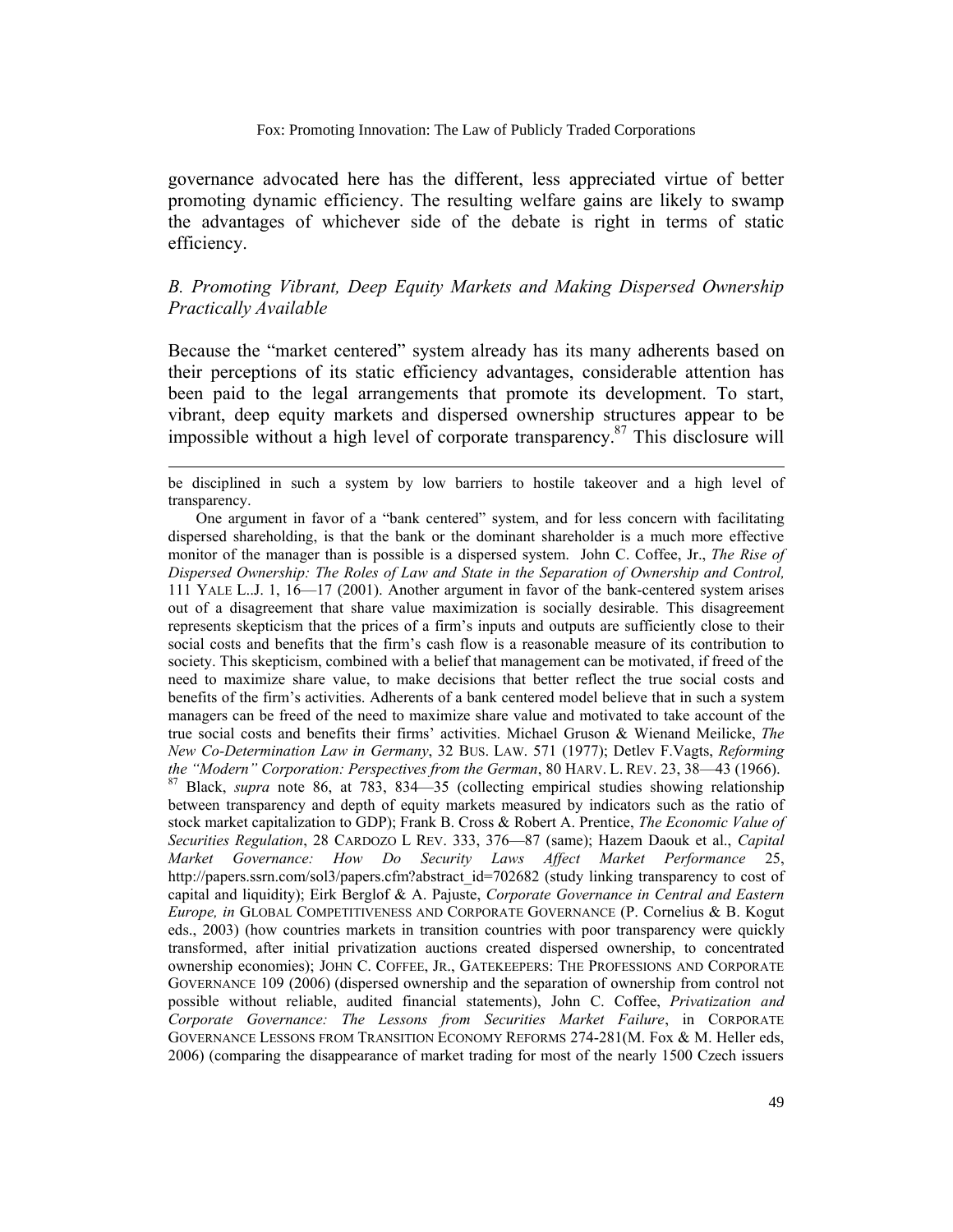be under-produced without a system of mandatory disclosure rules, because issuer disclosure's social costs are less than the private costs to the issuer and its social benefits are greater than the private benefits to the issuer.<sup>88</sup> Such rules are not meaningful unless they are effectively and fairly enforced by governmental authorities and/or private litigation.<sup>89</sup>

Vibrant, deep equity markets and dispersed ownership structures are also not possible without some kind of restraint on management and powerful shareholders that prevents them from directing to themselves non-pro-rata division corporate cash flows or assets. Such a restraint is a fundamental feature of good corporate governance.<sup>90</sup> It is needed because concerns about such nonpro-rata divisions make potential non-controlling investors unwilling to pay a sufficiently high price for newly offered shares to make the offering worthwhile for the issuer.<sup>91</sup> This restraint will come from corporate law rules prohibiting such non-pro-rata divisions, again effectively enforced by public authorities or private litigation. Because enforcement requires awareness, corporate transparency is a precondition for such effective enforcement.<sup>92</sup>

 $\overline{\phantom{a}}$ 

created by the privatization in the early 1990s with the better performance of the Polish capital markets and attributing the difference in part to very poor issuer disclosure in the Czech Republic with relatively high quality issuer disclosure in Poland).

<sup>&</sup>lt;sup>88</sup> The disadvantages to an issuer from its competitors, major suppliers and major customers obtaining from the issuer's disclosures information that helps them compete or deal more effectively with the issuer are private costs to the issuer, but not costs to society since the other parties enjoy commensurate gains. As for the divergence of social and private benefits, one issuer's disclosure helps the market better predict the future cash flows of other issuers, which produces social benefits in terms of reducing the agency costs of management of these other firms and improving the allocation of capital. These social benefits cannot be captured by the disclosing firm and thus are not private benefits. Merritt B. Fox, *Retaining Mandatory Disclosure: Why Issuer Choice is Not Investor Empowerment, 85 VA L. REV. 1335 (1999).* 

John C. Coffee, Jr., *Law and the Market: The Impact of Enforcement,* 156 U. PENN. L. REV. 229 (2007); Rafael La Porta, Florencio Lopez-De-Silanes & Andrei Shleifer, *What Works In Securities*  Laws? 61 J. FIN. 1 (2006) (empirical study finding a relationship between the availability of private enforcement of securities laws and capital market development), Merritt B. Fox, *Why Civil Liability for Disclosure Violations When Issuers Do Not Trade*, 2009 WISC. L. REV. 297 (deterrence rationales for civil damage actions).

<sup>90</sup> Merritt B. Fox & Michael A. Heller, *Corporate Governance Lessons from Russian Enterprise Fiascoes*, 75 NYU L. REV. 1720, 1723-27, 1740-45, 1770-71 (2000).<br><sup>91</sup> *Id.* at 1725.<br><sup>92</sup> *See, e.g.*, OECD Principles of Corporate Governance (2004); Mark J. Roe, *Corporate Law's* 

*Limits*, 31 J. LEGAL STUD. 233 (2002) (corporate law is ineffective without transparency). While transparency is a precondition for effective enforcement of corporate law rules against such nonpro-rata divisions, it might be sufficient by itself if combined with the absence of majority shareholder and low barriers to a hostile takeover.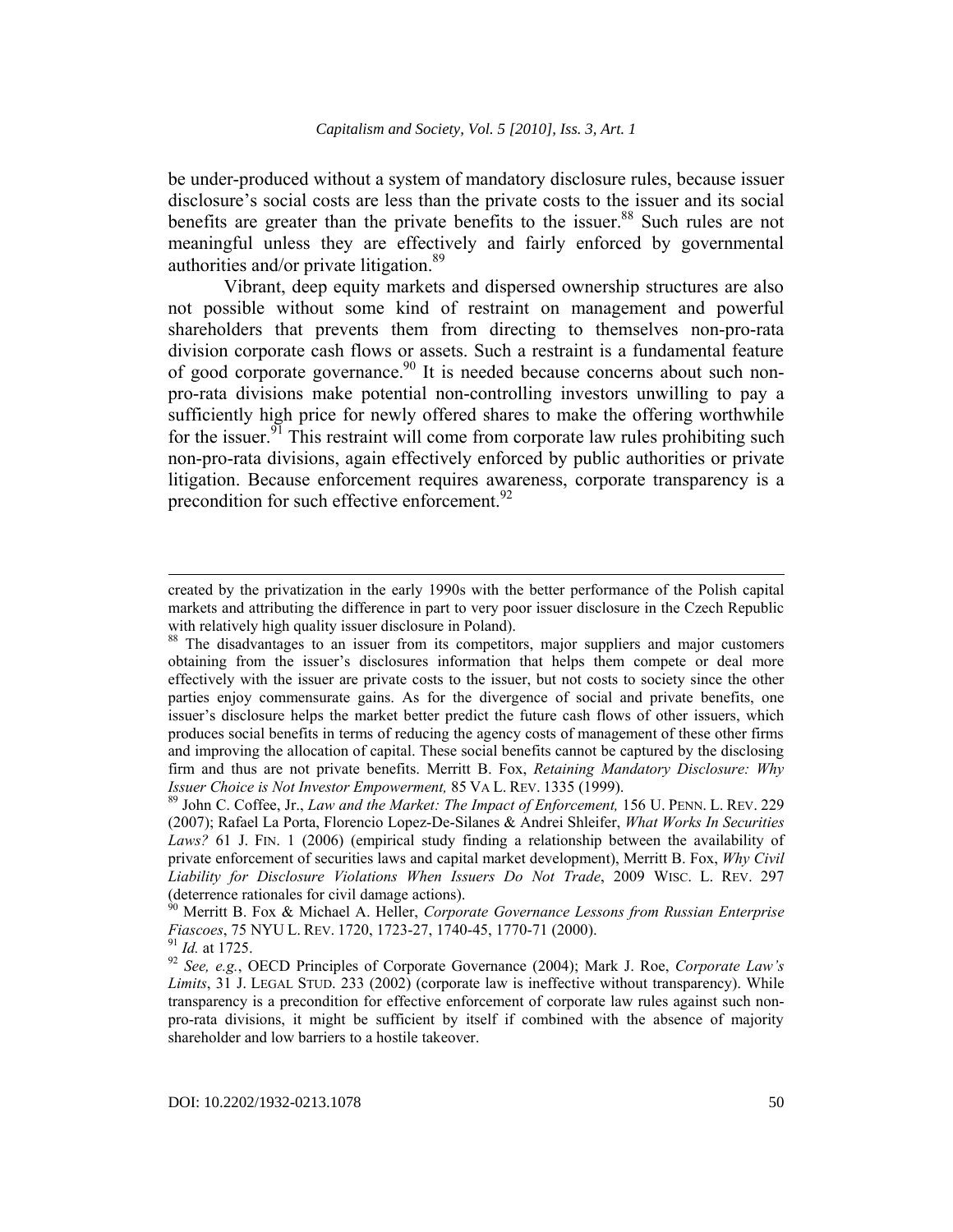# *C. Preventing Over-retention of Internal Funds by Established Firms*

Finally, disciplining management of established firms in a dispersed shareholder system depends on a securities and corporate law that poses low barriers to hostile takeover and that permits appropriately designed share-price based compensation. Again, the increased transparency that comes from effective mandatory disclosure assists in the operation of both these devices to prevent managers from overretaining earnings and to encourage them more generally to maximize share value.<sup>93</sup>

# **VIII. CONCLUSION**

The pivotal role of innovation in increasing productivity is well established. Most innovation requires new real investment. A high rate of improvement in economic welfare therefore requires that the process in an economy that allocates society's scarce savings among proposed real investment projects be sensitive to the prospects promising new innovation. This Article's ultimate goal is to begin to consider how corporate and securities law, which help structure important elements of this process, can be designed to promote such sensitivity.

In service of this ultimate goal, the article sketches out an unconventional approach to thinking about the functioning of this process in a market economy. This approach is based on a seemingly paradoxical analogy of the finance process to the way a hierarchical organization, when making decisions, gathers and processes relevant bits of information dispersed among many individuals. Using this analogy, the approach takes advantage of important thinking in communications and organizational theory about how organizations can be structured to be sensitive to the potentialities of new information and ideas.

The core of the analogy of a market economy's finance process to a hierarchical organization is the observation that ultimate decision makers in the process – savers – lack most of the disparately held information needed to assess and compare each proposed investment project in the economy and that they solve this problem by a combination of advice seeking and decision delegation. The usual view is that markets and hierarchical organizations are sharply distinct substitutes for each other. This usual view arises from a focus on the allocation of resources for current production and consumption. Here, as Hayek so persuasively argued, using the market enormously lowers the cost of information handling. Each consumer needs only to look inside herself to her prior experience with the goods she consumes and to her utility function, and each producer to its production function. Prices incorporate all the rest of the information needed to

 93 Merritt B. Fox, *Civil Liability and Mandatory Disclosure*, 109 COLUM. L. REV. 237, 258-59 (2009).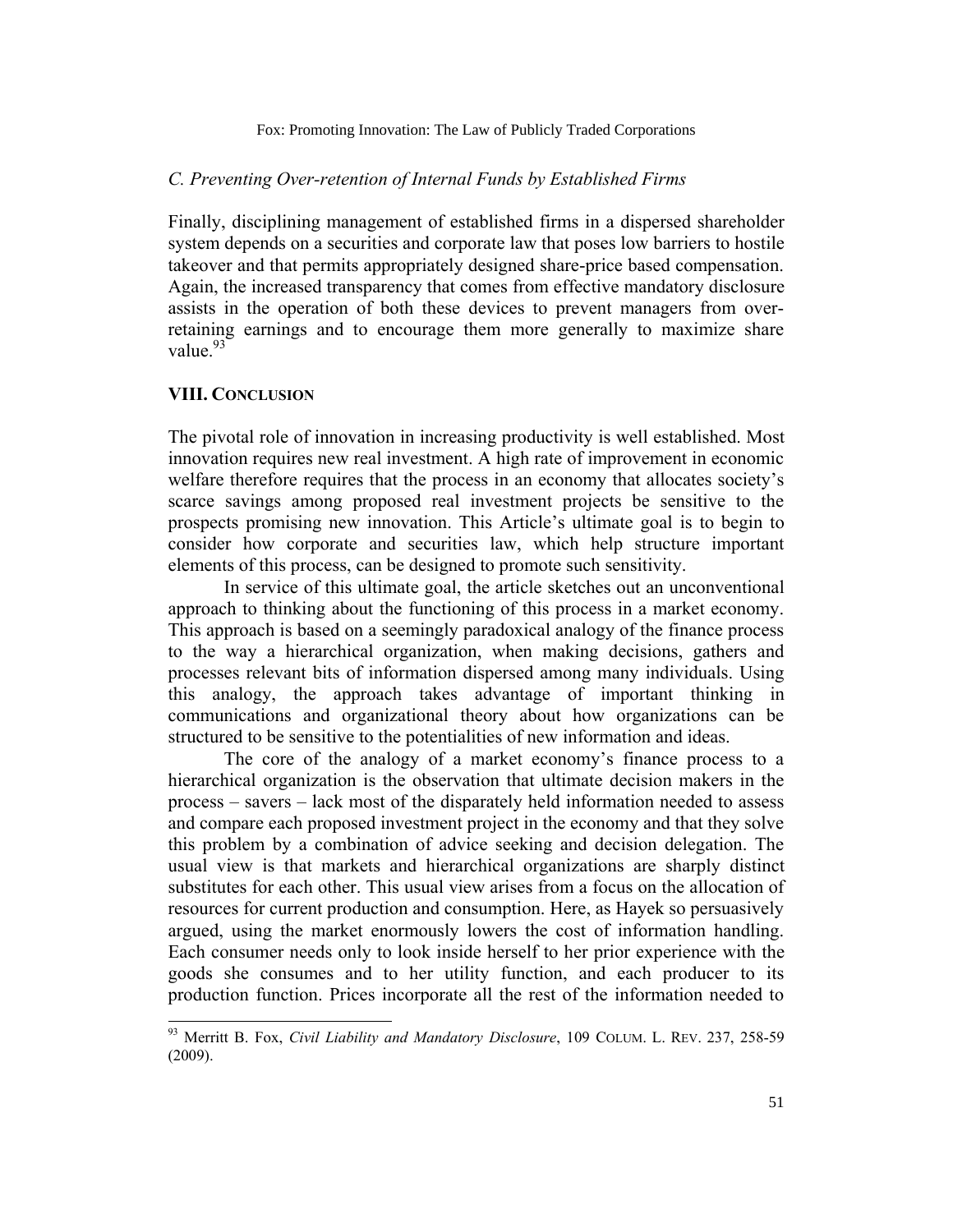coordinate their actions into a societal decision as to what quantities of each good to produce, what combination of inputs to use in producing each, to whom the output of each good is allocated.

In contrast, an investment opportunity  $-$  the potential for transforming resources today into goods for consumption tomorrow based on a given idea – is perfectly elastic in supply and is thus not competitively priced. The cost of the investment is the cost of the real resources needed to implement it. Individual savers need to look outside themselves for information on the idea's prospects. They thus bear some resemblance to heads of hierarchical organizations. They seek advice and use decision delegation to deal with their information deficiencies, but, by their choices concerning from whom to seek advice and to whom to delegate, their decisions determine the structure of the whole system.

If we judge the finance process as an organization seeking to make decisions allocating society's scarce savings to the most promising investment project proposals, we can use three criteria. Is the system's best evaluation of a proposal's prospects being heeded? Is information concerning each proposal being sent to the persons most capable of evaluating its prospects? And is the system achieving these first two goals in a cost effective fashion in terms of the real resources the system itself consumes.

With these criteria in mind, consider two possible market economy finance systems. The first system is relatively closed. Project implementation is dominated by established firms using either internal funds or funds from banks with which the firms have strong, established relationships. The managers of these established firms are largely protected from removal by a vote of disinterested directors or of dissatisfied shareholders or by a hostile takeover. The second system is more open. A larger share of project implementation is undertaken by relatively new firms. Established firms pay out a greater portion of their cash flow and for external finance rely more on capital markets and less on banks with which they have established relationships. The incumbent managers of the established firms in this more open economy are more vulnerable to removal in reaction to a poor performance, evaluated in part by the medium term share price performance of their firms.

The closed system is ideal in a world of slow change, where the rate of scientific discovery translatable into new products and processes is low. First, the system is likely to implement the projects that its best evaluations suggest have the best prospects. New project proposals in a world of slow change will not be very different from the projects that have already been implemented. They will typically involve the replacement of, or an addition to, a similar project already existing in the economy. The proposal for such a project is most likely to come from an employee of the firm operating the existing project. A firm that operates in a market with a gradually increasing demand or which has a superior record of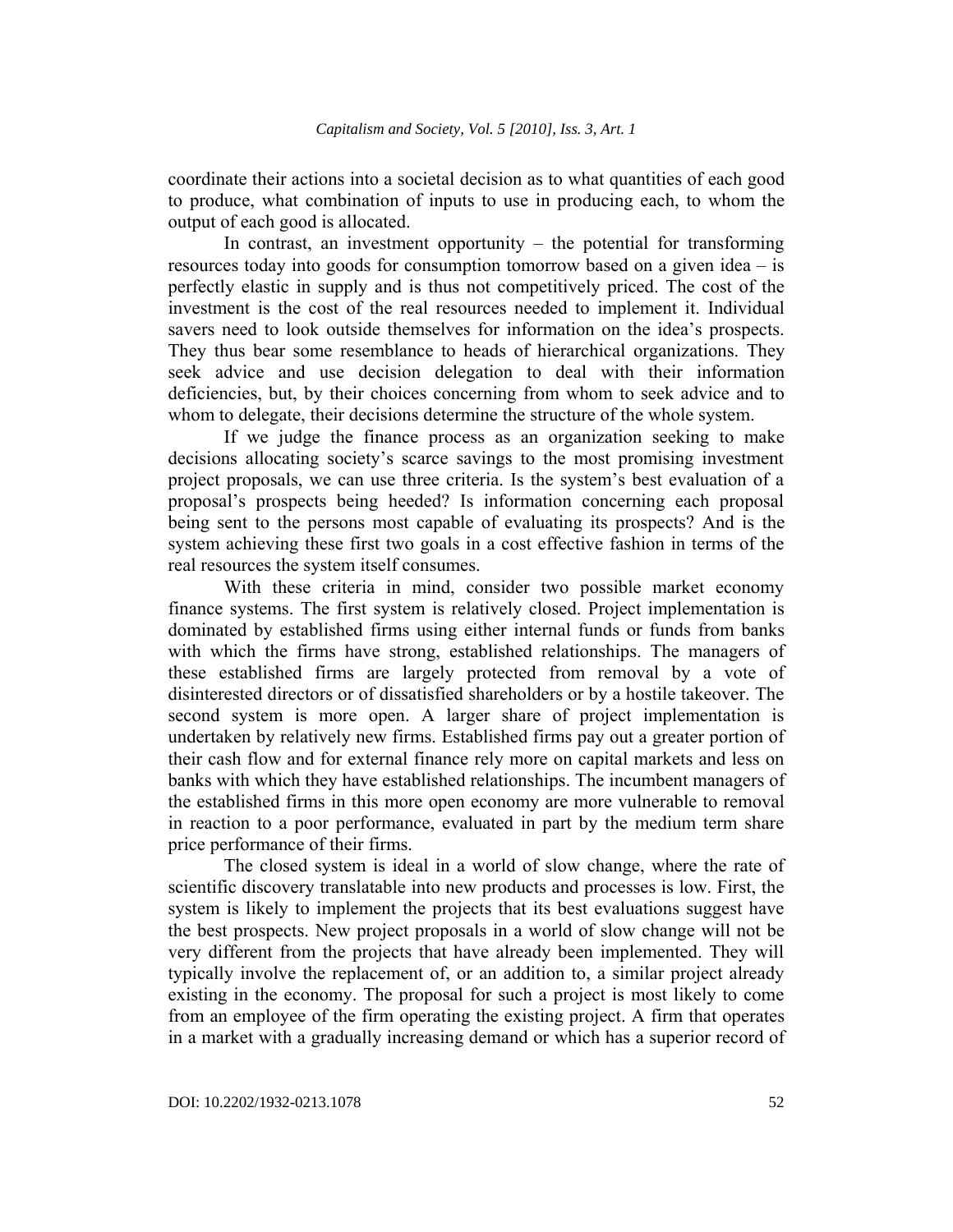figuring out minor product or process improvements will have a list of projects which are superior to those of a firm with the opposite characteristics. It will also be more profitable. Thus the most funds automatically go to the evaluators who are being presented the most promising projects to evaluate. Second, the information concerning each proposal is likely to be sent to the persons in the economy most capable of evaluating its prospects. In a closed system, the information relevant to evaluating the prospects of a proposed project goes to only a few people: the top managers of the firm for which the proponent is an employee or the bankers with which the firm has a close relationship. These are the people best able to use this information, however. Because of their familiarity with the firms' existing projects and the economic environment within which these projects operate, they will have an inherent advantage over outsiders in evaluating the similar project that is being proposed. Finally, the system achieves these first two goals in a cost effective fashion because an information and decision system uses less real resources when it relies primarily on communication among persons who are already familiar with each other and with the situation being appraised.

The closed system is not ideal in a world of fast change, where the rate of scientific discovery translatable into new products and processes is high, as would appear to be the case currently. The system is not likely consistently to implement the projects that its best evaluations suggest have the best prospects because proponents of the most promising projects are not necessarily employees of the firms with the most internal cash flows. And the information concerning each proposal is often not sent to the persons in the economy most capable of evaluating its prospects because the top managers of a proponent's employer may not be the persons most capable of judging the project's potential. In essence, the low operating costs of a closed system are likely to be a false economy.

The analogy of the finance process to a hierarchical organization is useful in understanding what is going on here. An organization is sensitive to new ideas useful for making better decisions when it has the ability to rearrange items of information in new patterns and identify the occasions when a particular rearrangement would be useful. For the system to be able to allow new ideas through, the symbols must aggregate less information. Multiple evaluators are needed because people vary in what they would be sensitive to. People making decisions should not be narrow experts. There should not be too much autonomy in the sense of decisions being chopped up with each participant having a clearly defined zone of authority with respect to her little part, because people learn from each other in collaborative decision-making. Some uncertainty in the environment is good: stress leads to the questioning of old truths. All of this requires more real resources: there is a tradeoff between a system's cost of information handling and its sensitivity to useful new ideas.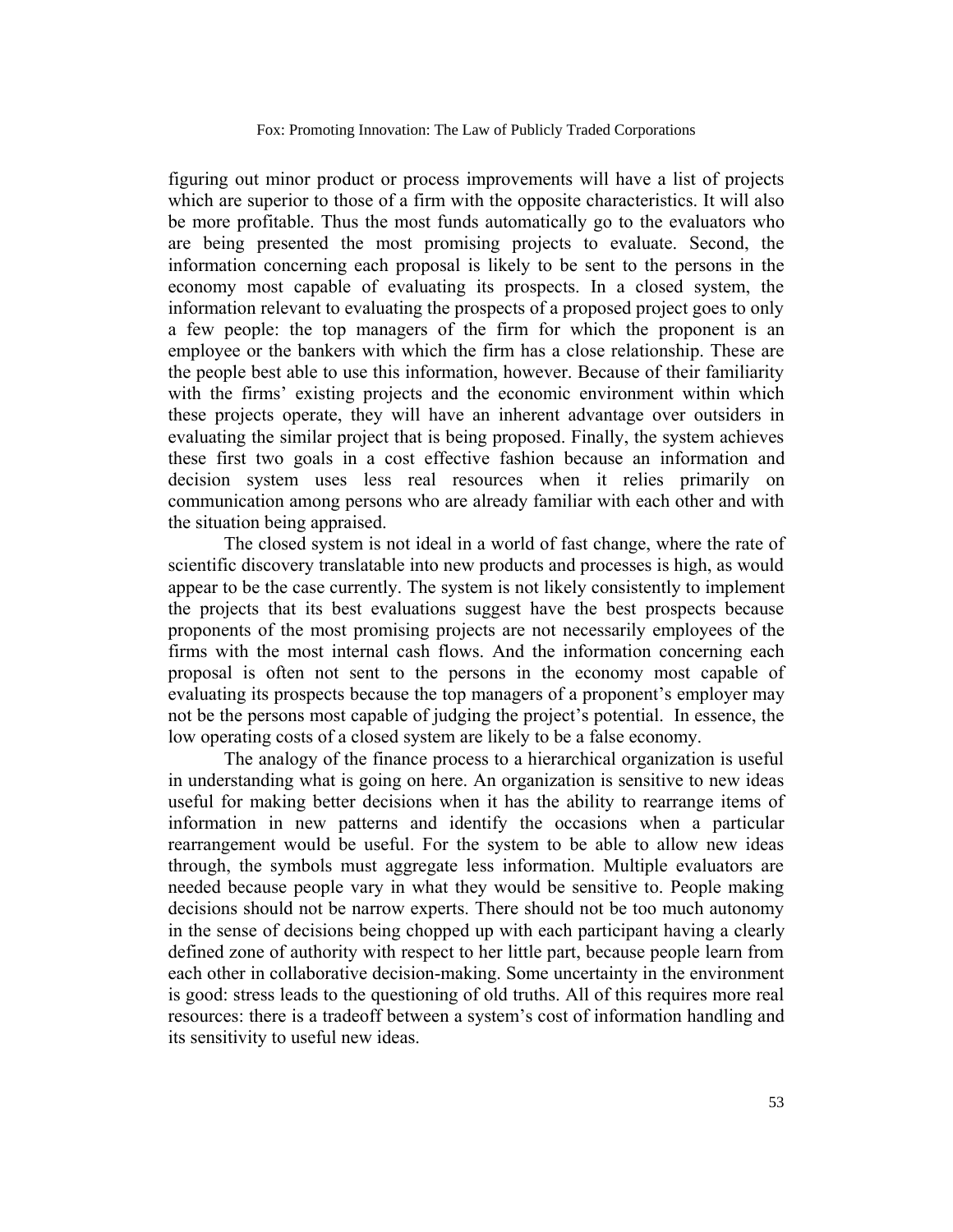This analysis suggests something about what the structure of a finance process most sensitive to promising innovative new investment project proposals would look like. The incumbent managers of established firms should be under some threat of replacement, judged in part, at least in the medium run, by the share price performance of their firms. Established firms should pay out a relatively high portion of their cash flows back out into the market. There should be a substantial venture capital sector and an active market for IPOs. For the equity markets to play the role contemplated here properly, primary and secondary market prices should be relatively accurate, which requires, among other things, a high level of issuer transparency.

This story tends to be supported by the crude empiricism presented here with respect to the four moments in economic history: the United States in the 1970s and 1980s, Japan since 1995, continental Europe since the 1995, and the United States since 1995. The United States since 1995, relative to the other three moments in economic history, has had the least capital deepening and the fastest rate of growth in productivity per hour worked. It has also had, relative to the other three moments, a finance system most closely resembling what is called for here.

Reaching the best point in the tradeoff between sensitivity to promising innovative investment project proposals and the cost of system operation is not automatic. Specifically, and most important to the discussion here, the legal system is one of the factors that determines a particular economy's point on this tradeoff. In addition, there is probably some path dependency in the sense that an economy's historical experience tends to be self reinforcing, whereby each part of the system is most rewarded when its behavior fits with the other parts of the system. Also, while the supply of innovative project proposals has been treated so far as exogenous, undoubtedly potential proponents are more likely to focus on generating such ideas and to bring what they generate forward if there is a better chance that their proposals will be implemented. Thus a more sensitive overall system will prompt a bigger flow of promising innovative investment project proposals.

The finance system structure that I suggest is most conducive to innovation sounds very much like the "market centered" system as it is somewhat caricatured in the "market centered" verus "bank centered" debate about corporate governance over the last few decades. Much of this debate, though, has been about which system can generate a higher level of static efficiency – the optimal allocation of resources holding technology constant – plus, for some adherents of one side or the other, the implications of the choice for other values such as self realization through work by providing a place for self management, craft, professionalism or creativity, just distribution, and a sense of community and democratic participation among the employees of a firm. Though not totally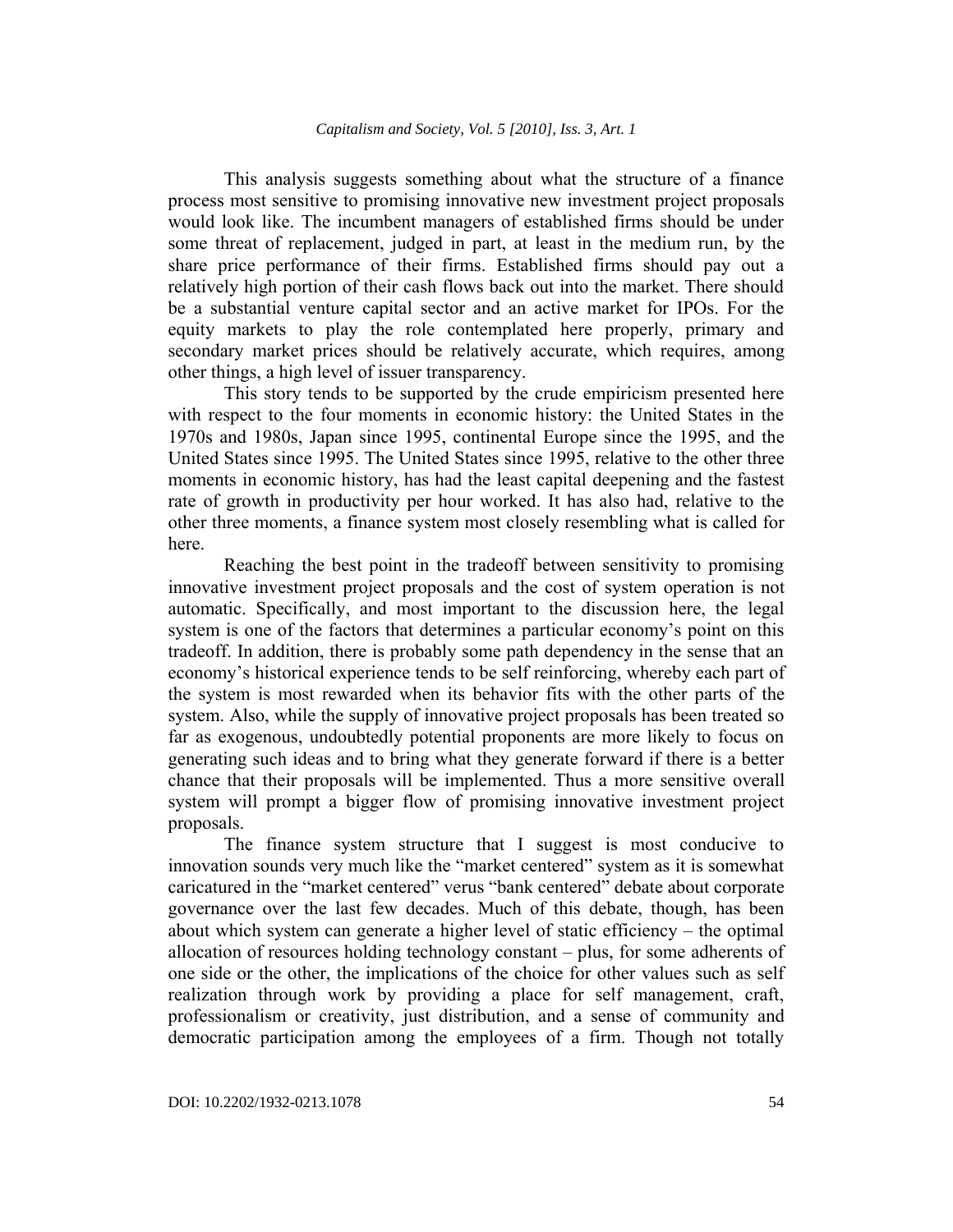unconnected to these various concerns, the focus here is on what kind of system can achieve dynamic efficiency, with its potential over time for much greater welfare gains than can be achieved by static efficiency.

The market versus bank centered corporate governance debate is useful to our task here, however, because it has prompted considerable thought about the necessary legal preconditions for a market centered system to develop and succeed. These include effectively enforced securities disclosure and anti-fraud laws to promote issuer transparency. Transparency leads to securities market liquidity and a lower cost of capital, which are needed for IPO markets to flourish and for capital markets to transfer savings effectively from established firms with a surplus of internal funds relative to their supply of good investment ideas to ones with a deficit of internal funds relative to such ideas. Issuer transparency also leads to greater share price accuracy, which in turn assists mechanisms such as the market for corporate control and share-price based compensation to limit managerial agency costs, in particular the managerial tendency to invest in negative NPV projects to maximize firm growth when a firm has a surplus of cash flow relative to its number of good investment ideas. In addition, corporate law must not provide incumbent management the means for too much protection against removal by hostile tender offer or shareholder or independent board vote, and it should make share-price based compensation legally practical. Finally, corporate law needs to assure investors that it provides serious constraints on nonpro-rata distribution among shareholders of the wealth created by the firm, because otherwise firms wishing to do IPOs will not be able to sell them at a price worth their issuance.

Relating the law of publicly traded corporations to the promotion of innovation is a large project. The idea that a finance process of the type recommended can help innovation and that law plays a role is not an entirely new idea, but it has not been thought through very systematically. This article is a first step that sketches out the broad outline of a promising approach. The key message is that in the academic and policy discussions of corporate and securities law, much more attention must be paid to their effect on innovation. This can only be ascertained by looking at their effect on the operation of finance process as a whole.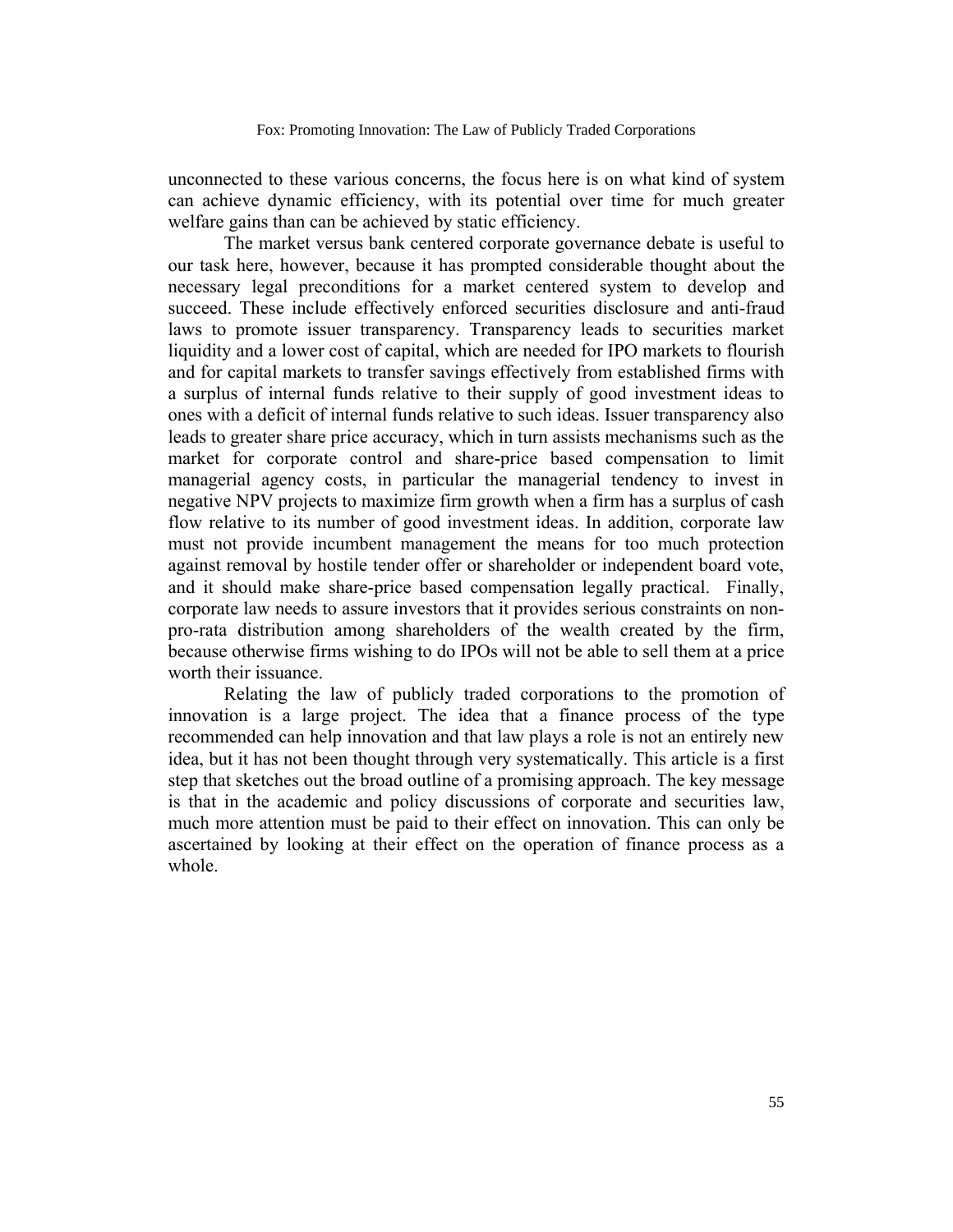#### **References**

- Acs, Zoltan J. & David B. Audretsch (1990), *Innovation and Small Firms* Cambridge, Mass., MIT Press.
- Aghion, Philipe & Peter Howitt (1998), *Endogenous Growth Theory*, Cambridge, Mass., MIT Press.
- Arrow, Kenneth (1975), "Vertical Integration and Communication," *Bell Journal of Economics*, 6, 173-183.
- —— (1974), *The Limits of Organization*, New York, New York, W.W. Norton.
- Arrow, Kenneth (1962), "Economic Welfare and the Allocation of Resources for Invention," Nelson, Richard R. ed., in *The Rate and Direction of Inventive Activity*, Charlotte, N.C.; UMI Publications.
- Atanassov, Julian, Vikram Nanda & Amit Seru (2007), "Finance and Innovation: The Case of Publicly Traded Firms," http://ssrn.com/abstract=740045.
- Baccara, Mariagiovanna & Ronny Razin (2009), "Innovation and Corporate Conservatism;" http://papers.ssrn.com/sol3/papers.cfm?abstract\_id=1434458.
- Baker, George P., Michael C. Jensen, and Kevin J. Murphy (1988), "Compensation and Incentives: Practice vs. Theory," *Journal of Finance*, 43, 593-616.
- Bator, Fancis M. (1957), "The Simple Analytics of Welfare Maximization," *American Economic Review*, 47, 22-59.
- Baumol, William J., Robert E. Litan, & Carl Schramm (2007), *Good Capitalism, Bad Capitalism, and the Economics of Growth and Prosperity*, New Haven, Yale University Press.
- Baumol, William J. et al. (1970), "Earnings Retention, New Capital and the Growth of the Firm," *Review of Economics and Statistics*, 52, 345-355.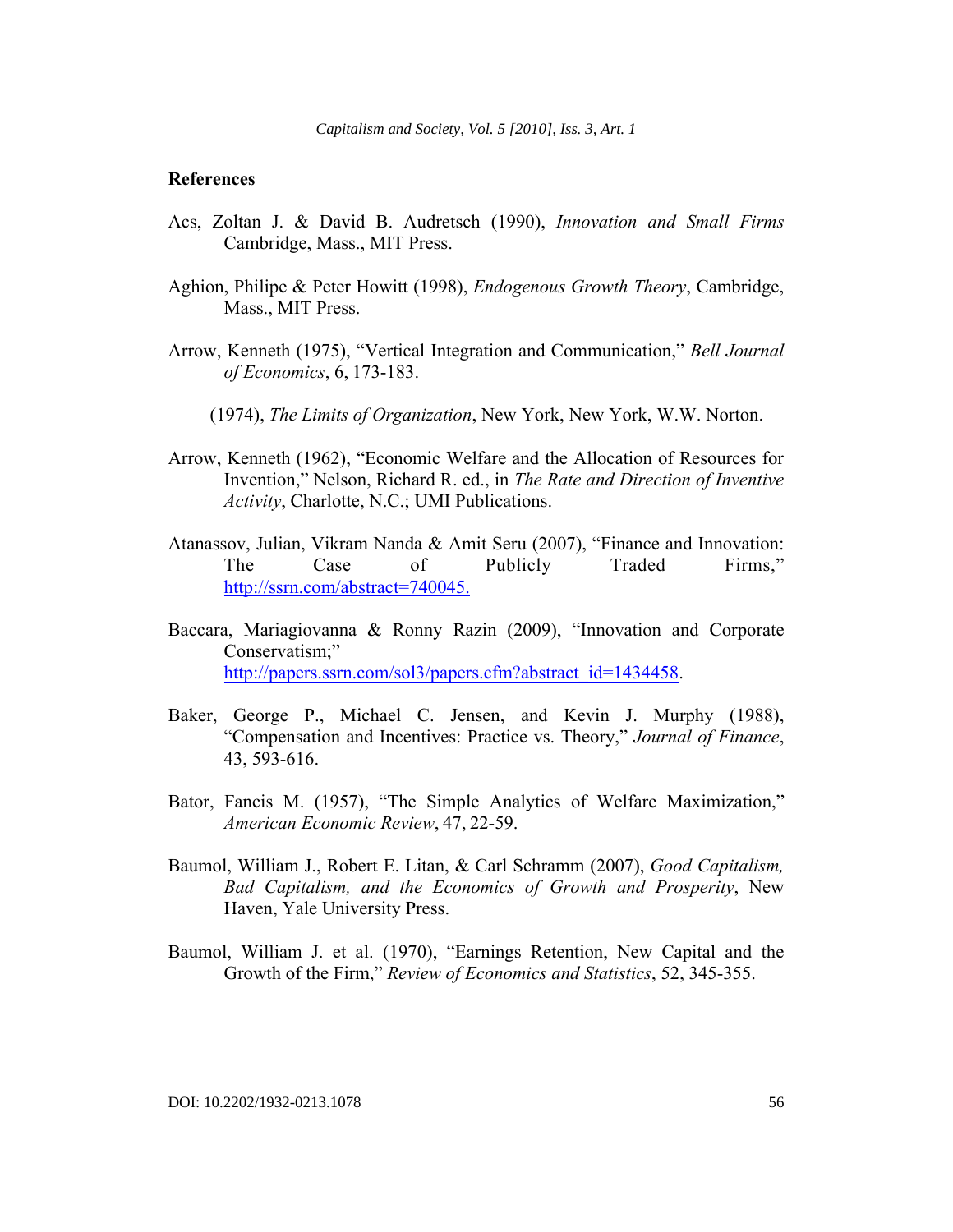- Becker, Ralf and Thomas Hellmann (2003), *The Genesis of Venture Capital Lessons from the German Experience,* Munich, University Center for Economic Studies.
- Berglof, Erik & Anete Pajuste (2003), "Corporate Governance in Central and Eastern Europe," Cornelius, P. & B. Kogut eds., *Global Competitiveness and Corporate Governance*, New York, Oxford University Press.
- Berglof, Erik & Stijn Claessens (2004), "Enforcement and Corporate Governance," http://papers.ssrn.com/sol3/papers.cfm?abstract\_id=625286.
- Bhidé, Amar (1994), "How Entrepreneurs Craft Strategies that Work" *Harvard Business Review*, 72, 157-188.
- Black, Bernard S. (2001), "The Legal and Institutional Preconditions for Strong Securities Markets," *UCLA Law Review*, 48, 781-855.
- Black, Bernard S. & Ronald J. Gilson (1996), " Venture Capital and the Strucutre of Capital Markets: Banks versus Stock Market," *Journal of Financial Economics*, 47, 243-277.
- Block, Z. (1982), "Can Corporate venturing Succeed?," *Journal of Business Strategy*, 3, 21-33.
- Bright, James Rieser (1964), *Research, Development, and Technological Innovation* Homewood, Ill., R.D. Irwin.
- Bronwyn H. Hall, Bronwyn H. (2002), "The Financing of Research and Development," *Oxford Review of Economic Policy*, 18, 35-51.
- Brown, James, Steven Fazzari & Bruce Petersen (2009), "Financing Innovation and Growth: Cash Flow, External Equity, and the 1990s R&D Boom," *Journal of Finance* 64, 151-185.
- Bums, T. and G. Stalker (1961), *The Management of Innovation*, London, Tavistock Publications.
- Chandler, Alfred D. (1962), *Strategy and Structure*, Cambridge, M.I.T. Press.
- Carter, Charles F. and B. R. Williams (1958), *Investment in Innovation*, London, New York, Oxford University Press.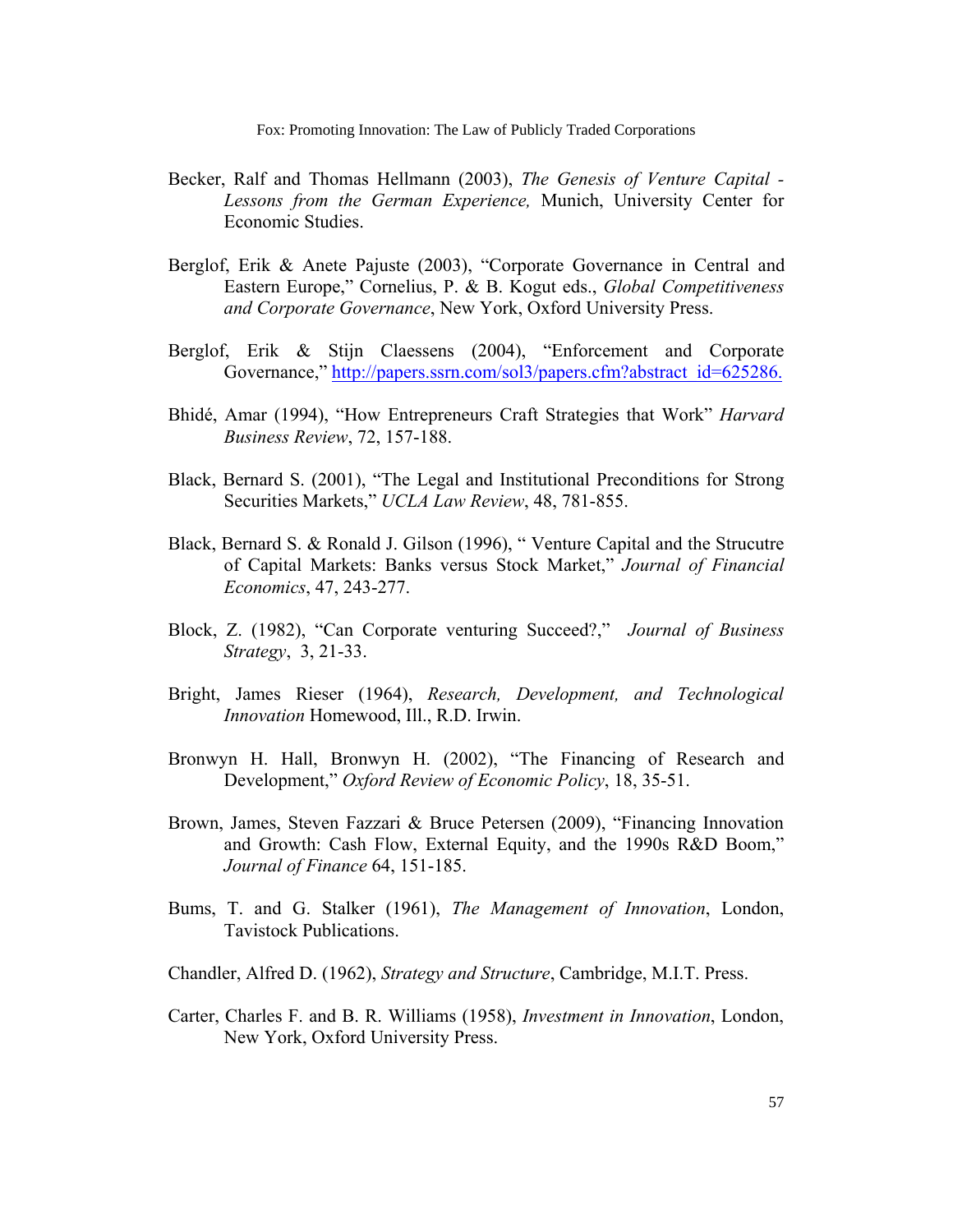*Capitalism and Society, Vol. 5 [2010], Iss. 3, Art. 1*

- Christensen, Clayton, M. (1997), *The Innovator's Dilemma*, Boston, Mass., Harvard Business School.
- Coates, IV, John C. & Reinier Kraakman, *CEO Tenure, Performance and Turnover in S&P 500 Companies,* Available at http://papers.ssrn.com/sol3/papers.cfm?abstract\_id=925532.
- Coase, Ronald (1937), "The Nature of the Firm," *Economica,* 4, 386-405.
- Coffee, Jr., John C. (2007) "Law and the Market: The Impact of Enforcement," *University of Pennsylvania Law Review*, 156, 229-311.
- —— (2006), *Gatekeepers: The Professions and Corporate Governance*, New York, Oxford University Press.
- —— (2006), "Privatization and Corporate Governance: The Lessons from Securities Market Failure," in *Corporate Governance Lessons from Transition Economy Reforms*, Fox, Merritt B. And Michael Heller, eds., Princeton, Princeton University Press.
- —— (2001), "The Rise of Dispersed Ownership: The Roles of Law and State in the Separation of Ownership and Control," *Yale Law Journal*, 111, 1-82.
- Commission of the European Community, *Green Paper: Entrepreneurship in Europe* (2003) http://eurex.europa.eu/LexUriServ/LexUriServ.do?uri=COM:2003:0027:F IN:EN:PDF.
- Commons, John (1934), *Industrial Economics*, New York, MacMillan.
- Cross, Frank B. & Robert A. Prentice (2006), "The Economic Value of Securities Regulation," *Cardozo Law Review*, 28, 333-389.
- Daouk, Hazem, et al., *Capital Market Governance: How Do Security Laws Affect Market Performance* 25, http://papers.ssrn.com/sol3/papers.cfm?abstract\_id=702682
- Denison, Edward F. (1967), "Why Growth Rates Differ," *The Economic Journal*, 79, 261-268.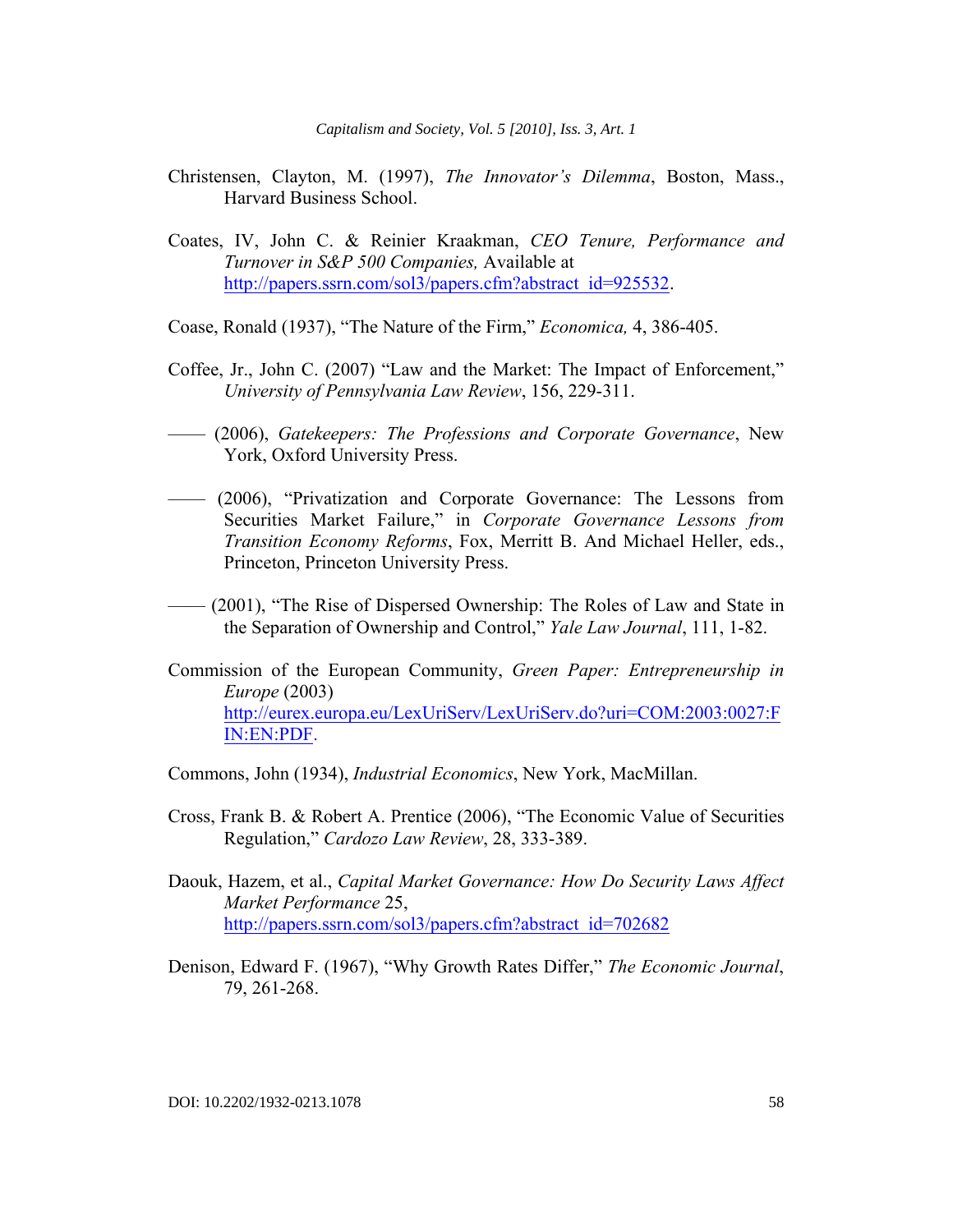- Deutsch, Karl (1963), *Nerves of Government: Models of Political Commentary and Control*, London, Free Press of Glencoe.
- Donaldson, Gordon (1961), *Corporate Debt Capacity; A Study of Corporate Debt Policy and Determination,* Boston, Division of Research, Graduate School of Business Administration, Harvard University.

Downs, Anthony (1967), *Inside Bureaucracy*, Boston, Little, Brown.

- Easterbrook, Frank (1984), "Two Agency-Cost Explanations of Dividends," *The American Economic Review*, 74, 650-659.
- Easterly, William & Ross Levine (2001), "It's Not Factor Accumulation: Stylized Facts and Growth Models, *The World Bank Economics Review*, 15, 177- 220.
- European Private Equity Capital Investments by Year in National Venture Capital Association Yearbook 2008, prepared by Thompson, http://www.nvca.org/index.php?option=com\_docman&task=doc\_downloa d&gid=360&Itemid=464.
- Eurostat Yearbook 2010, http://epp.eurostat.ec.europa.eu/portal/page/portal/publications/eurostat\_ye\_ arbook\_2010.
- Fast, N. (1979), "A Visit to the New Venture Graveyard," *Research Management*  22, 18-22.
- Fogel, Kathy, et al. (2006), Big Business Stability and Economic Growth: Is What's Good for General Motors What's Good for America, Available at http://ssrn.com/abstract=916547.
- Fox, Merritt B. (2009), "Civil Liability and Mandatory Disclosure," *Columbia Law Review* 109, 237-308.
- —— (2009), "Why Civil Liability for Disclosure Violations When Issuers Do Not Trade," *Wisconsin Law Review*, 2009, 297-332.
- —— (1999), "Retaining Mandatory Disclosure: Why Issuer Choice is Not Investor Empowerment," *Virginia Law Review,* 85, 1335-1419.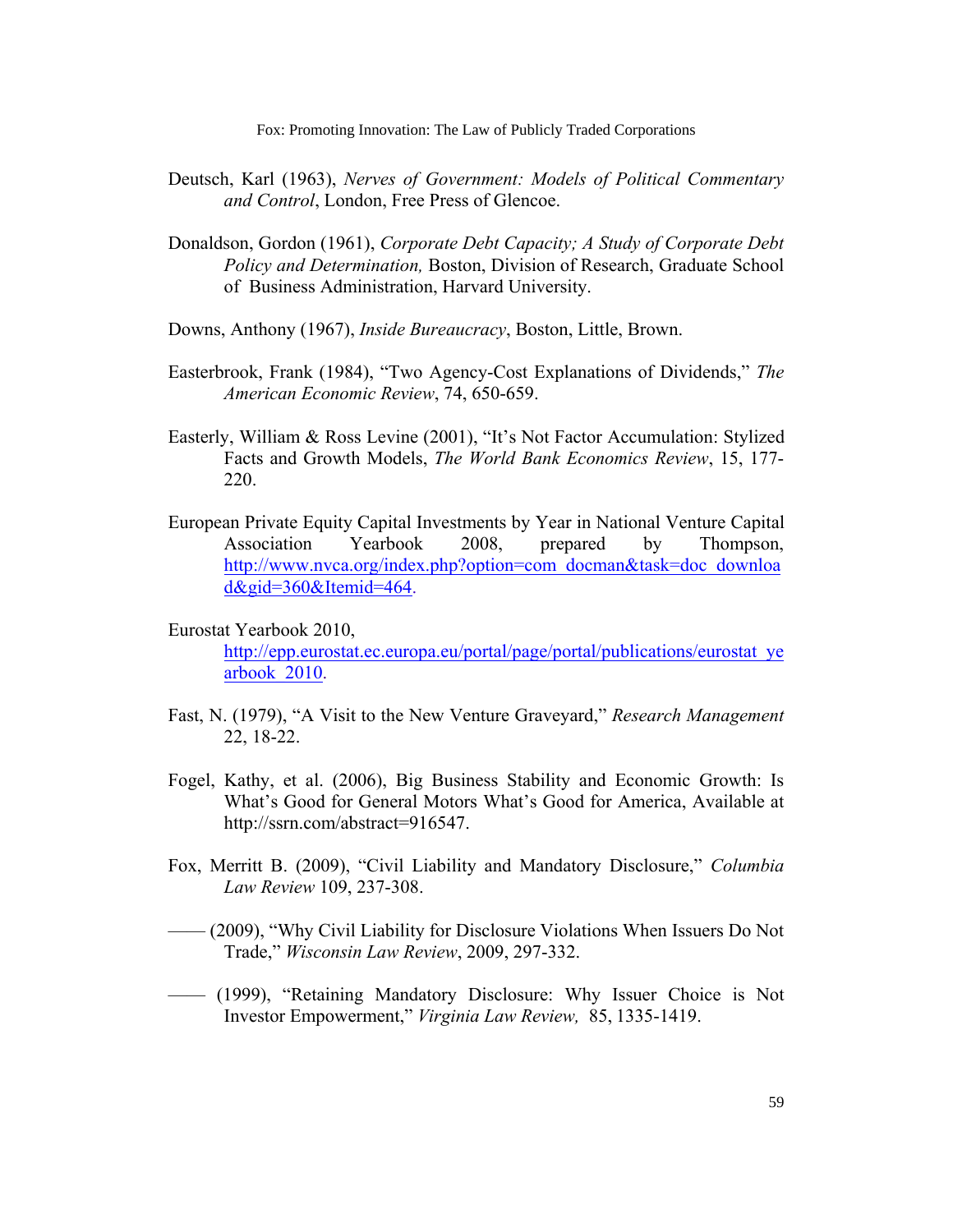*Capitalism and Society, Vol. 5 [2010], Iss. 3, Art. 1*

- —— (1999), "Required Disclosure and Corporate Governance," *Law and Contemporary Problems,* 62, 113-127.
- —— (1997), "Securities Disclosure in a Globalizing Market: Who Should Regulate Whom," 95 *Michigan Law Review*, 95, 2498-2632.
- —— (1987), *Finance and Industrial Performance, in a Dynamic Economy: Theory, Practice, and Policy* , New York, New York, Columbia University Press.
- Fox, Merritt B., Randall Morck, Bernard Yeung & Artyom Durnev (2003), "Law, Share Price Accuracy, and Economic Performance: The New Evidence," *Michigan Law Review*, 102, 331-386.
- Fox, Merritt B. Fox & Michael A. Heller (2000), "Corporate Governance Lessons from Russian Enterprise Fiascoes," *New York University Law Review,* 75, 1720-1780.
- Gabaix, Javier & Augustin Landier (2008), "Why Has CEO Pay Increased So Much?," *The Quarterly Journal of Economics*, 123, 49-100.
- Gilson, Ronald J. (2003), "Engineering a Venture Capital Market: Lessons from the American Experience," *Stanford Law Review*, 55, 1067-1103.
- Gilson, Ronald Gilson & Joseph Bankman (1999), "Why Start-ups?" *Stanford Law Review*, 51, 289-308.
- Gompers, Paul & Josh Lerner (1996), "The Use of Covenants: An Empirical Analysis of Venture Partnership Agreements," *Journal of Law and Economics*, 39, 463-498.
- Gordon, Jeffrey N. (2007), "The Rise of Independent Directors in the United States, 1950-2005: Of Shareholder Value and Stock Market Prices," *Stanford Law Review*, 59, 1466-1568.
- —— (2002), "An American Perspective on the New German Anti-Takeover Law," *Die Aktiengesellschaft*, 12, 4, Available at http://ssrn.com/abstract=336420;
- Gordon, Robert Aaron, (1945), *Business Leadership in the Large Corporation*, Washington, D.C., The Brookings Institute.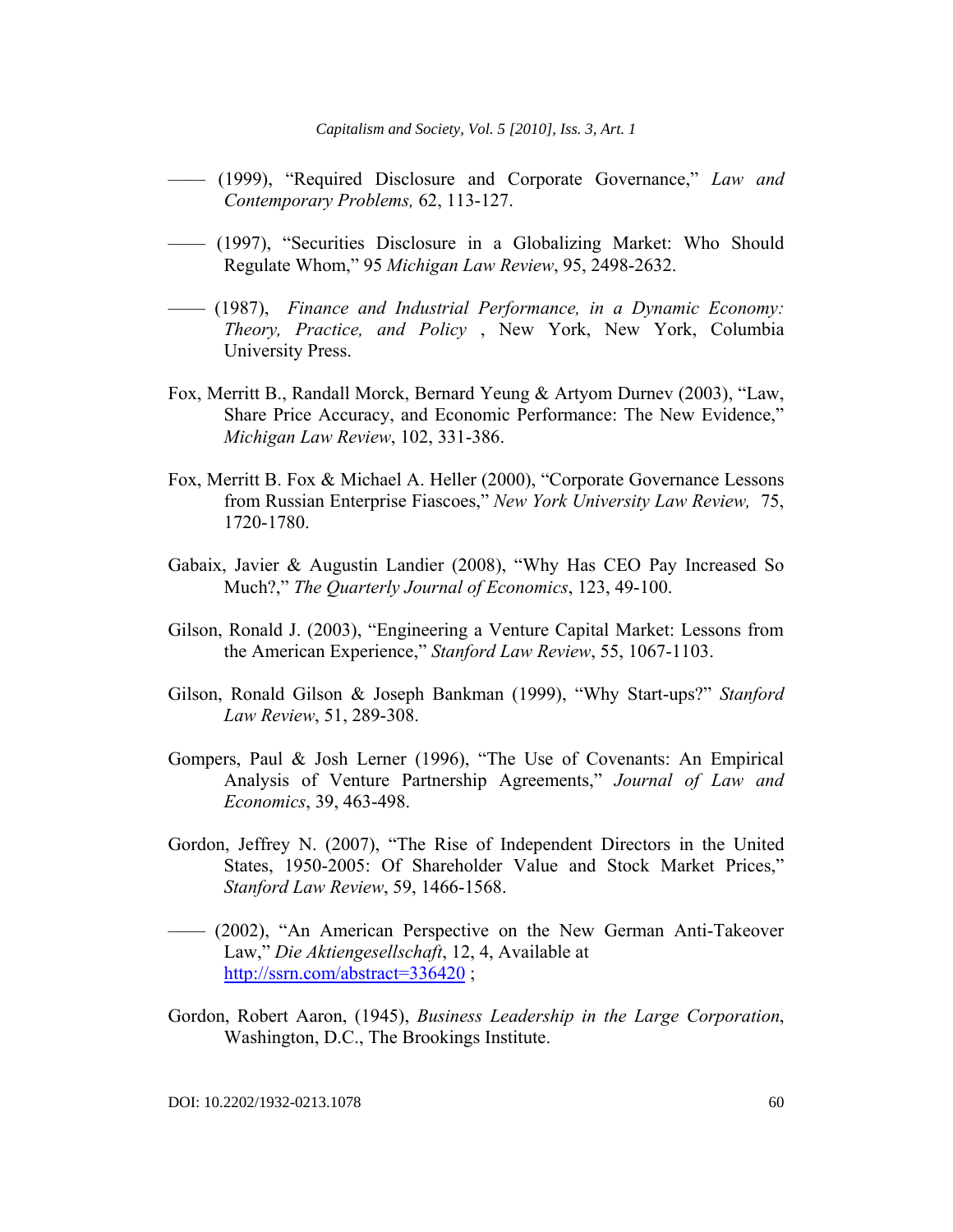- Grabowski, Henry & Dennis Mueller (1975), "Life Cycle Effects on Corporate Returns and Retentions," *Review of Economics and Statistics*, 57, 400- 409.
- Gruson, Michael & Wienand Meilicke (1977), "The New Co-Determination Law in Germany," *Business Law*yer, 32, 571-590.
- Gullickson, William (1995), "Measurement of Productivity Growth in US Manufacturing," *Monthly Labor Review,* 118 (7), 13-28.
- Hart, Oliver D. (1995), *Firms, Contracts, and Financial Structure*, Oxford, Clarendon Press, New York, Oxford University Press.
- Hayek, Freidrich (1945), "The Use of Knowledge in Society," *American Economic Review,* 35, 519-530.
- Hellmann, Thomas & Enrico Perotti (2006), "The Circulation of Ideas in Firms and Markets," Available at http://www.lse.ac.uk/collections/RICAFE/pdf/RICAFE2-WP30- Hellmann.pdf
- Holmstrom, Bengt & Steven N. Kaplan (2001), "Corporate Governance and Merger Activity in the United States: Making Sense of the 1980s and 1990s," *Journal of Economic Perspectives*, 15 (2), 121-144.
- Huson, Mark R., et al. (2001), "Internal Monitoring Mechanisms and CEO Turnover: A Long-Term Perspective," *Journal of Finance*, 56, 2265-2297.
- Jensen, Michael (1998), *The Takeover Controversy: Analysis and Evidence*, *The Revolution in Corporate Finance*, Joel M. Stern & Donald H. Chew Jr. eds., Malden Mass, Blackwell Publishers.
- Kaplan, Steven N. & Bernadette A. Minton (2006), "How Has CEO Turnover Changed? Increasingly Performance Sensitive Boards and Increasingly Uneasy CEOs," *NBER Working Paper*, http://papers.ssrn.com/sol3/papers.cfm?abstract\_id=924751.
- Klein, Benjamin, et al. (1978), "Vertical Integration, Appropriable Rents, and the Competitive Contracting Process," *Journal of Law and Economics,* 21, 297-362.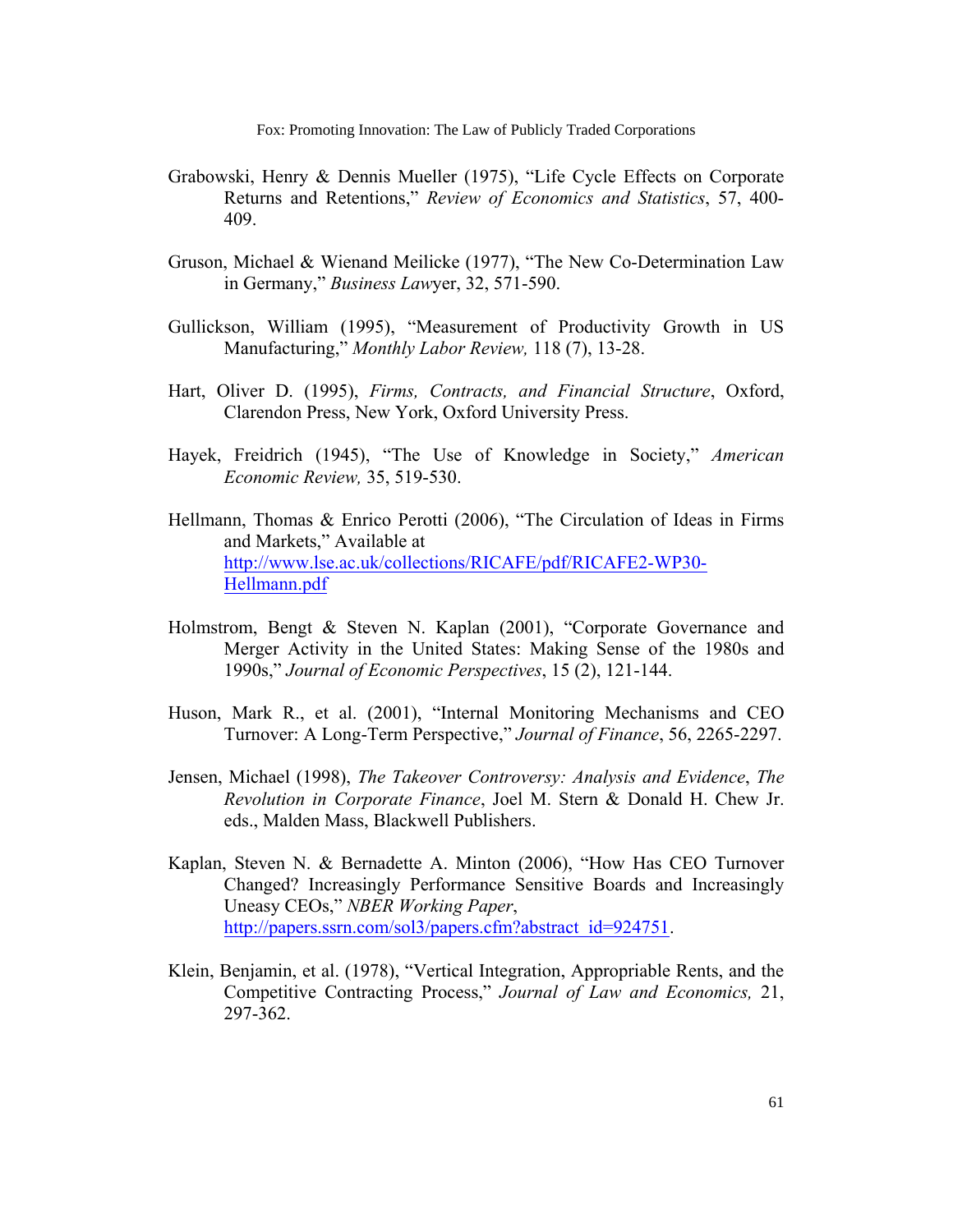- Klein, Burton S. (1977), *Dynamic Economics*, Cambridge, Mass., Harvard University Press.
- Knight, Frank, (1921), *Risk, Uncertainty, and Profit*, Boston, New York, Houghton Mifflin Company.
- Kortum, Samuel & Josh Lerner (2000), "Assessing the Contribution of Venture Capital to Innovation," *Rand Journal of Economics*, 31, 674-692.
- Kraakman, Reinier (1988), "Taking Discounts Seriously: The Implications of "Discounted" Share Prices as an Acquisition Motive," *Columbia Law Review*, 88, 891-941.
- Kraakman, Reinier, et al., ed., (2009), *The Anatomy of Corporate Law: A Comparative and Functional Approach*, Oxford, New York, University Press.
- La Porta, Rafael, Florencio Lopez-De-Silanes & Andrei Shleifer (2006), "What Works In Securities Laws?" *Journal of Finance*, 61, 1-32.
- Lerner, Josh (2008), *Panacea or Mirage? Venture Capital and Innovation*  http://www2.law.columbia.edu/contracteconomics/conferences/buslawinn ovation08.htm.
- Levine, Ross (1977), "Financial Development and Economic Growth: Views and Agenda," *Journal of Economic Literature*, 35, 688.
- Mack, Ruth (1971), *Planning on Uncertainty*, New York, Wiley-Interscience.
- March, James & Herbert Simon (1958), *Organizations,* Cambridge, Mass., Blackwell Publishers.
- McDonald, S. (1995), "Learning to Change: An Information Perspective on Learning in the Organization," *Organization Science*, 6, 557.
- Marris, Robin (1971), "The Corporation and Economic Theory," R. Marris and A. Wood, eds., in *The Corporate Economy*, Cambridge, Mass., Harvard University Press.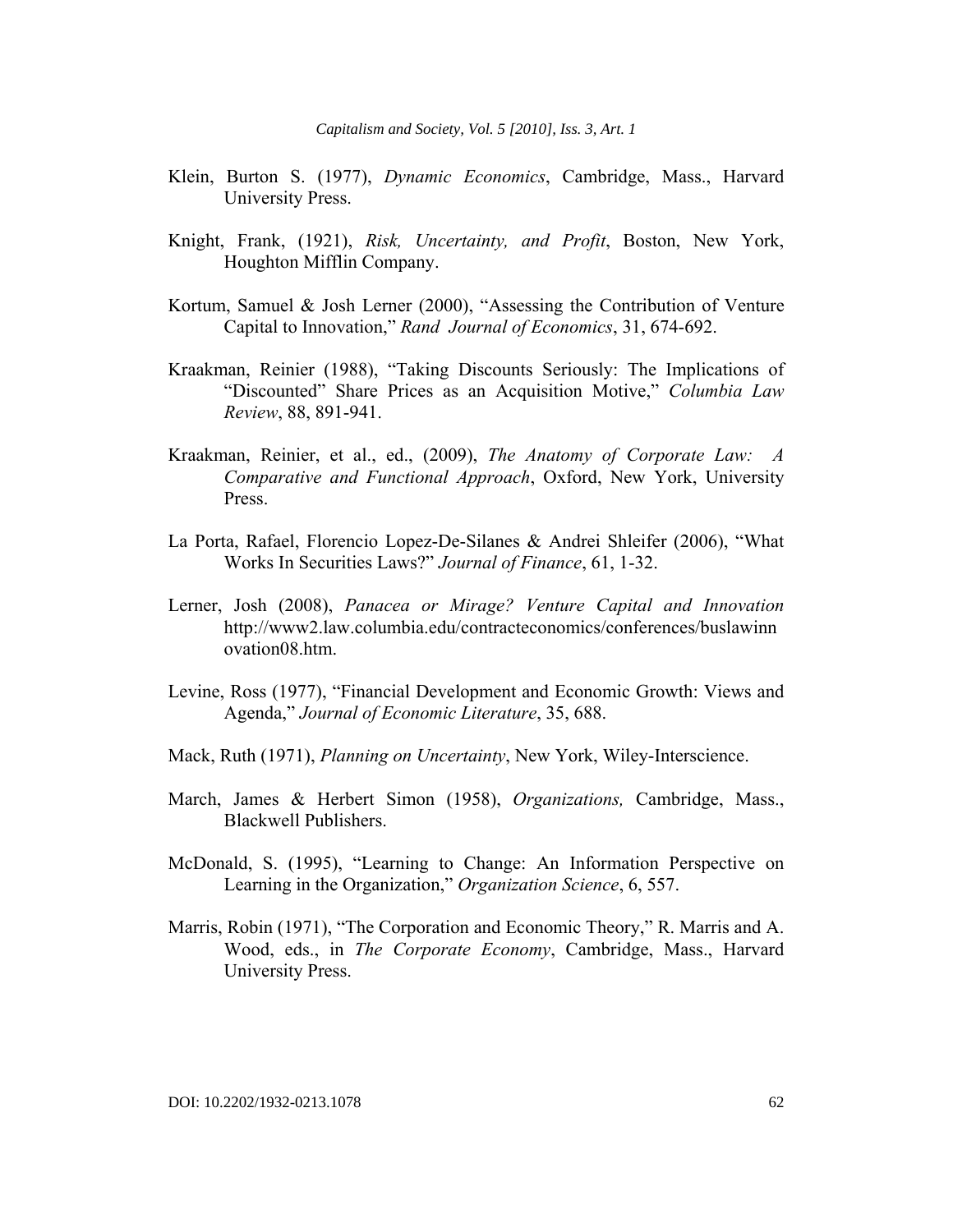- Meyer, John Robert and Edwin Kuh (1957), *The Investment Decision*, Cambridge, Mass., Harvard University Press.
- Milhaupt, Curtis J. (2005), "In the Shadow of Delaware: The Rise of Hostile Takeovers in Japan," *Columbia Law Review*, 105, 2171-2216.
- —— (2003), "A Lost Decade for Japanese Corporate Governance Reform: What's Changed, What Hasn't, and Why," *Columbia Law School Center for Law and Economic Studies Working Paper*.
- —— (1997), "The Market for Innovation in the United States and Japan: Venture Capital and the Comparative Corporate Governance Debate," *Northwestern University Law Review*, 91, 865-898.
- Milhaupt, Curtis J. & Mark D. West (2001), "Institutional Change and M&A in Japan: Diversity Through Deals," Milhaupt, Curtis J. ed., in *Global Markets, Domestic Institutions: Corporate Law and Governance in a New Era of Cross-Border Deals* Ann Arbor, Michigan, University of Michigan.
- Mitchel, Mark L. & J. Harold Mulherin (1996), "The Impact of Industry Shocks on Takeover and Restructuring Activity," *Journal of Financial Economics*, 41, 193-229.
- Monsen, R. Joseph and Anthony Downs (1965), "A Theory of Large Managerial Firms," *Journal of Political Economy*, 73, 221-236.
- Morck, Randall, et al. (2000), "The Information Content of Stock Markets: Why do Emerging Markets have Synchronous Stock Price Movements?," *Journal of Financial Economics*, 58, 215-260.
- Mueller, Dennis C. & S. Lawrence Yun (1998), "Rates of Return Over the Firm's Lifecycle," *Journal of Industrial and Corporate Change*, 7, 347–368.
- Murphy, Kevin J. (2002), "Explaining Executive Compensation: Managerial Power Versus the Perceived Cost of Stock Options," *University of Chicago Law Review*, 69, 847-870.
- Murphy, Kevin J. (1985), "Corporate Performance and Managerial Remuneration: An Empirical Analysis," *Journal of Accounting and Economics*, 7, 11-42.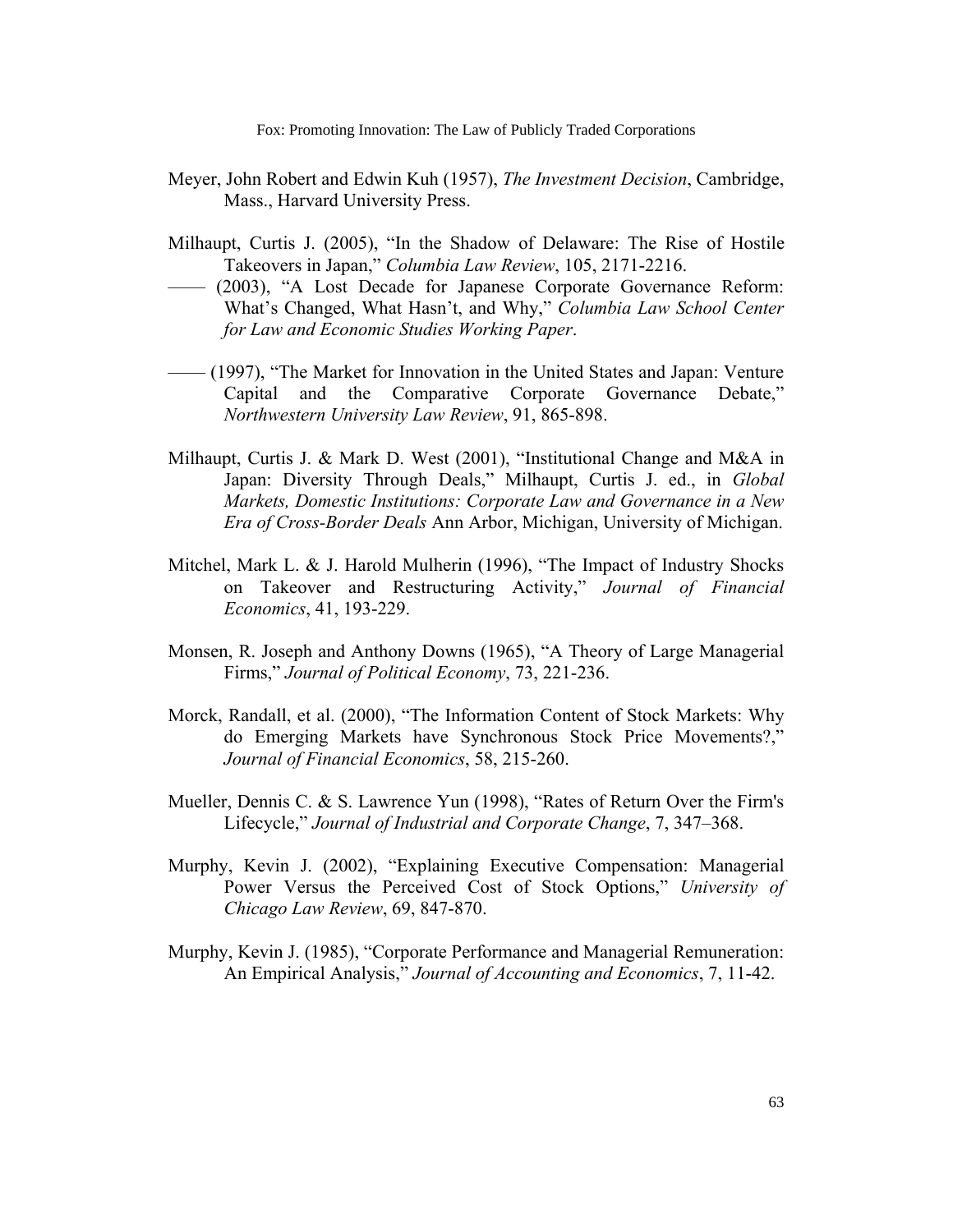- Myers, Stewart C. & Nicholas S. Majluf. (1984), "Corporate Financing and Investment Decisions When Firms Have Information that Investors do not Have," *Journal of Financial Economics*, 13, 187-221.
- Nelson, Richard R. & Sidney Winter (1982), *An Evolutionary Theory of Economic Change*, Cambridge, Mass., Belknap Press of Harvard University Press.
- OECD (2005), *Science Technology and Industry Scoreboard,* Paris, Organization for Economic Co-operation and Development.
- —— (2003), *Venture Capital: Trends and Policy Recommendations,* Paris, Organization for Economic Co-operation and Development.
- Rajan, Raghuram G. and Luis Zingales (1998), "Financial Dependence and Growth," *American Economics Review*, 88, 559–86.
- Roberts, Edward B. (1968), "Entrepreneurship and Technology: A Basic Study of Innovators," *Research Management*, 11 (4), 249-266.

Roe, Mark J., (2002), "Corporate Law's Limits," *Journal of Legal Studies*, 31, 233-272.

- Rubenstein, A. (1962) "Organization and Research and Development Decision-Making Within the Decentralized Firm," Richard R. Nelson, ed., in *The Rate and Direction of Inventive Activity,* Princeton, Princeton University Press.
- Schumpeter, Joseph Alois (1934), *The Theory of Economic Development*, Cambridge, Mass., Harvard University Press.
- Schwert, G. William (2000), "Hostility in Takeovers: In the Eyes of the Beholder?," *Journal of Finance*, 60, 2599, 2611.
- Smith, D. Gordon (1998), "Venture Capital Contracting in the Information Age," *J. Small & Emerging Bus. L.* 2, 133-176.
- Solow, Robert M. (1957), "Technical Change and the Aggregate Production Function," *Review of Economics and Statistics*, 39, 312-320.